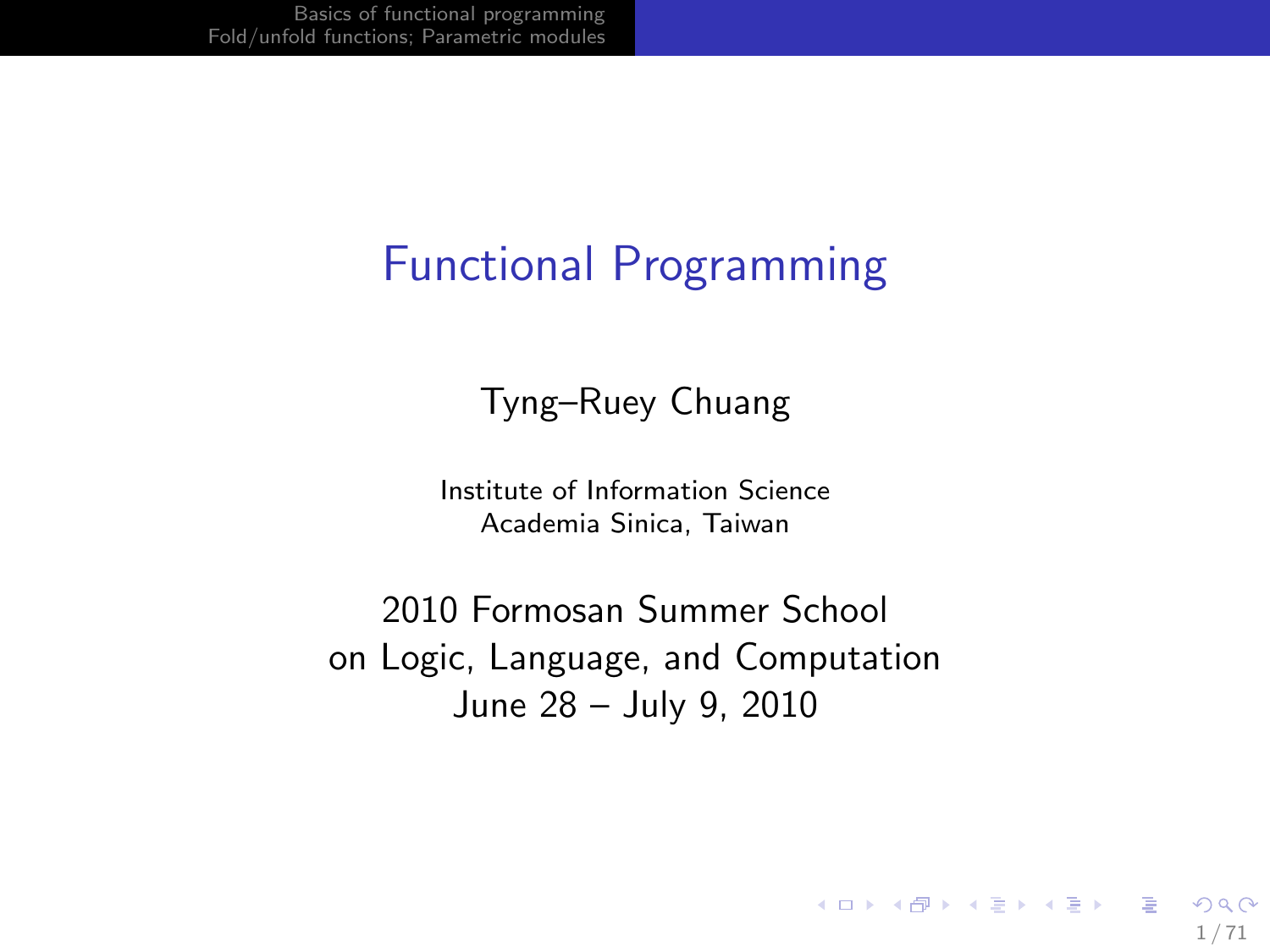#### This course note . . .

- **In the 2010 Formosan Summer School on** Logic, Language, and Computation (FLOLAC) held in Taipei, Taiwan,
- $\blacktriangleright$  ... is made available from the FLOLAC '10 web site: http://flolac.iis.sinica.edu.tw/flolac10/ (please also check the above site for updated version)
- $\blacktriangleright$  ... and is released to the public under a Creative Commons Attribution-ShareAlike 3.0 Taiwan license:

http://creativecommons.org/licenses/by-sa/3.0/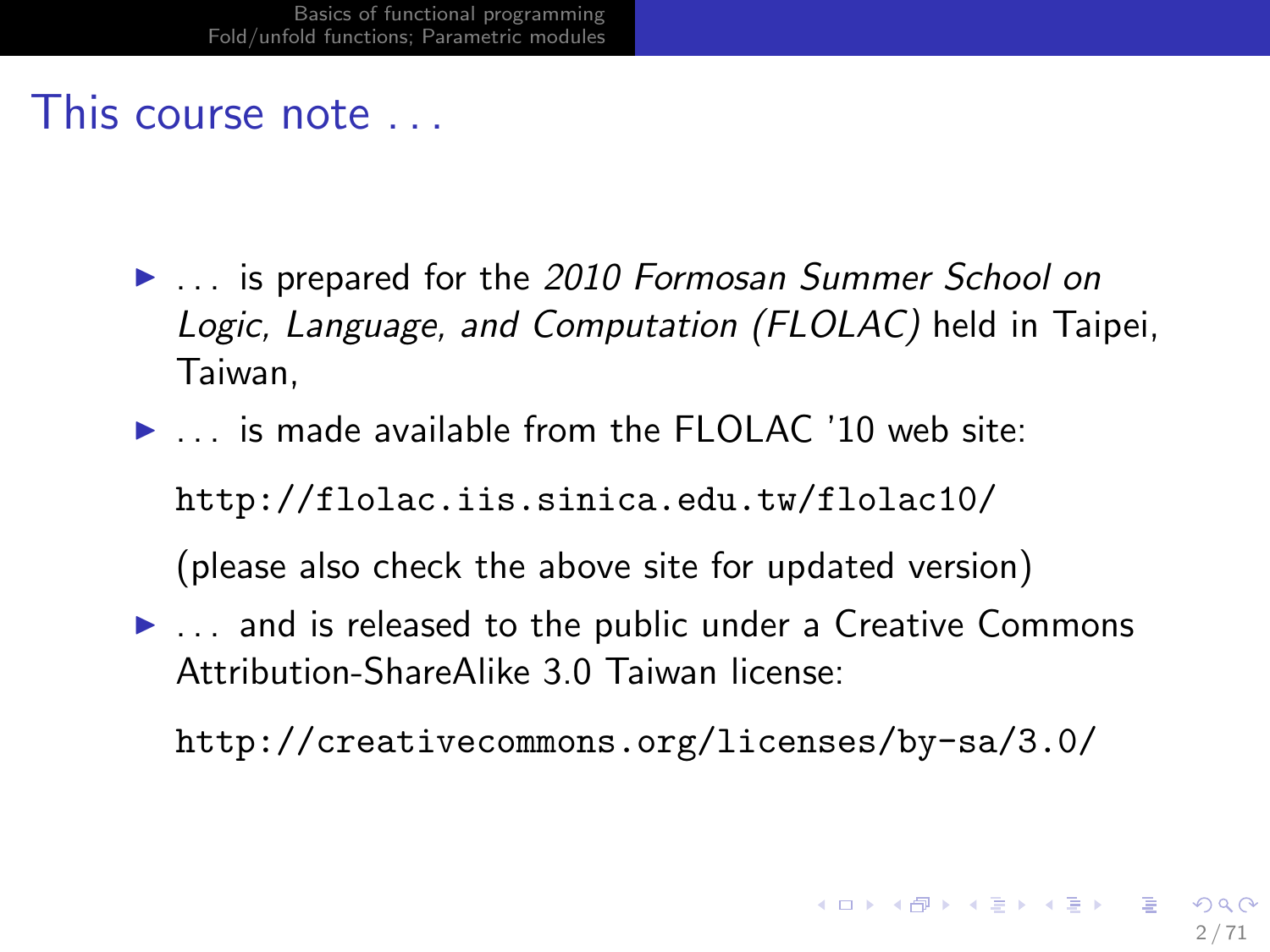#### Course outline

#### Unit 1. Basics of functional programming.

Unit 2. Fold/unfold functions; Parametric modules.

Each unit consists of 2 hours of lecture and 1 hour of lab/tutor. Examples will be given in Objective Caml (O'Caml). Useful online resources about O'Caml:

- $\triangleright$  Web site: http://caml.inria.fr/
- $\triangleright$  Book: Developing Applications with Objective Caml. URL: http://caml.inria.fr/pub/docs/oreilly-book/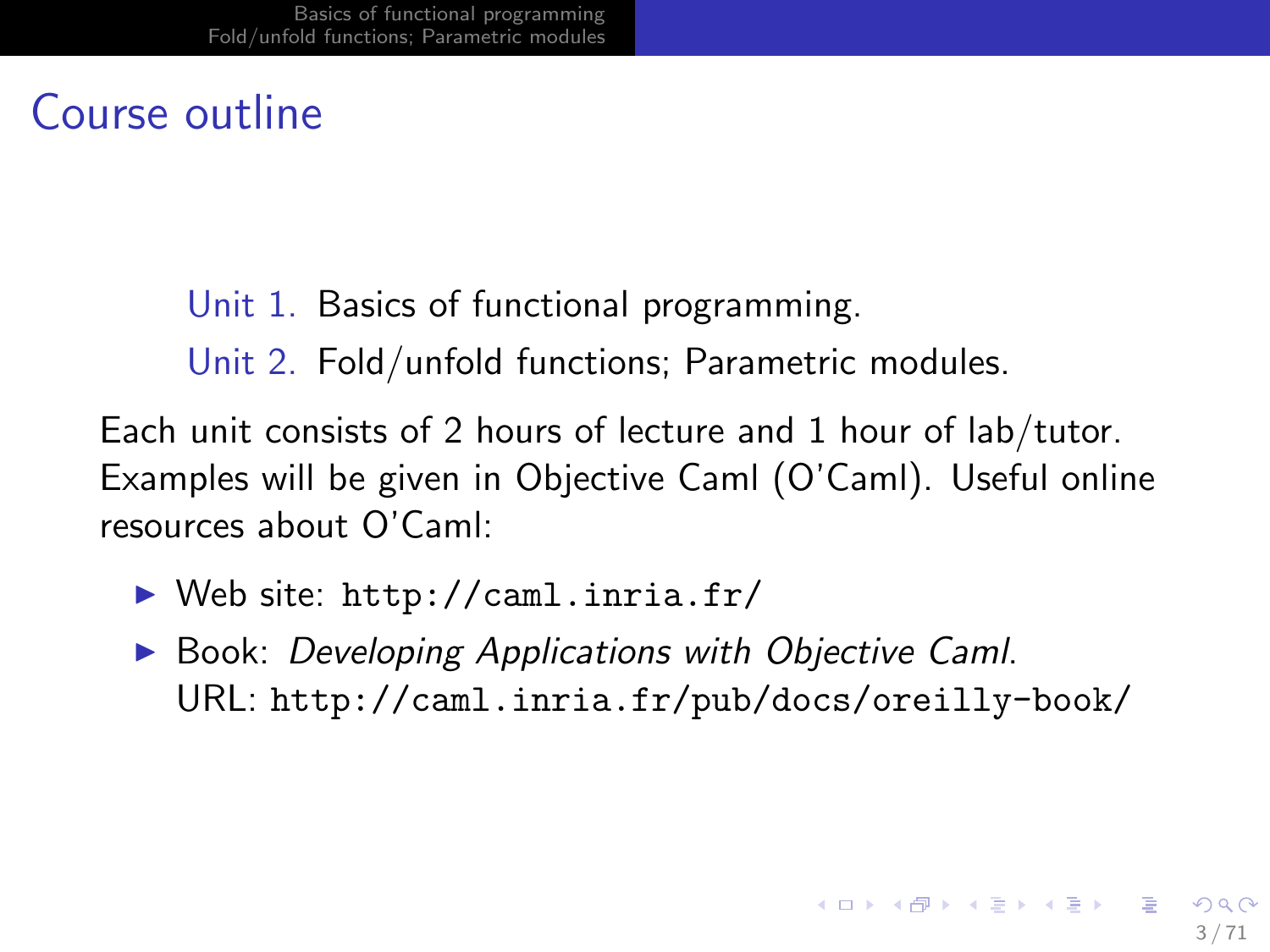<span id="page-3-0"></span> $299$ 

イロト 不優 ト 不差 ト 不差 トー 差し

### Functions, I

let 
$$
x = 1
$$

\nlet  $y = x + 1$ 

\nlet  $succ$   $n = n + 1$ 

\nlet  $z = succ$   $y$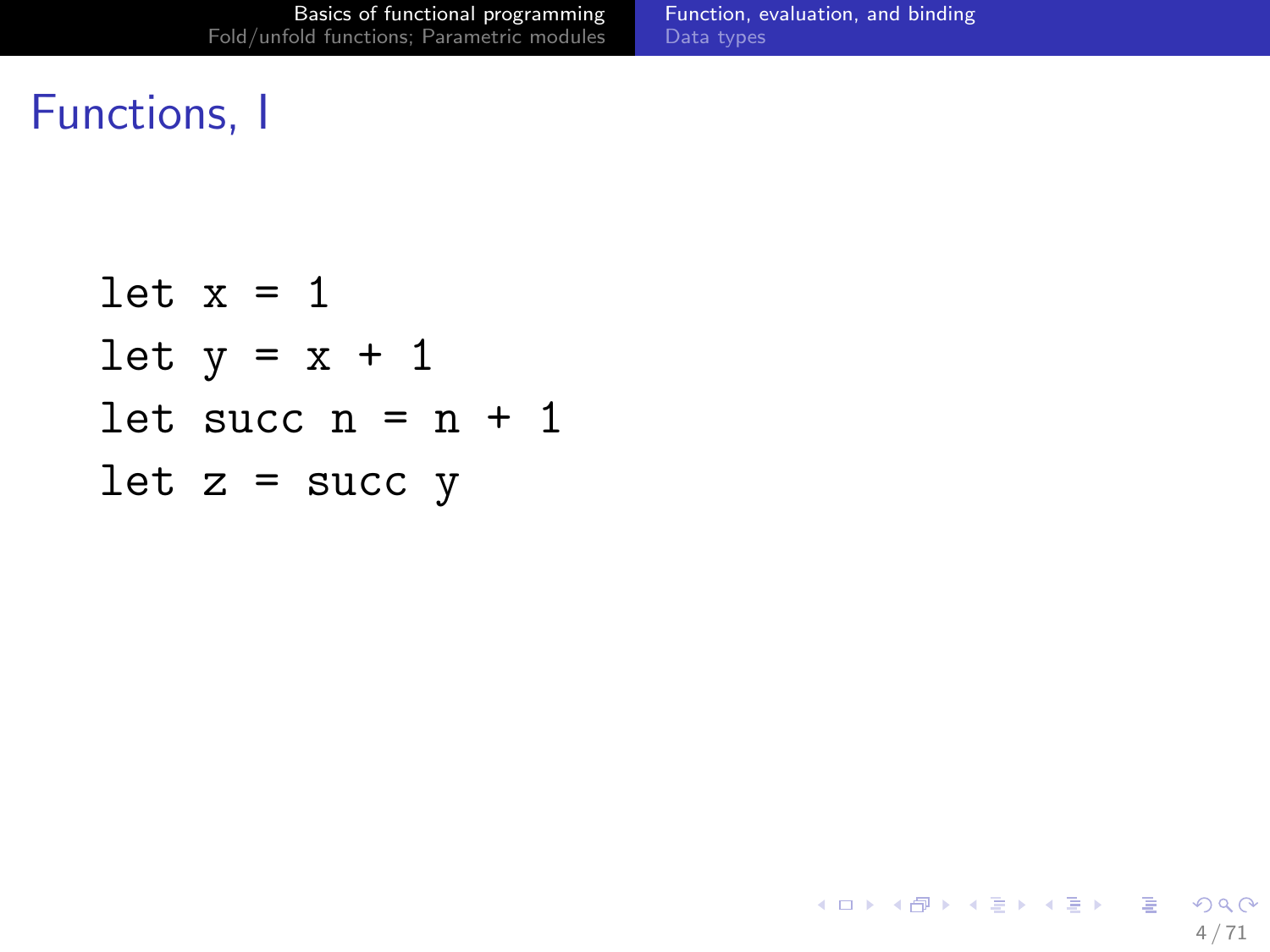### Functions, I

let x = 1 let y = x + 1 let succ n = n + 1 let z = succ y <sup>I</sup> val x : int = 1 val y : int = 2 val succ : int -> int = <fun> val z : int = 3

<span id="page-4-0"></span>イロト 不優 ト 不差 ト 不差 トー 差し  $299$ 4 / 71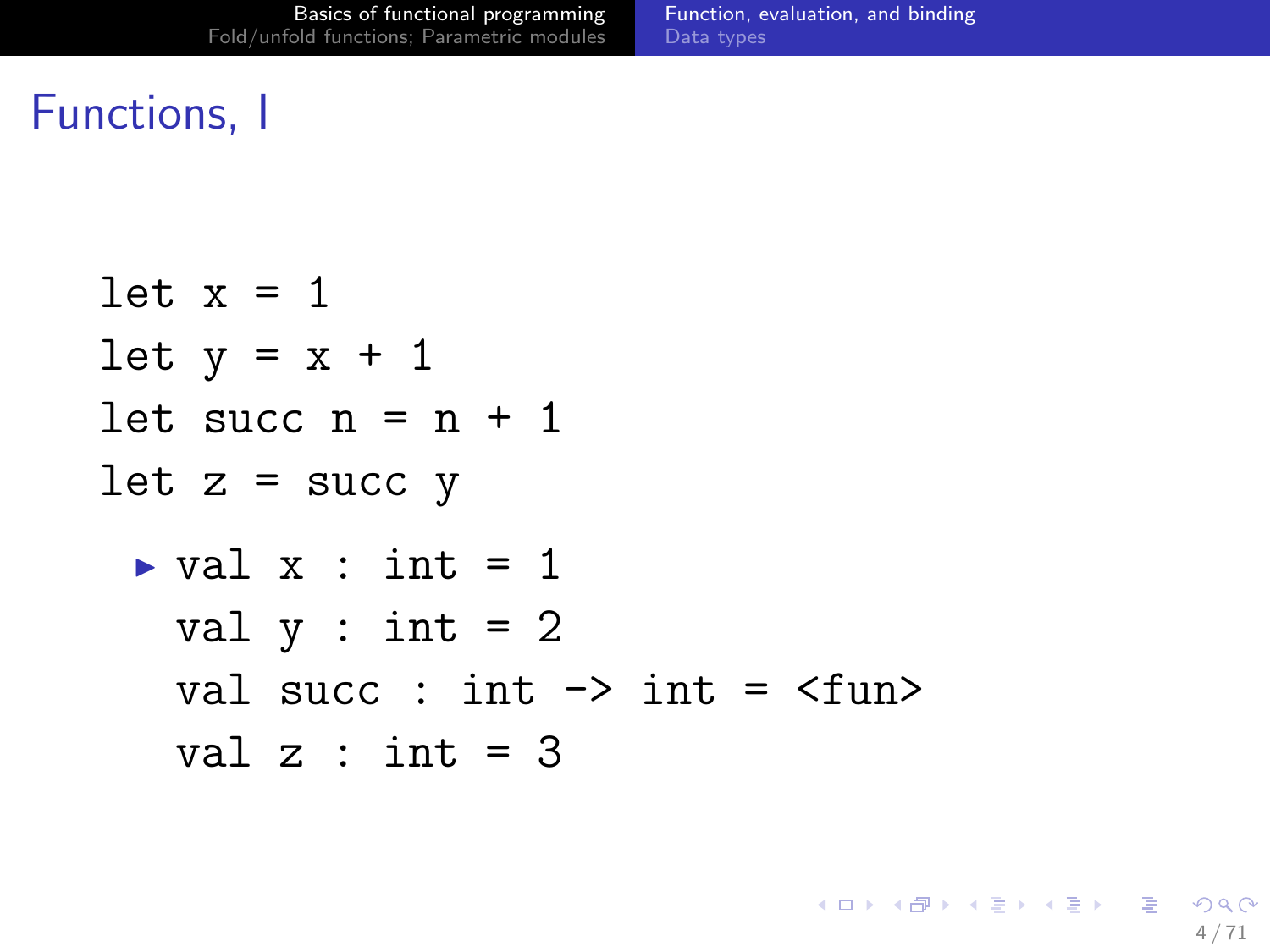### Functions, II

let sum  $x$   $y = x + y$ let five  $=$  sum 2 3

```
let plus3 = sum 3let seven = plus3 4
```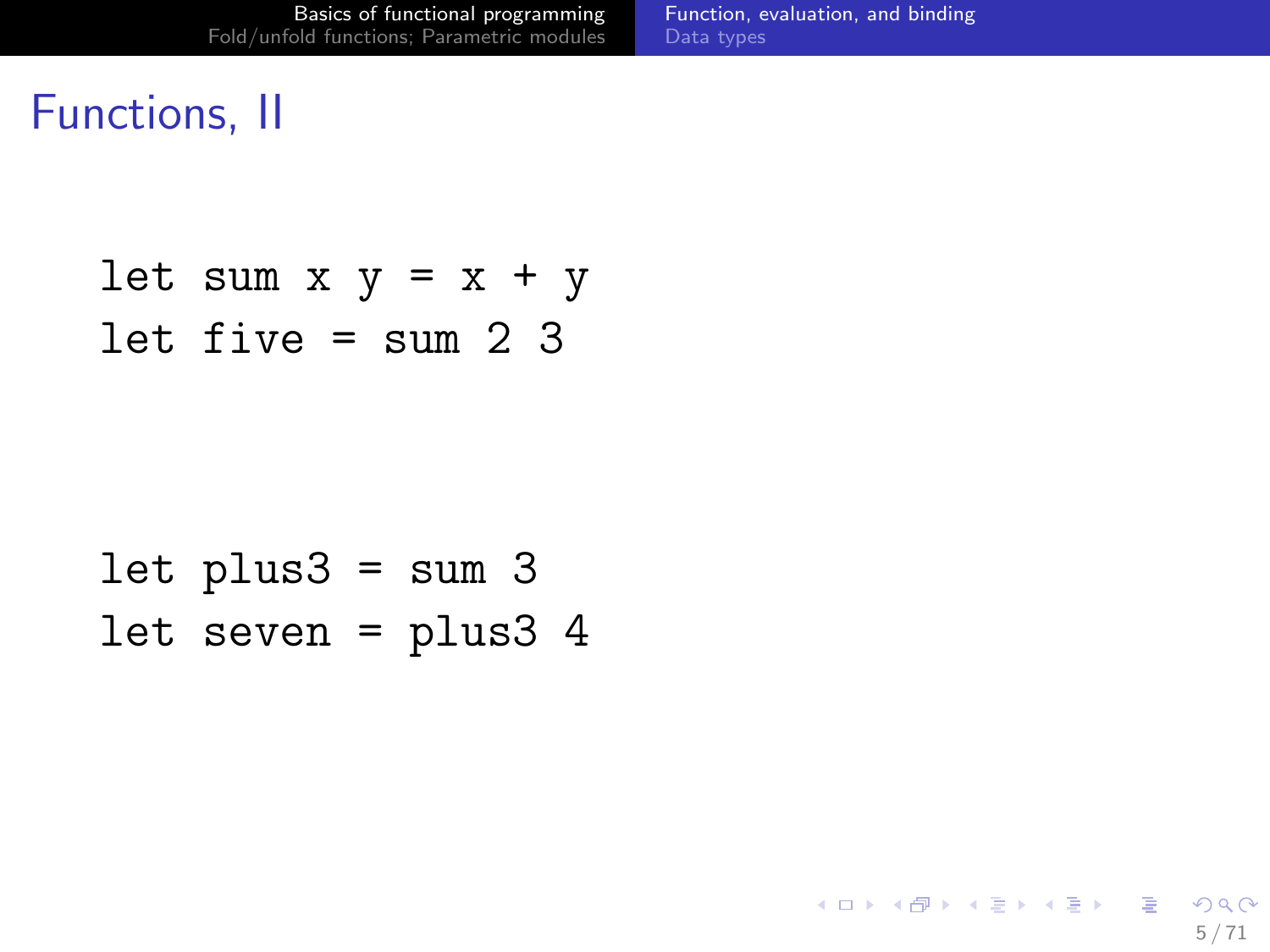5 / 71

K ロ > K 何 > K 君 > K 君 > 「君」 の Q Q

### Functions, II

let sum  $x y = x + y$ let five  $=$  sum 2 3  $\triangleright$  val sum : int  $\rightarrow$  int  $\rightarrow$  int  $\preceq$  fun> val five : int = 5 let  $plus3 = sum 3$ let seven = plus3 4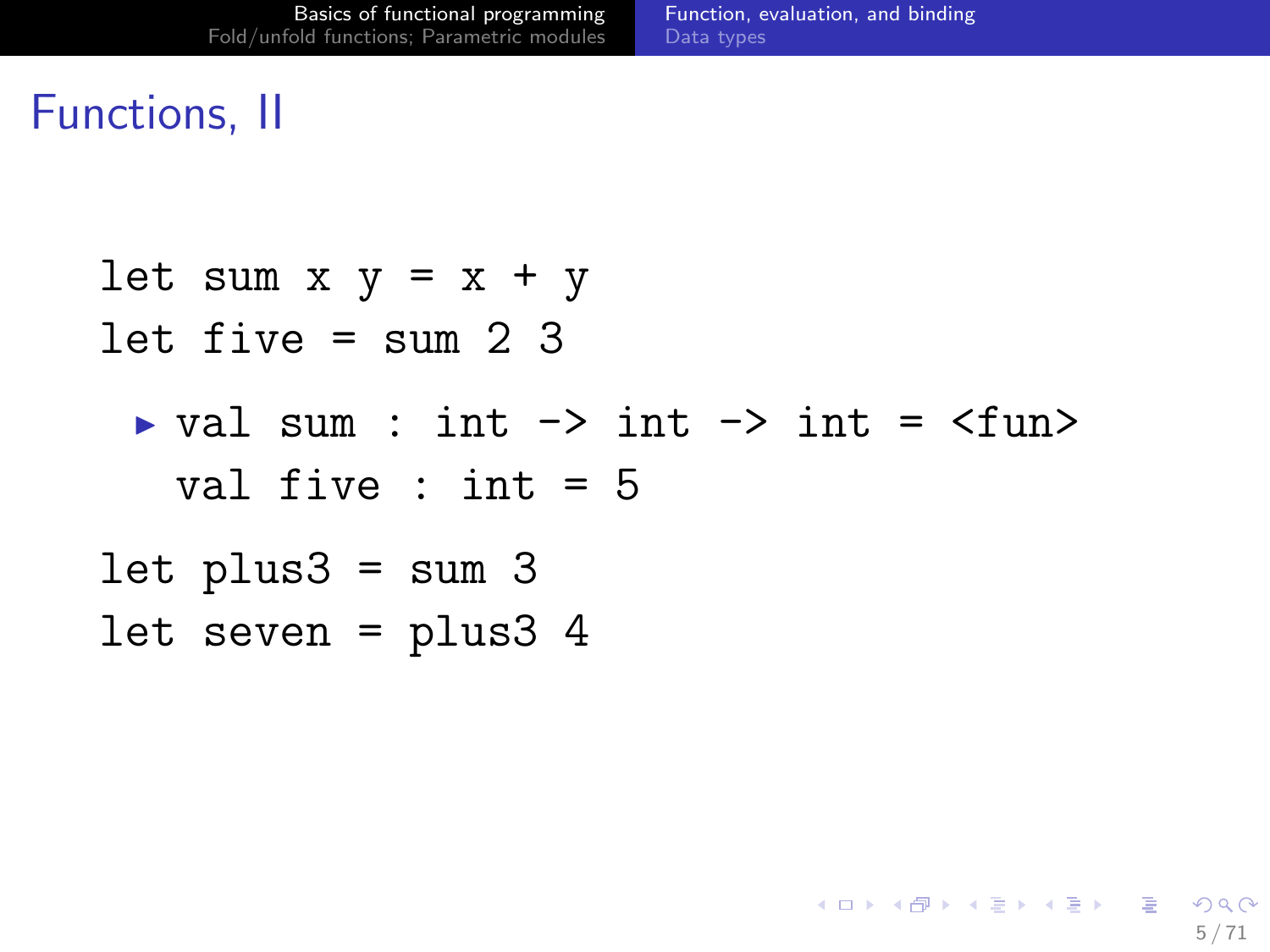### Functions, II

let sum  $x$   $y = x + y$ let five  $=$  sum 2 3  $\triangleright$  val sum : int  $\rightarrow$  int  $\rightarrow$  int =  $\langle$ fun> val five : int = 5 let plus $3 =$ sum  $3$ let seven = plus3 4  $\triangleright$  val plus3 : int  $\rightarrow$  int =  $\langle$ fun> val seven :  $int = 7$ 

K ロ > K 何 > K 君 > K 君 > 「君」 の Q Q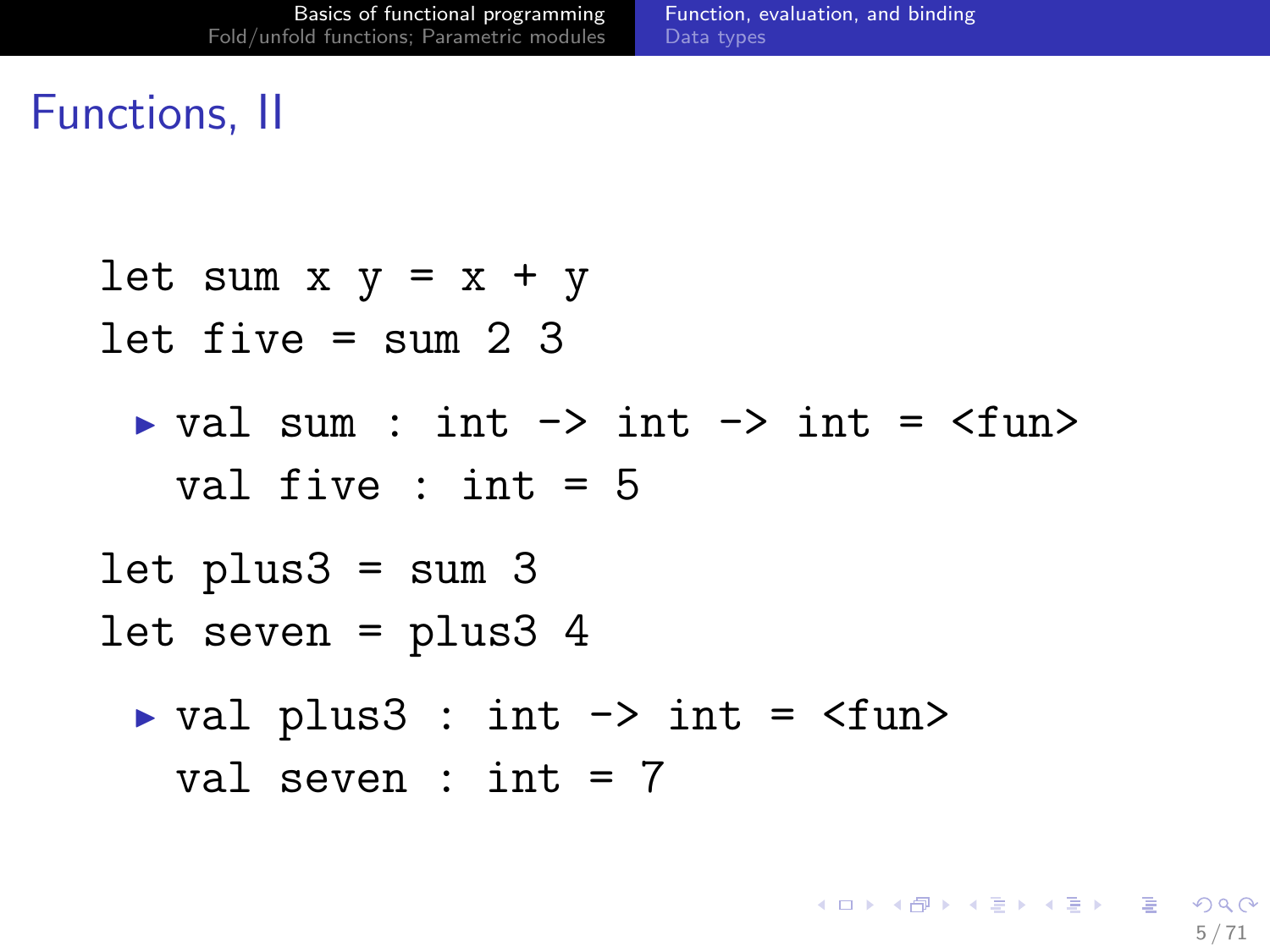### Anonymous functions, I

```
let succ = fun n \rightarrow n + 1let one = succ 0let two = (fun n \rightarrow n + 1) one
```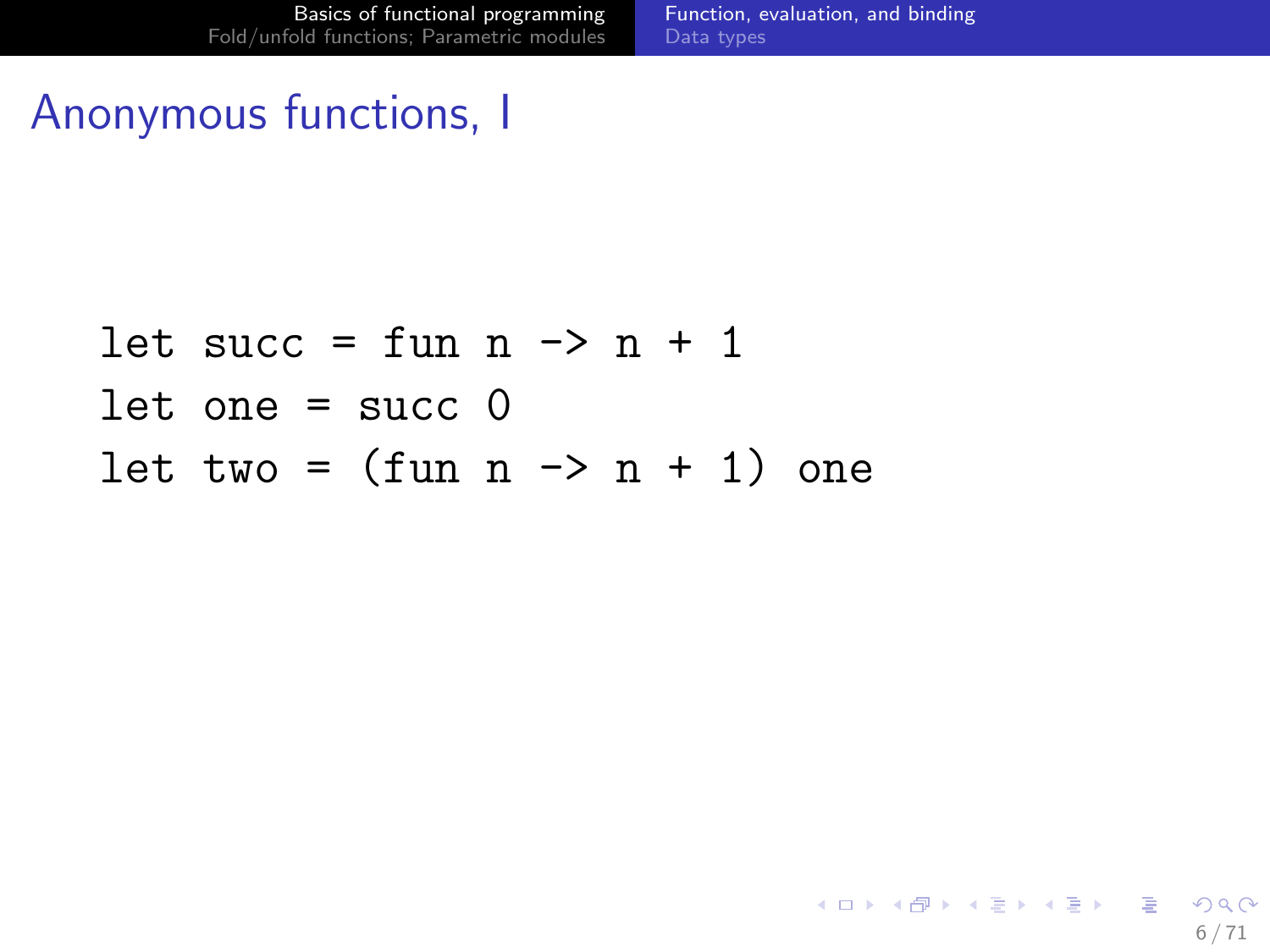6 / 71

K ロ ▶ K 個 ▶ K 로 ▶ K 로 ▶ - 로 - K 9 Q @

### Anonymous functions, I

```
let succ = fun n \rightarrow n + 1let one = succ \thetalet two = (fun n \rightarrow n + 1) one
 \triangleright val succ : int \rightarrow int = \langlefun>
    val one : int = 1val two : int = 2
```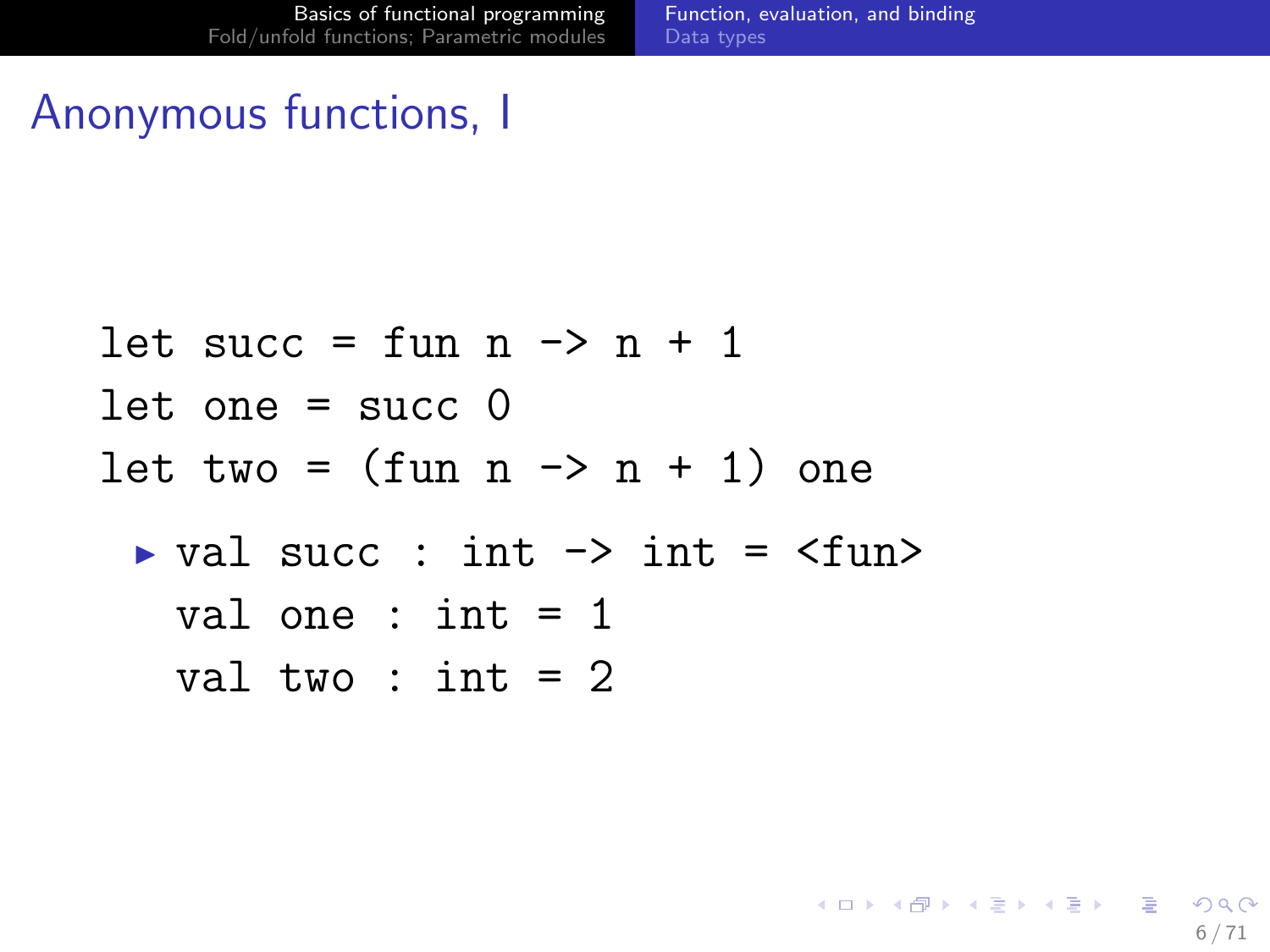### Anonymous functions, II

let sum = fun 
$$
x \rightarrow
$$
 fun  $y \rightarrow x + y$   
let plus3 = sum 3

let twice = fun f -> fun x -> f (f x) let plus6 = twice plus3 let seven = plus6 one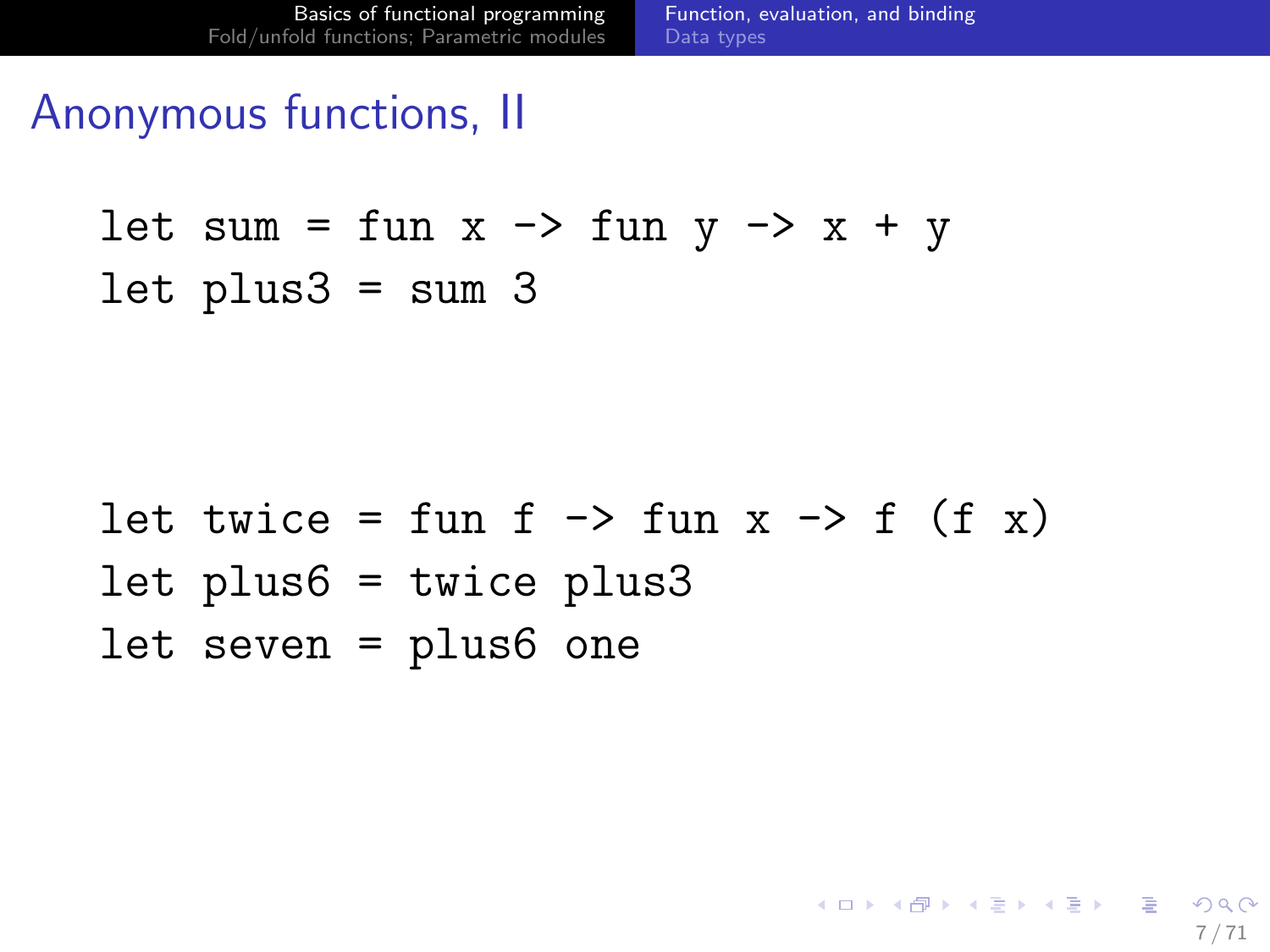### Anonymous functions, II

let sum = fun x  $\rightarrow$  fun y  $\rightarrow$  x + y let  $plus3 = sum 3$ 

- $\triangleright$  val sum : int  $\rightarrow$  int  $\rightarrow$  int =  $\langle$ fun> val plus3 : int  $\rightarrow$  int =  $\langle$ fun>
- let twice = fun f  $\rightarrow$  fun x  $\rightarrow$  f (f x) let plus6 = twice plus3 let seven = plus6 one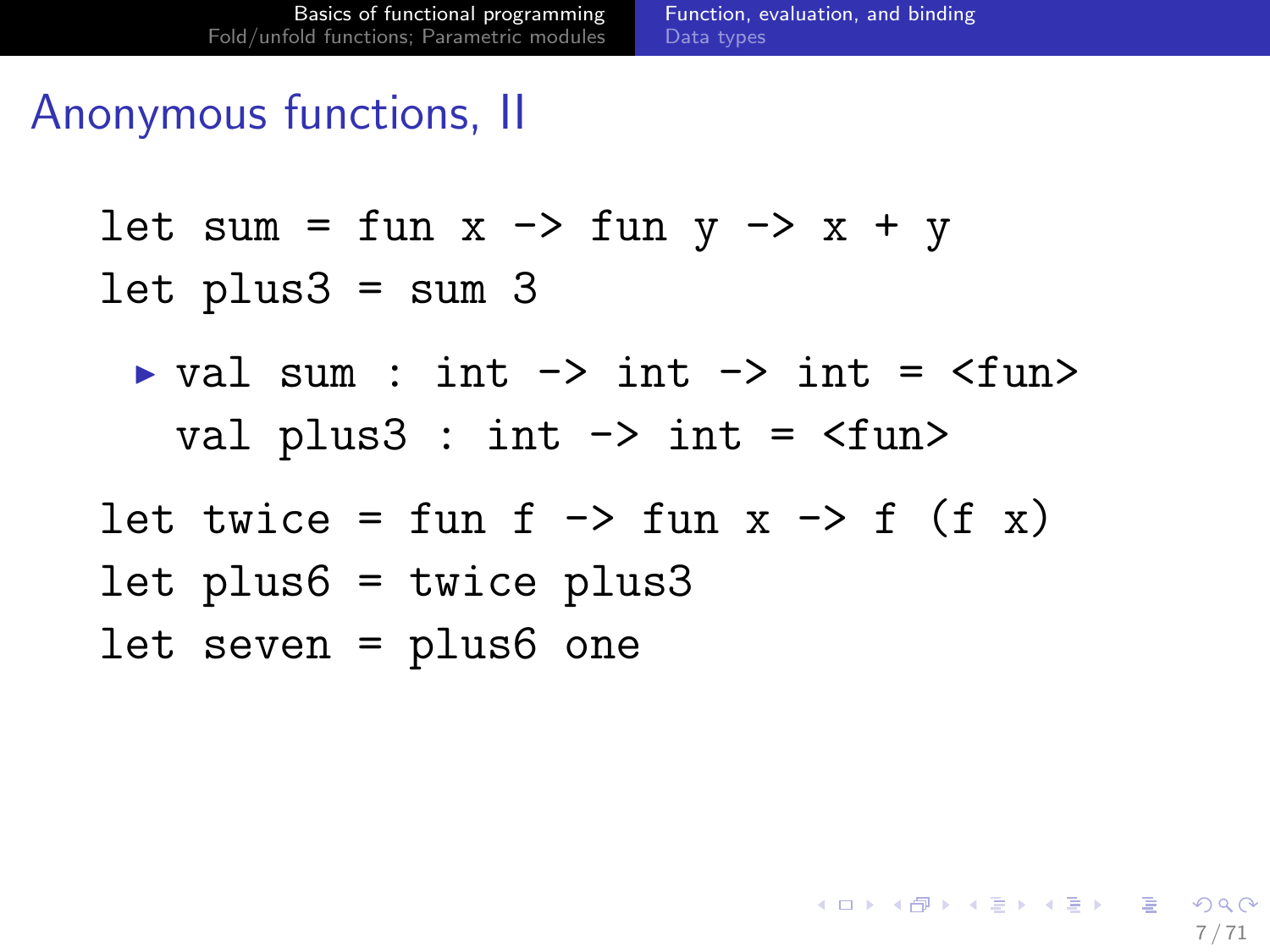### Anonymous functions, II

let sum = fun x  $\rightarrow$  fun y  $\rightarrow$  x + y let  $plus3 = sum 3$ 

- $\triangleright$  val sum : int  $\rightarrow$  int  $\rightarrow$  int =  $\langle$ fun> val plus3 : int  $\rightarrow$  int =  $\langle$ fun>
- let twice = fun f  $\rightarrow$  fun x  $\rightarrow$  f (f x) let plus6 = twice plus3 let seven = plus6 one
	- $\triangleright$  val twice : ('a -> 'a) -> 'a -> 'a = <fun> val plus $6:$  int  $\rightarrow$  int =  $\langle$ fun> val seven :  $int = 7$ 
		- 7 / 71

K ロ ▶ K @ ▶ K 할 ▶ K 할 ▶ 이 할 → 9 Q Q →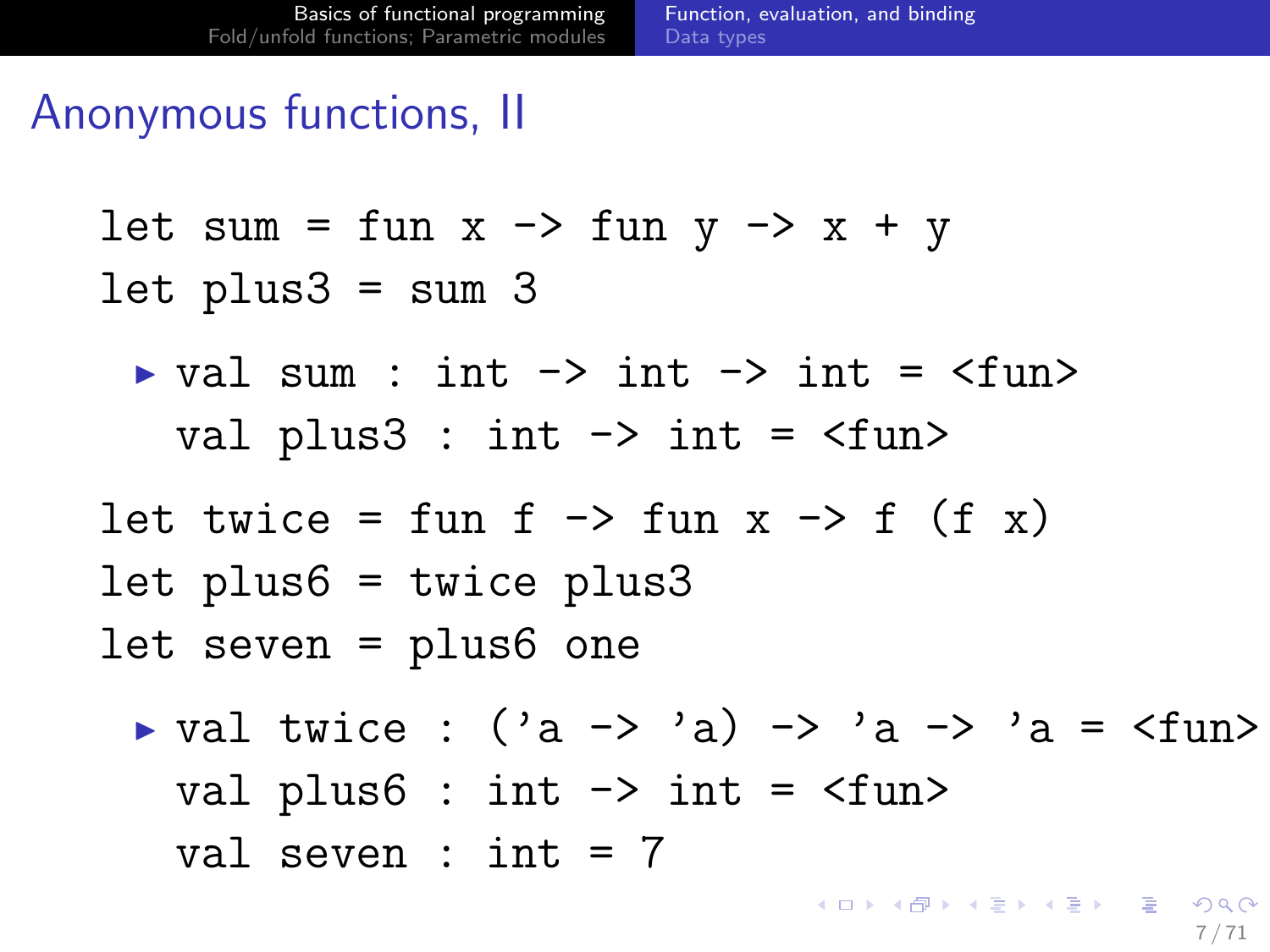### Functions as arguments and as results, I

let compose f g = fun x 
$$
\rightarrow
$$
 f (g x)

$$
let plus 3 \quad n = n + 3
$$

let times2  $n = n * 2$ 

- let this = compose plus3 times2 1
- let that = compose times2 plus3 1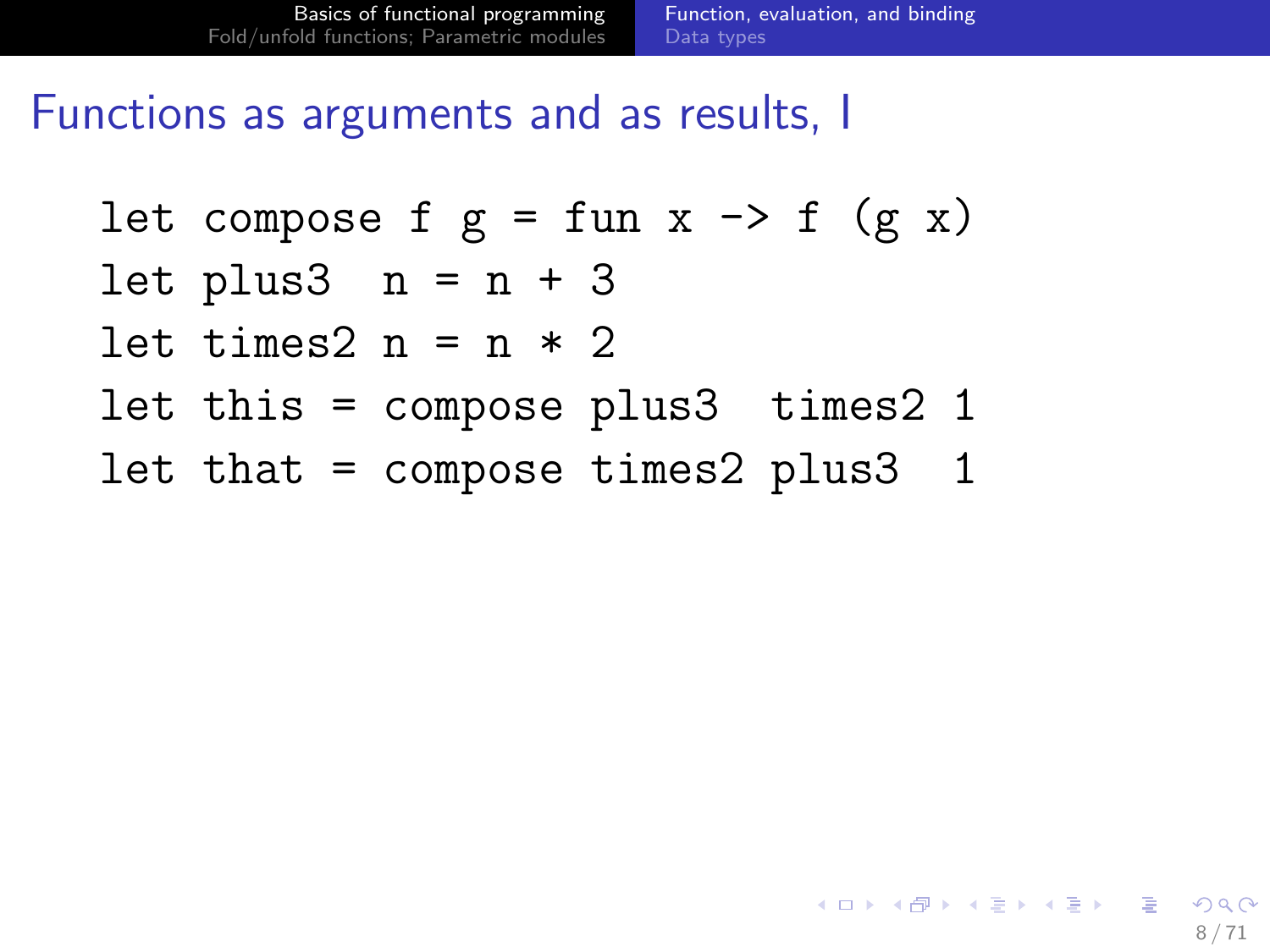### Functions as arguments and as results, I

let compose f g = fun x -> f (g x) let plus3 n = n + 3 let times2 n = n \* 2 let this = compose plus3 times2 1 let that = compose times2 plus3 1 <sup>I</sup> val compose : ('a -> 'b) -> ('c -> 'a) -> 'c -> 'b = <fun> val plus3 : int -> int = <fun> val times2 : int -> int = <fun> val this : int = 5 val that : int = 8 

8 / 71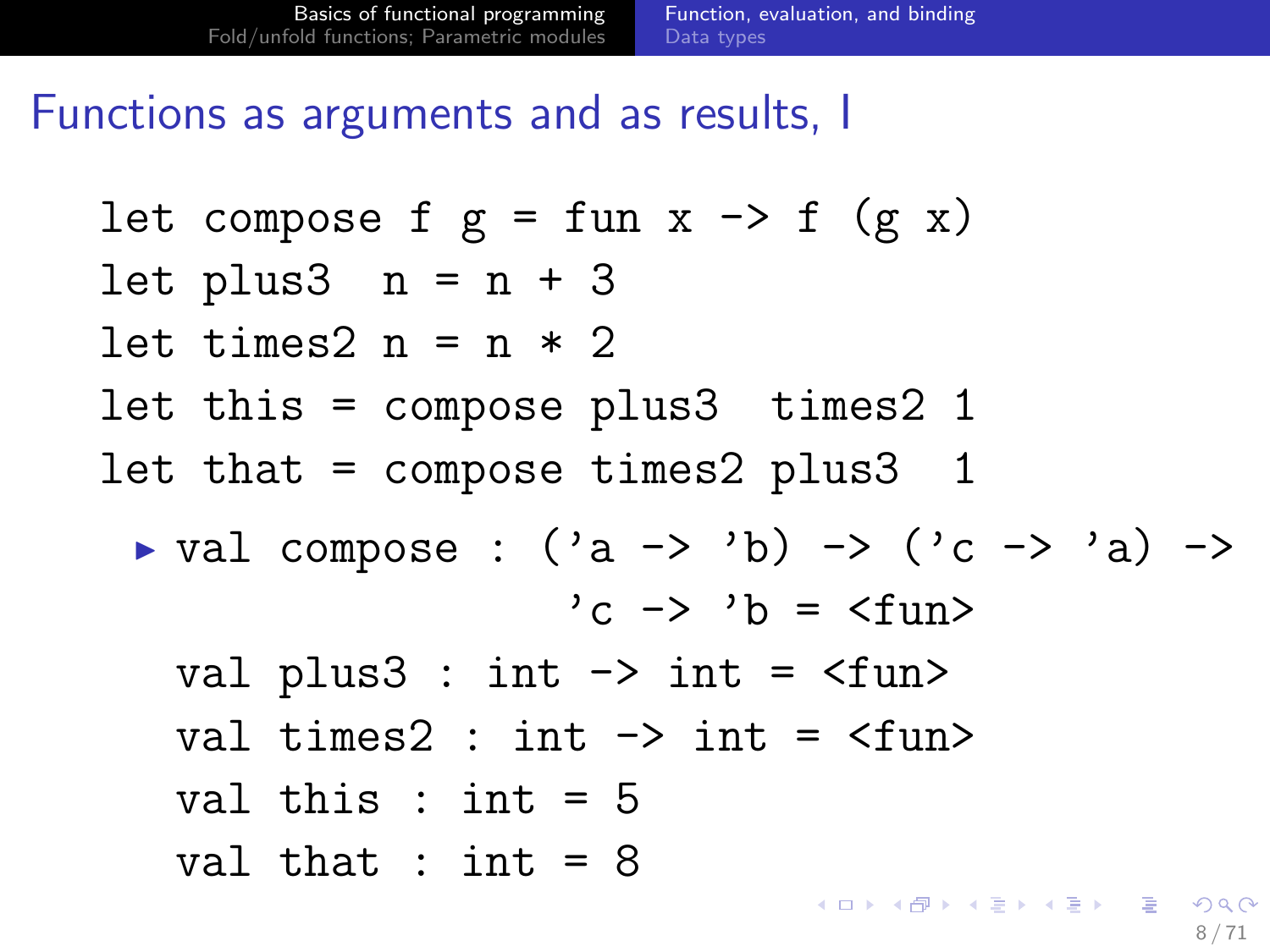K ロ > K 何 > K 君 > K 君 > 「君」 の Q Q

Functions as arguments and as results, II

let twice  $f =$  compose  $f$   $f$ let what = twice (fun  $n \rightarrow n + n$ ) let guess  $=$  what 1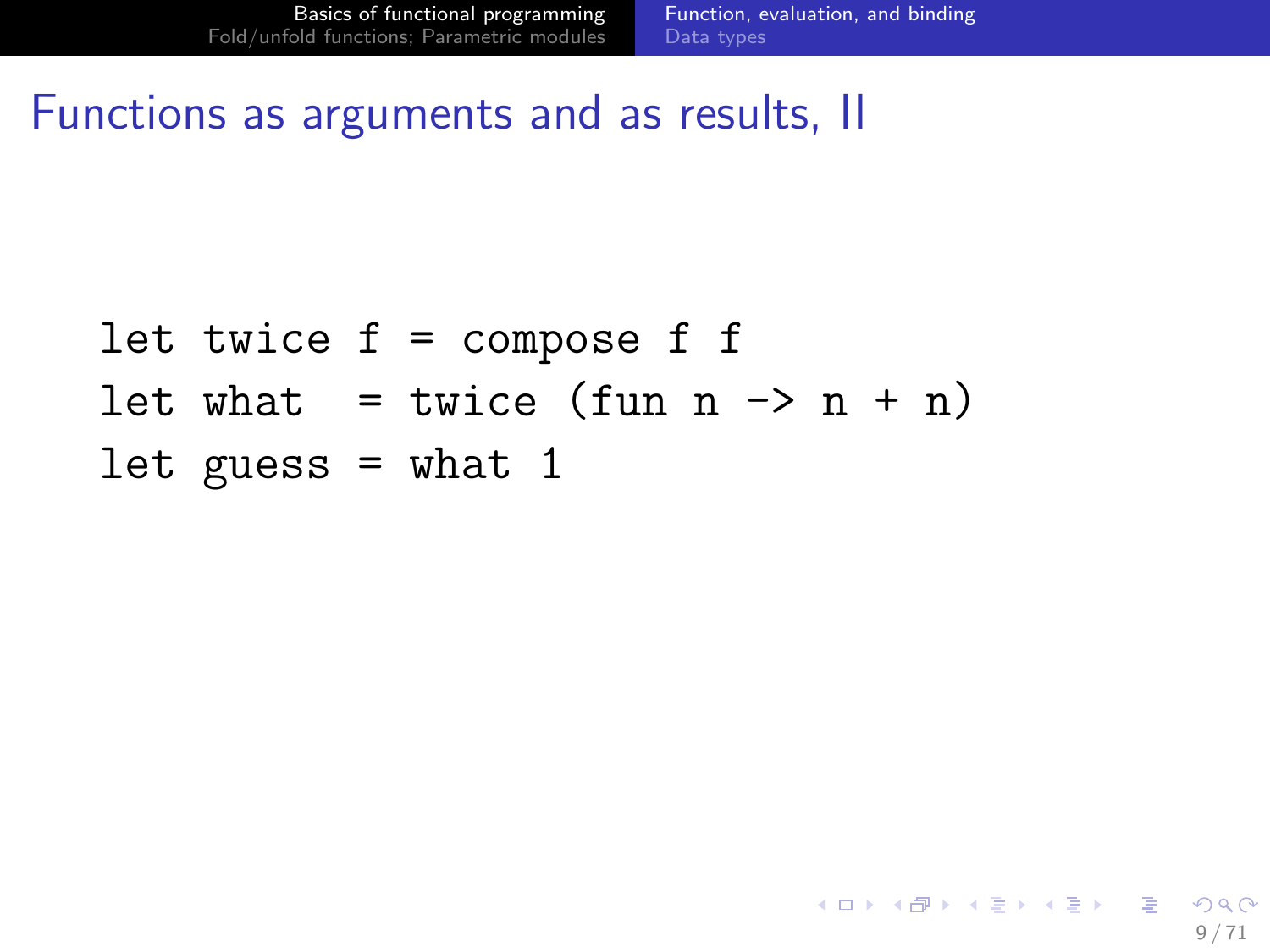K ロ ▶ K @ ▶ K 할 ▶ K 할 ▶ → 할 → 9 Q @

#### Functions as arguments and as results, II

let twice f = compose f f let what = twice (fun n -> n + n) let guess = what 1 <sup>I</sup> val twice : ('a -> 'a) -> 'a -> 'a = <fun> val what : int -> int = <fun> val guess : int = 4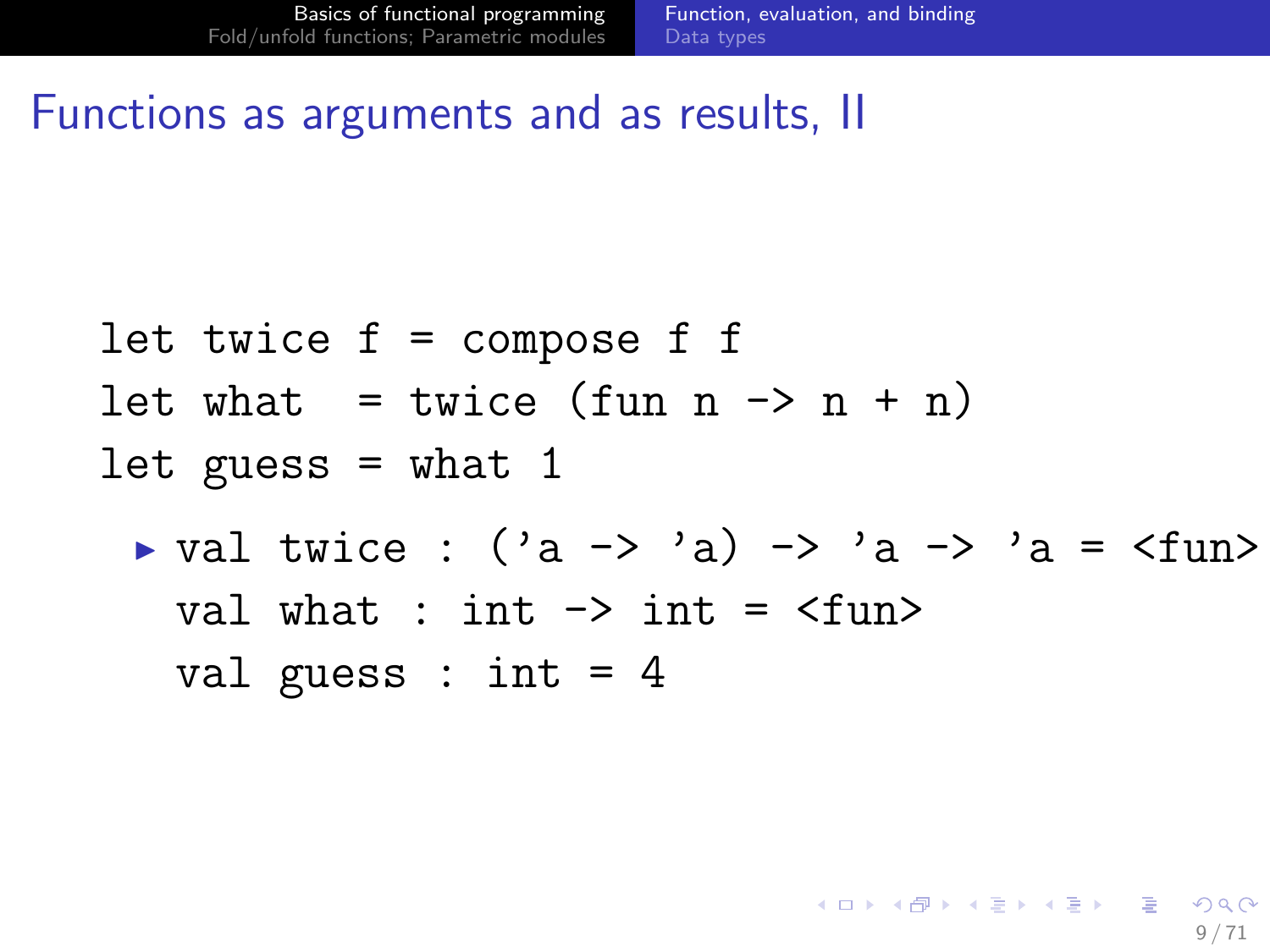### Notations in O'Caml, I

Function application is just juxtaposition, and is left associative. These two definitions are the same:

- let this = compose plus3 times2 1
- let this =  $((\text{composite plus3}) \text{ times2})$  1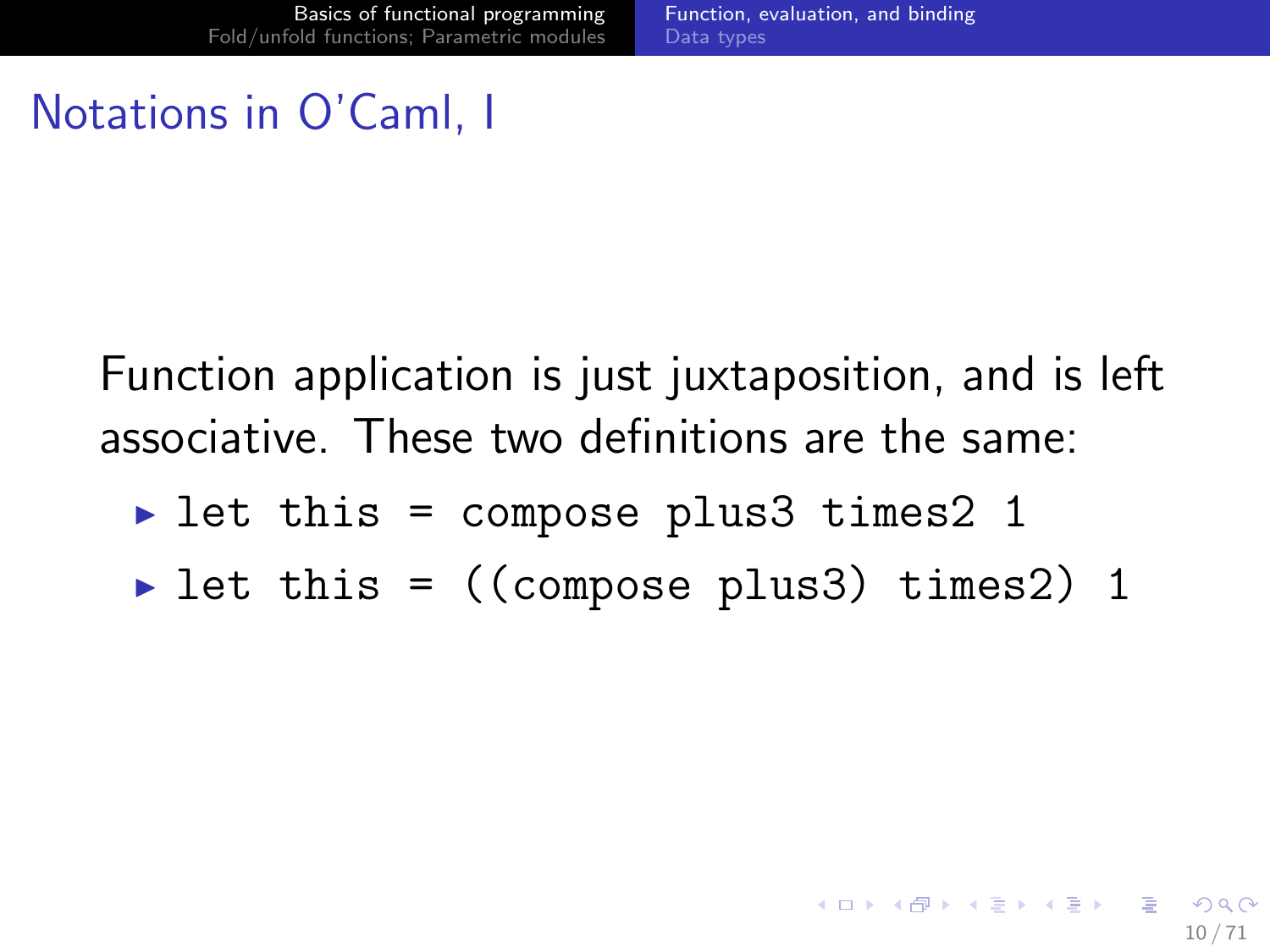### Notations in O'Caml, II

Function abstraction is right associative. These two definitions are the same:

$$
\text{Let sum} = \text{fun} \ x \ \text{--}\x \ \text{fun} \ y \ \text{--}\x \ + \ y
$$

val sum : int  $\rightarrow$  int  $\rightarrow$  int =  $\langle$ fun>

Iet sum = fun x -> (fun y -> x + y)

val sum : int  $\rightarrow$  (int  $\rightarrow$  int) =  $\langle$ fun $\rangle$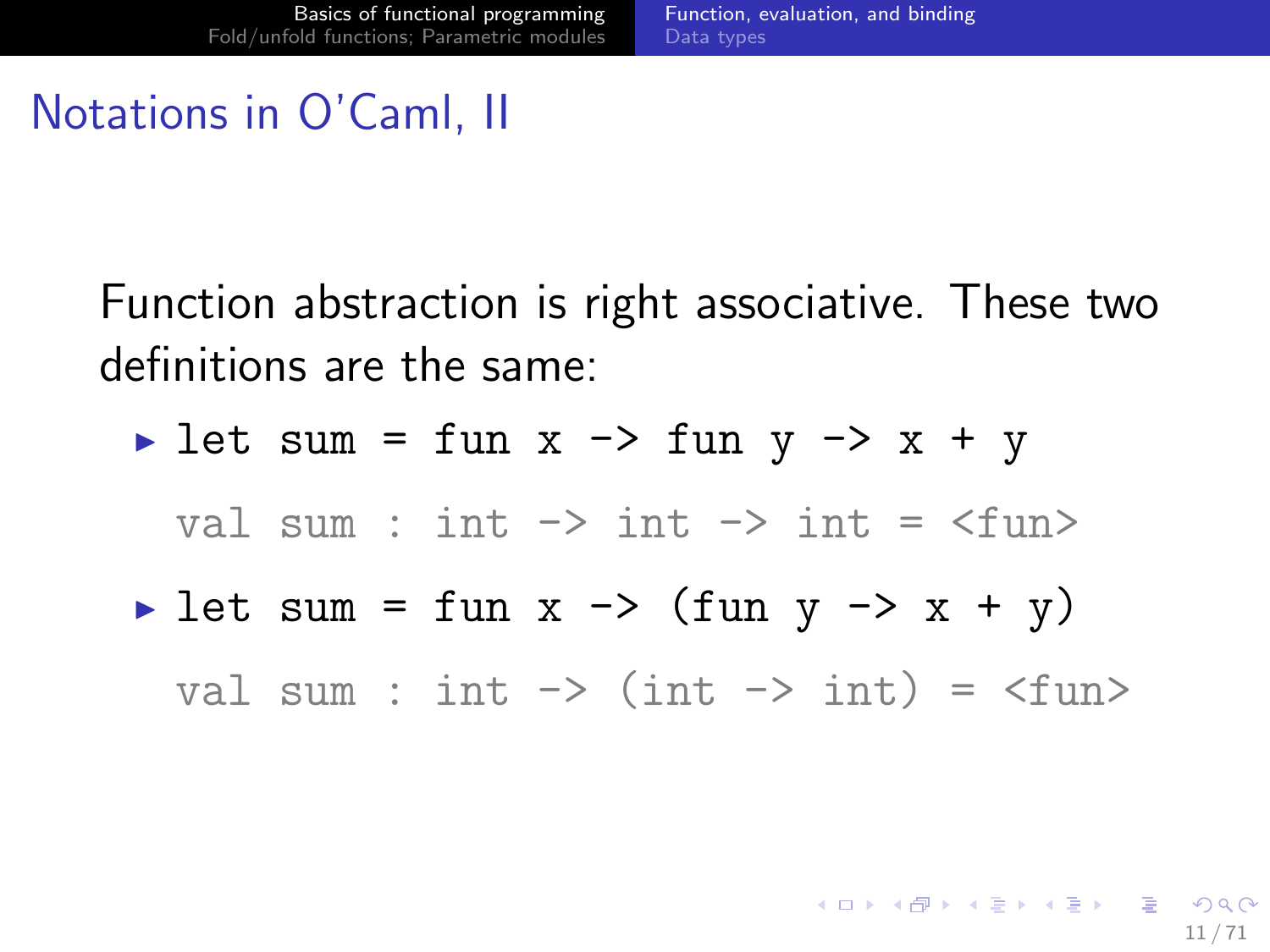### Evaluation in O'Caml

- $\triangleright$  Expressions are evaluated before they are passed as arguments to the function body.
- $\triangleright$  The function body is evaluated only when all the arguments are evaluated.
- $\blacktriangleright$  Functions can be partially applied.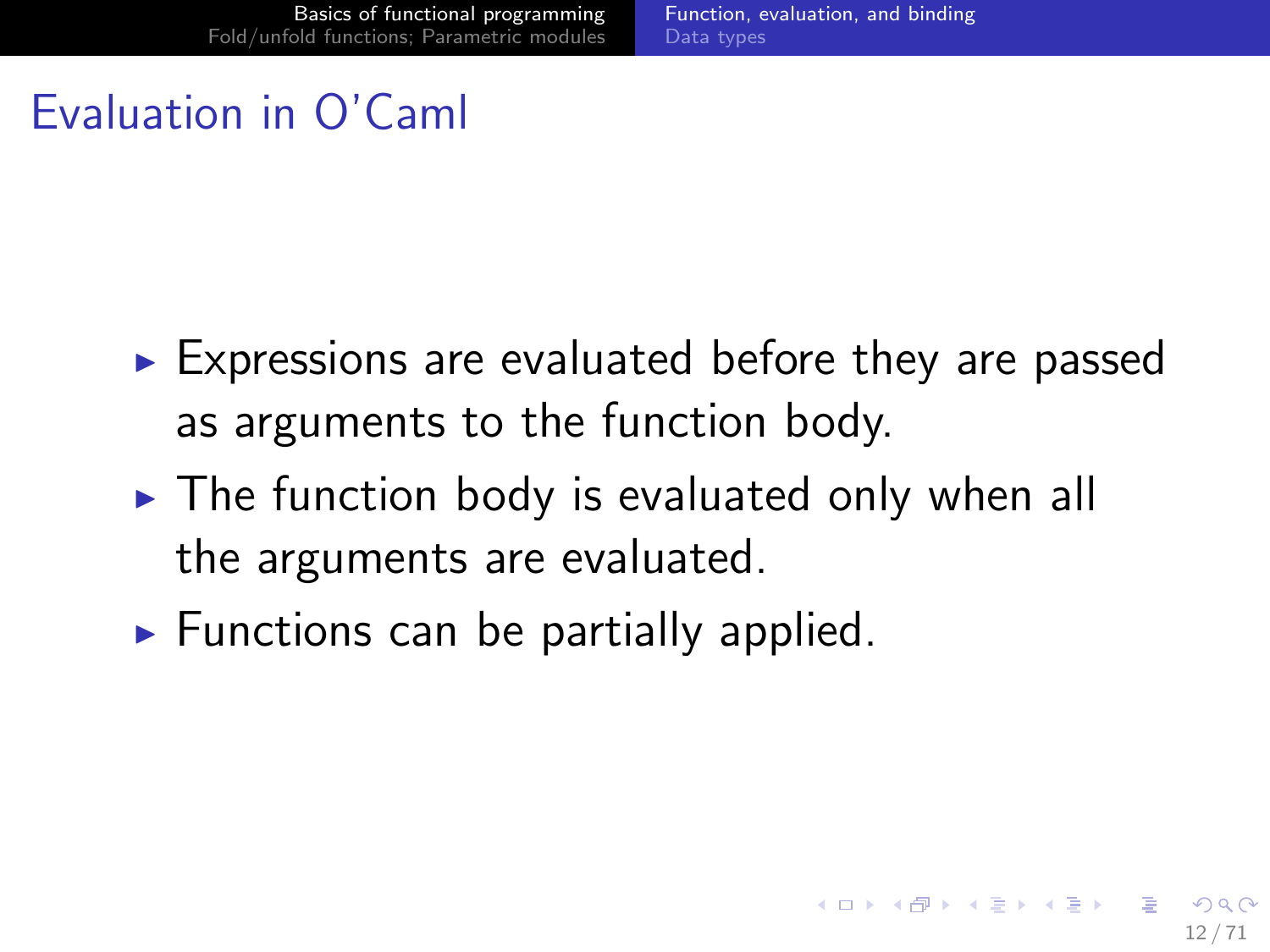### Binding in O'Caml, I

 $\triangleright$  Lexical binding: Expressions are evaluated and bound to the corresponding identifiers in the order they appear in the program text.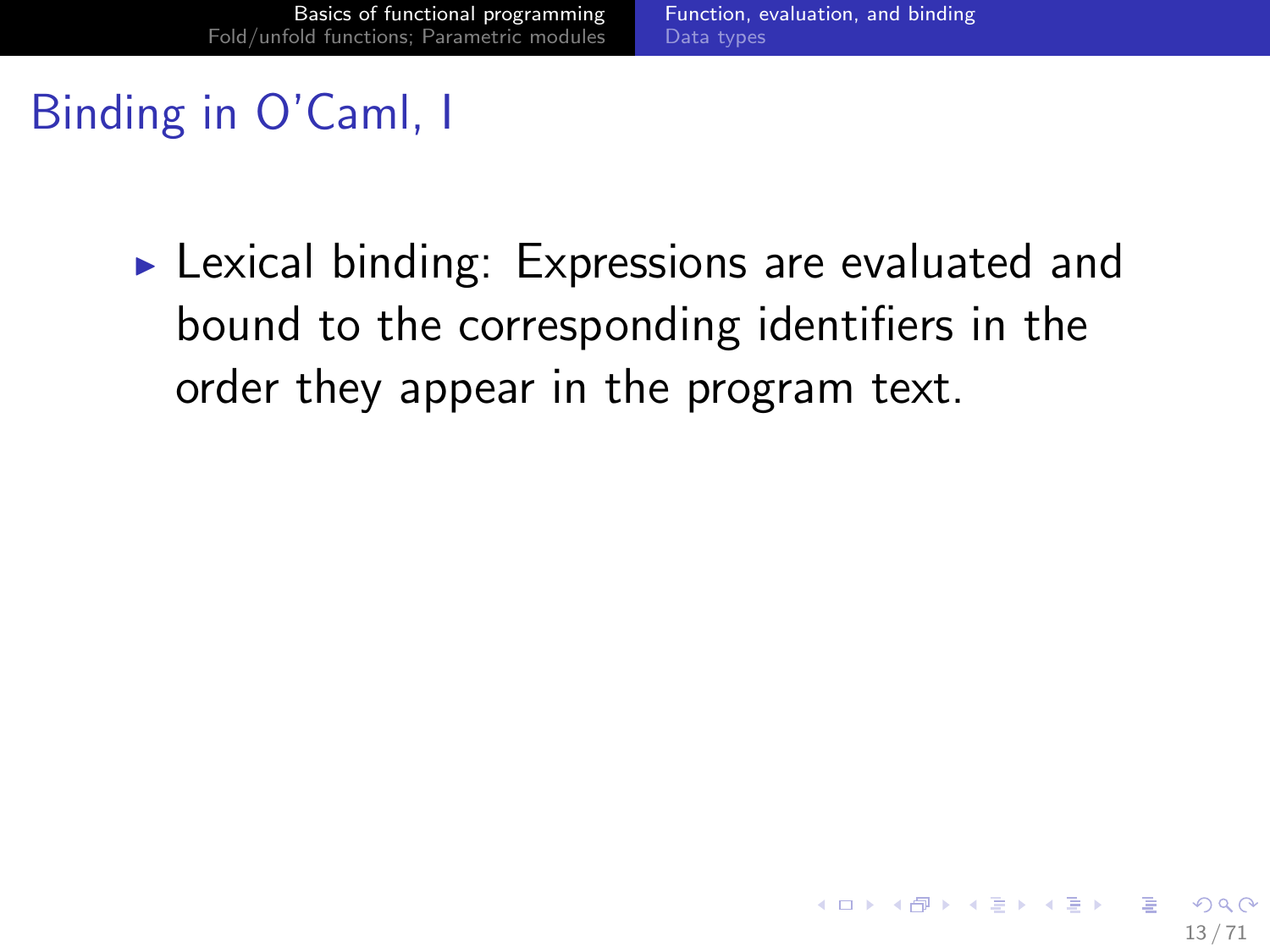K ロ ▶ K 個 ▶ K 君 ▶ K 君 ▶ 「君」 約9.09

# Binding in O'Caml, I

- $\triangleright$  Lexical binding: Expressions are evaluated and bound to the corresponding identifiers in the order they appear in the program text.
- $\triangleright$  Nested binding: Outer bindings are shadowed by inner bindings.

$$
let x = 100
$$

- let  $f y = let x = x + y in x$
- let  $x = 10$
- let  $z = f x$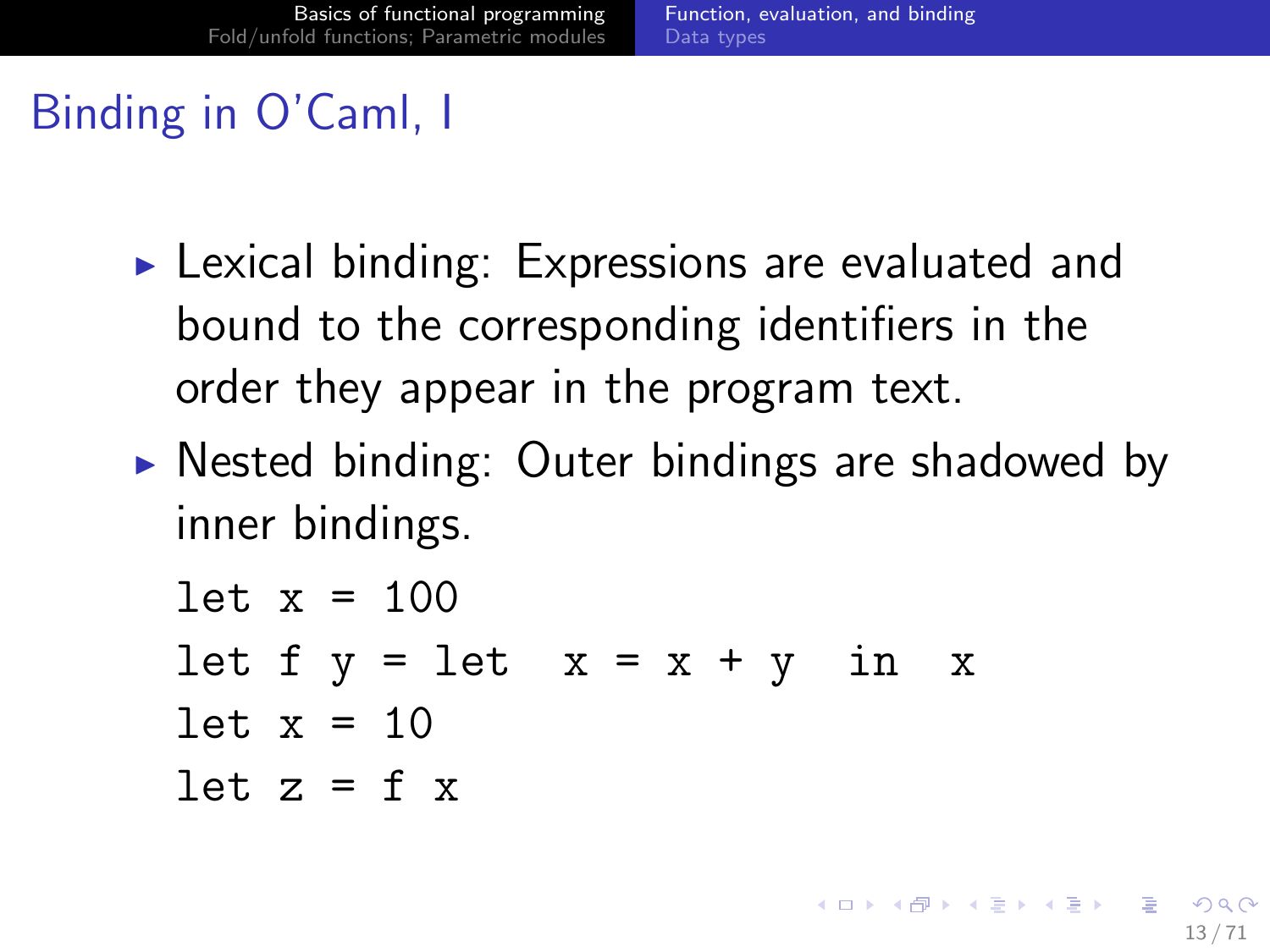K ロ > K 何 > K 君 > K 君 > 「君」 の Q Q

### Binding in O'Caml, II

- $\triangleright$  Simultaneous binding: Several bindings occur at the same time under the same environment.
	- let  $x = z$ and  $z = x$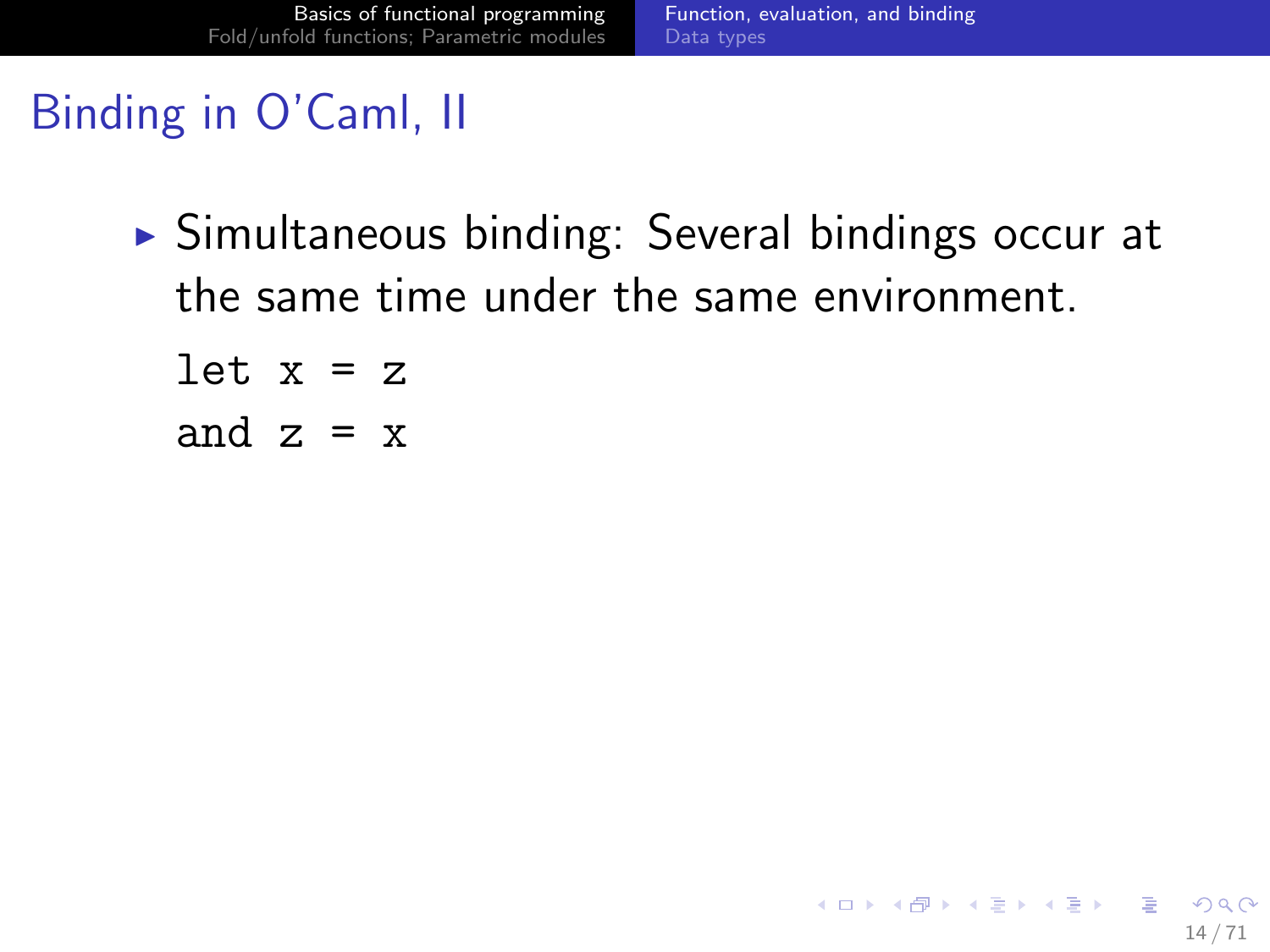### Binding in O'Caml, II

 $\triangleright$  Simultaneous binding: Several bindings occur at the same time under the same environment.

$$
let x = z
$$

and  $z = x$ 

 $\triangleright$  Recursive binding: Identifiers can be referred to when they are being defined.

let rec fac n = if n <= 0 then 1 else n \* (fac (n -1)) let six = fac 3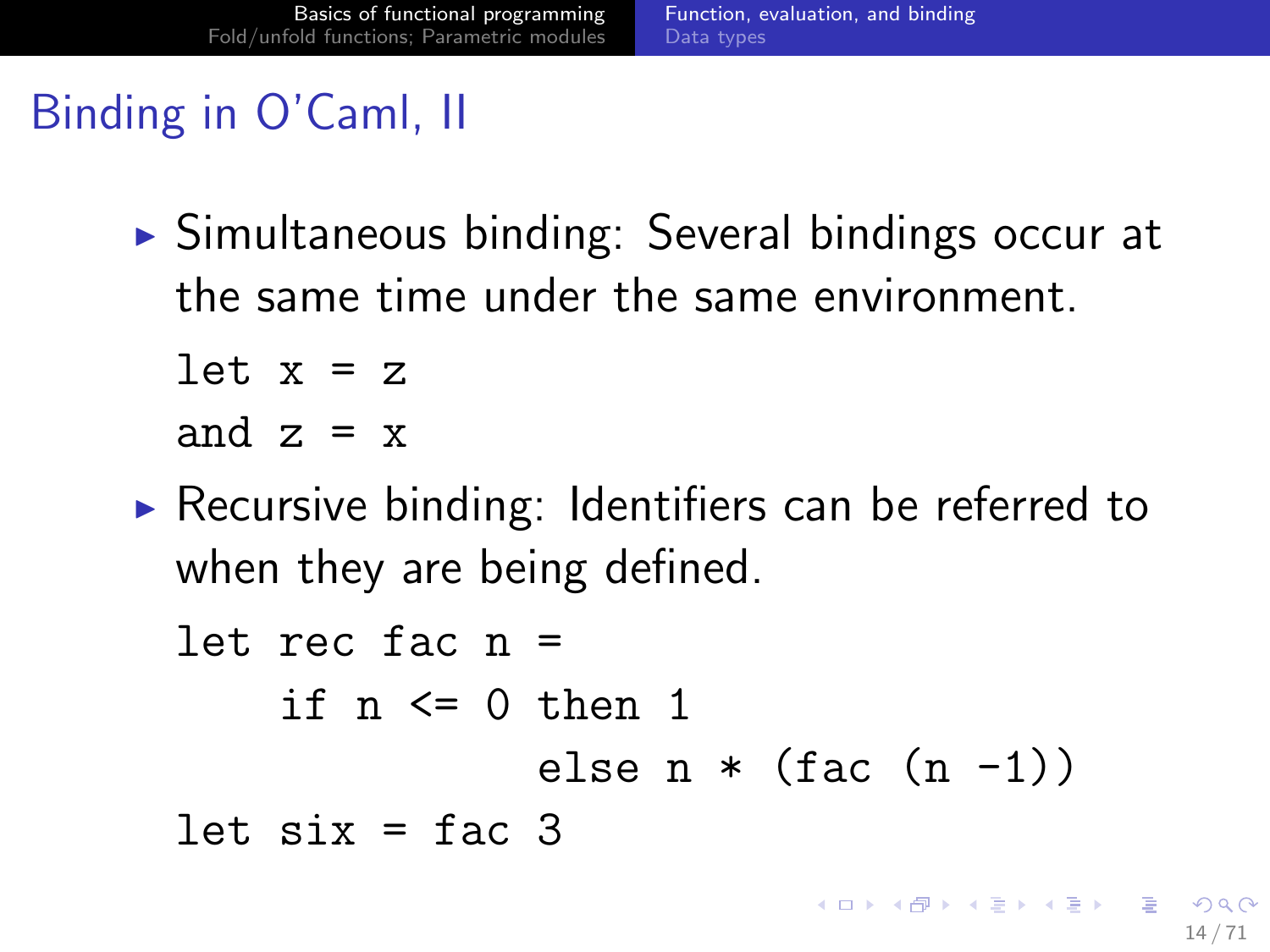K ロ ▶ K @ ▶ K 할 ▶ K 할 ▶ ( 할 ) 900

### Recursive functions: Example I

- $\triangleright$  Expressiveness: Euclid's algorithm for greatest common divisor (gcd), assuming integers  $m, n > 0$ 
	- let rec  $gcd m n =$ if  $m \mod n = 0$ then n else gcd n (m mod n)
	- let  $u = \text{gcd } 57$  38 let  $v = \text{gcd } 38$  59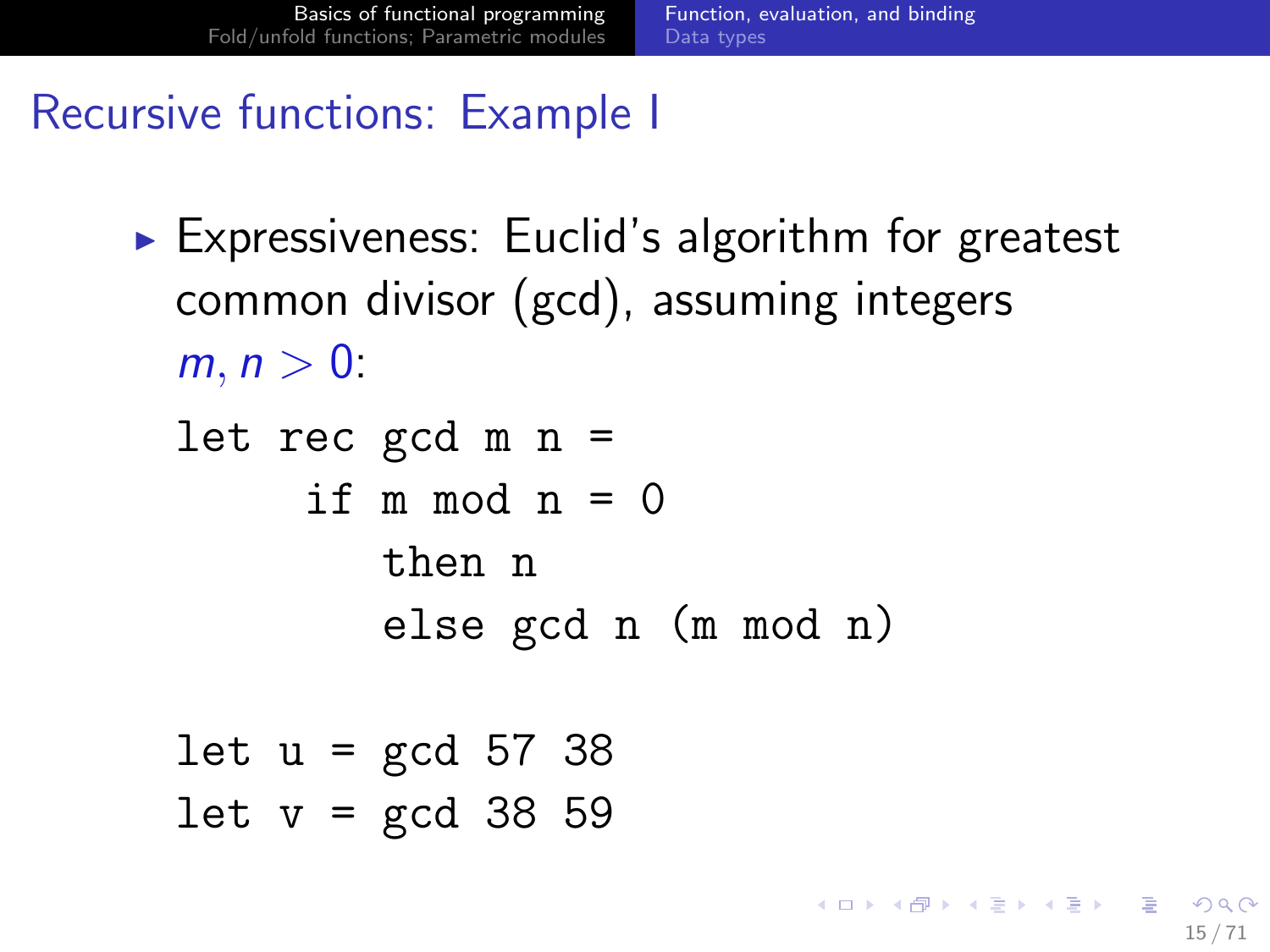K ロ > K 何 > K 君 > K 君 > 「君」 の Q Q

#### Recursive functions: Example II

 $\triangleright$  The danger of non-terminating computation: let rec loop  $x = loop x$  $let$  oops =  $loop$  0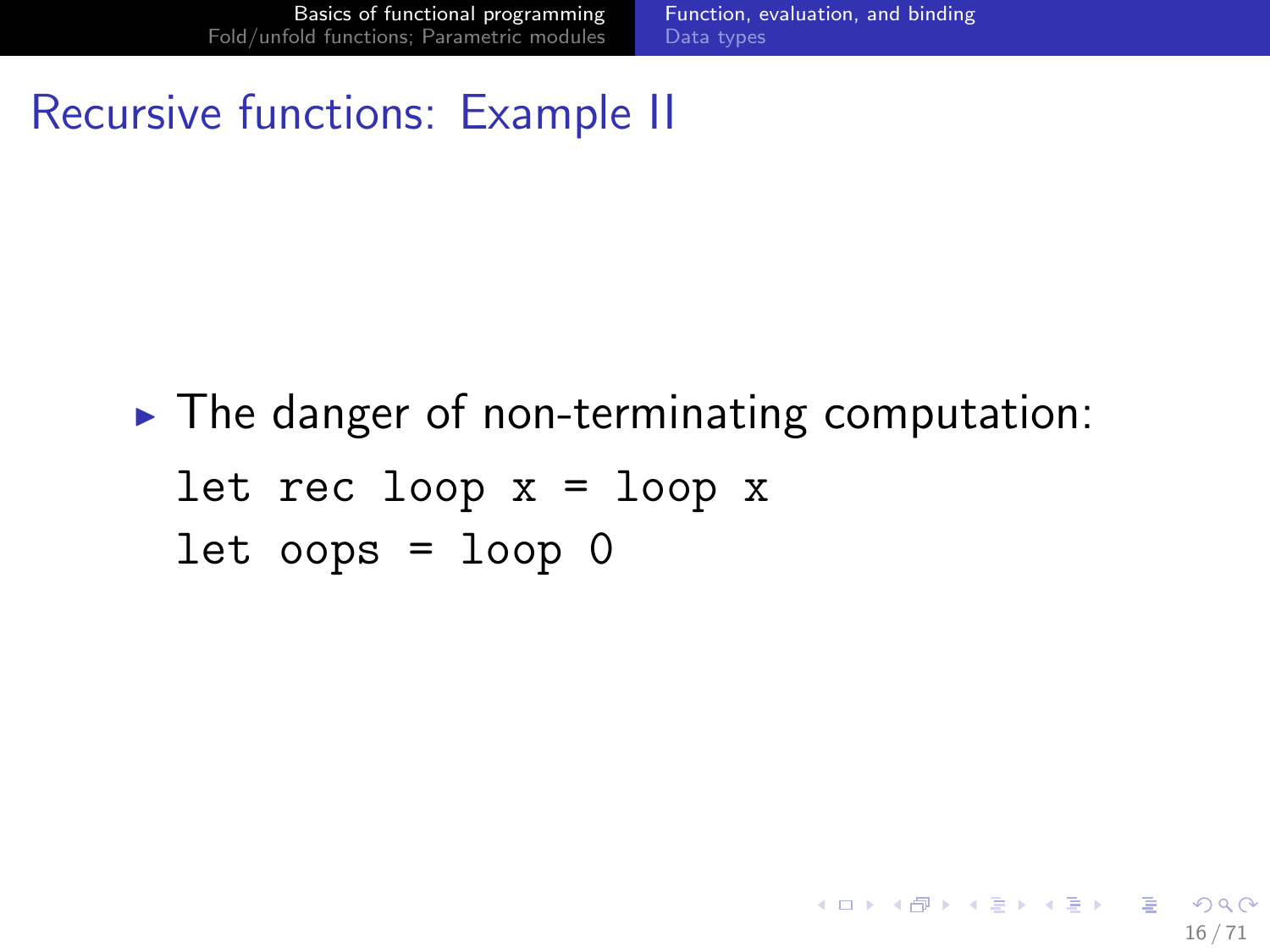### Built-in data types in O'Caml, I

```
type int
            0, -1, \ldotstype char
            a', '\langle'', ...
type string
            "\U0'Caml\U is a fine
            language.\n\cdot \mathbf{n}", ...
type float
            3.14159, 0.314159e1, . . .
```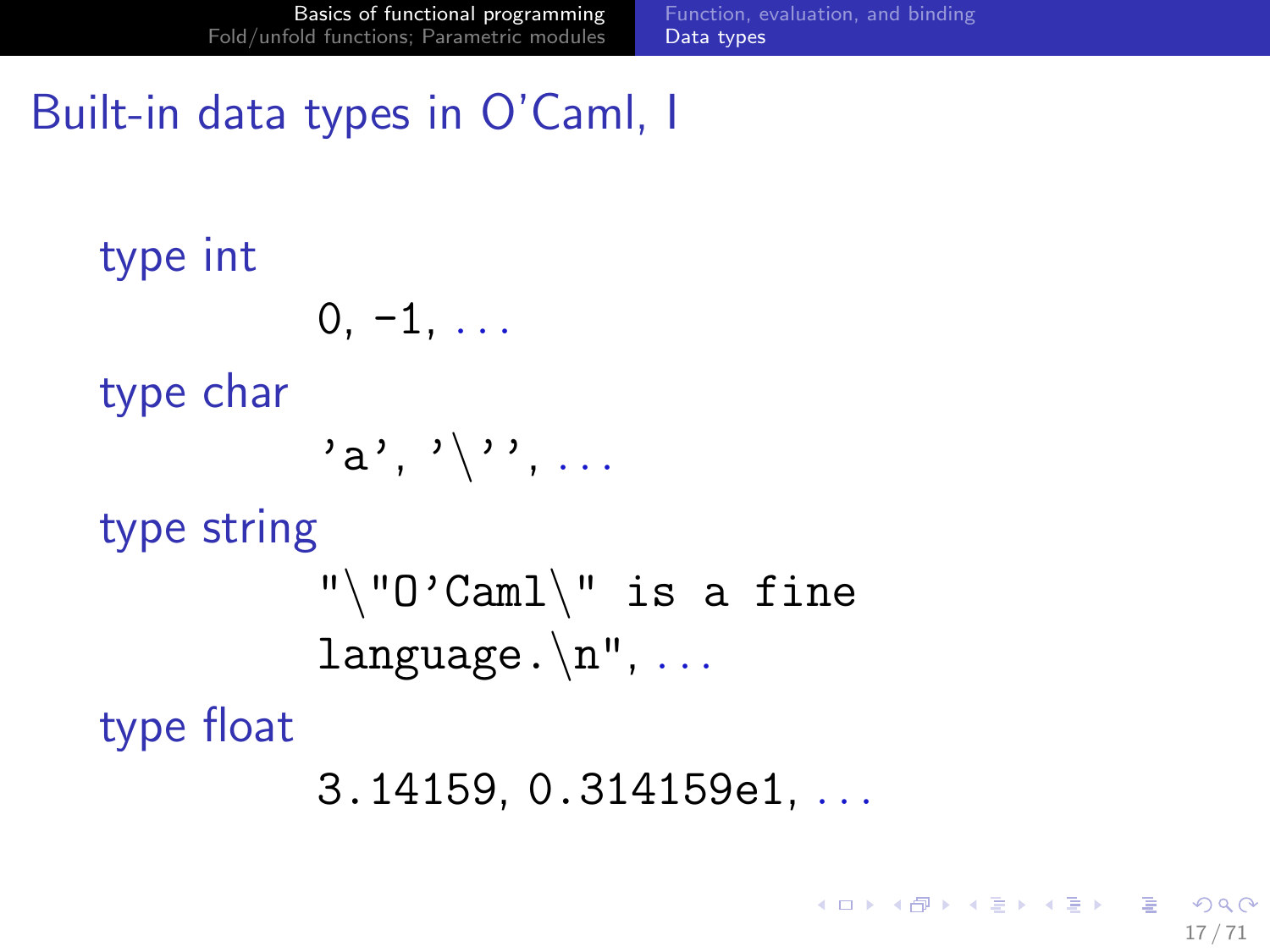### Built-in data types in O'Caml, II

type unit  $= ()$ type bool  $=$  false | true type 'a list  $=$   $\lceil \cdot \rceil$  | :: of 'a \* 'a list  $[1, true::false::[1, 1: 2: 3], ...$ type 'a option  $=$  None | Some of 'a None, Some 17, Some [None; Some  $true$ ]...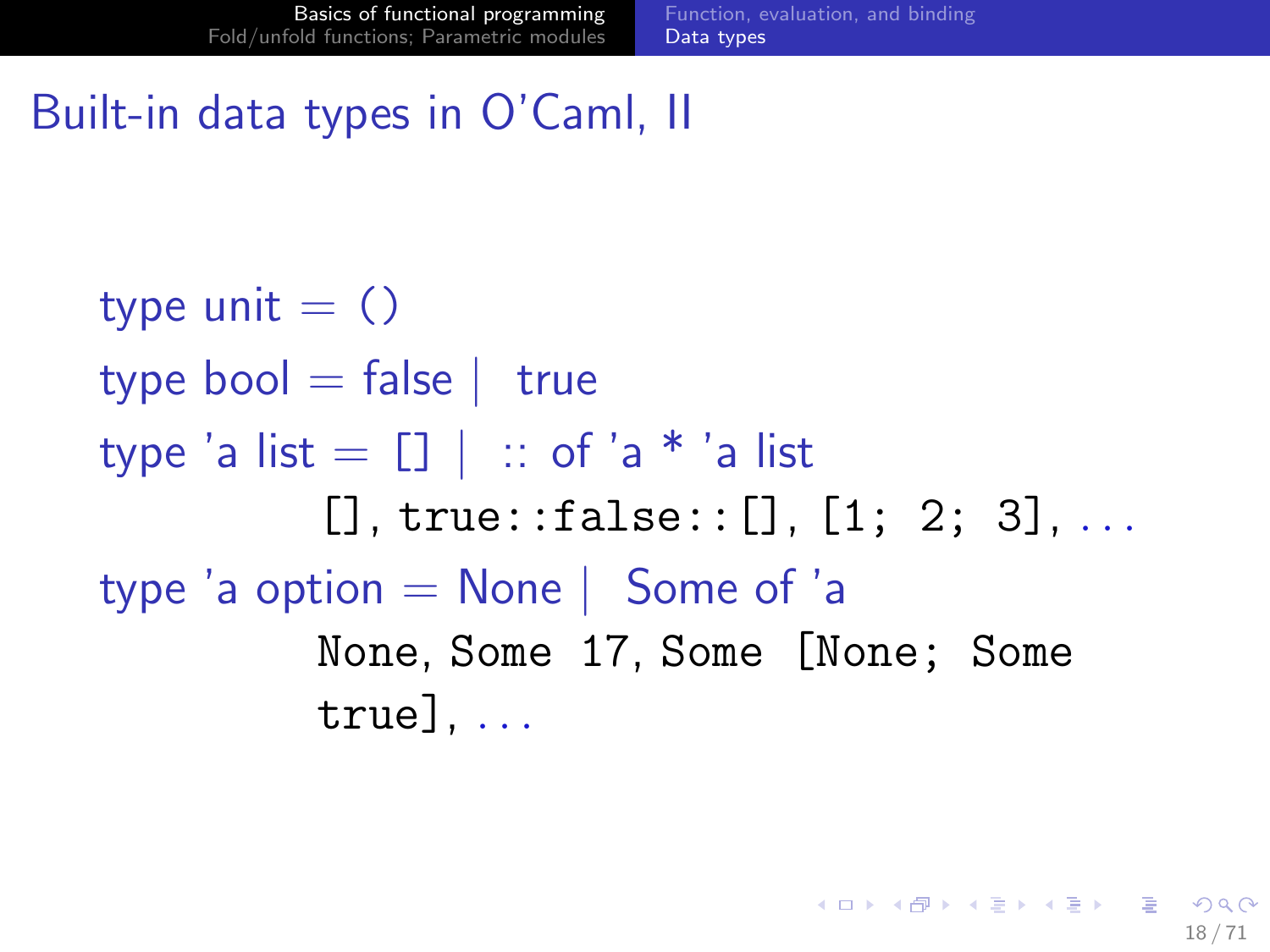```
Built-in type operators in O'Caml, I
```
Cartesian product type  $int\_pair = int * int$ let rec  $gcd(m, n) =$ if  $m \mod n = 0$ then n else gcd (n, m mod n) val gcd : int  $*$  int  $\rightarrow$  int =  $\langle$ fun>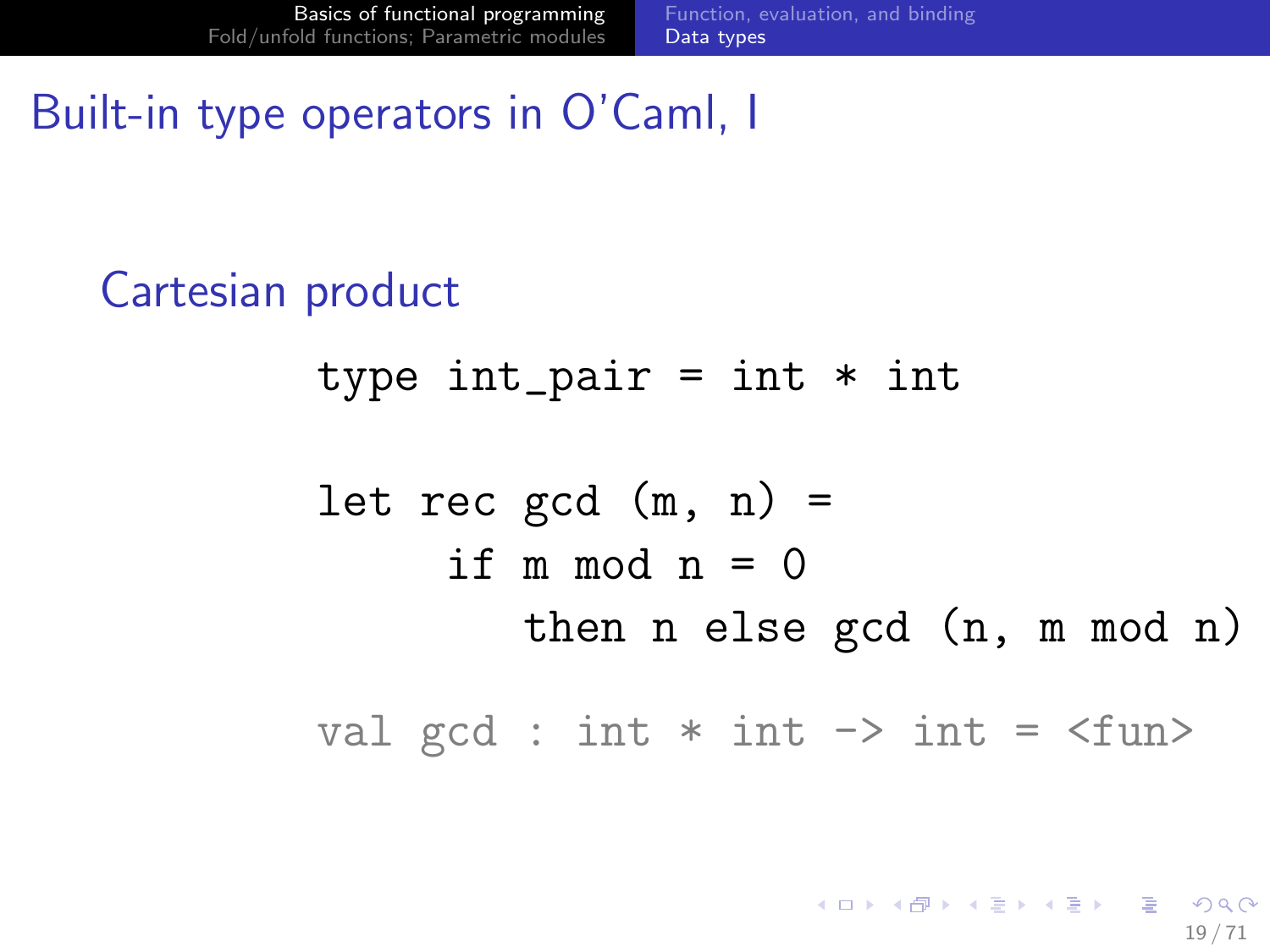### Built-in type operators in O'Caml, II

Function space

type  $int2int2int = int -\gt int -\gt int$ 

let rec gcd m n = if  $m \mod n = 0$ then n else gcd n (m mod n)

val gcd : int  $\rightarrow$  int  $\rightarrow$  int =  $\langle$ fun>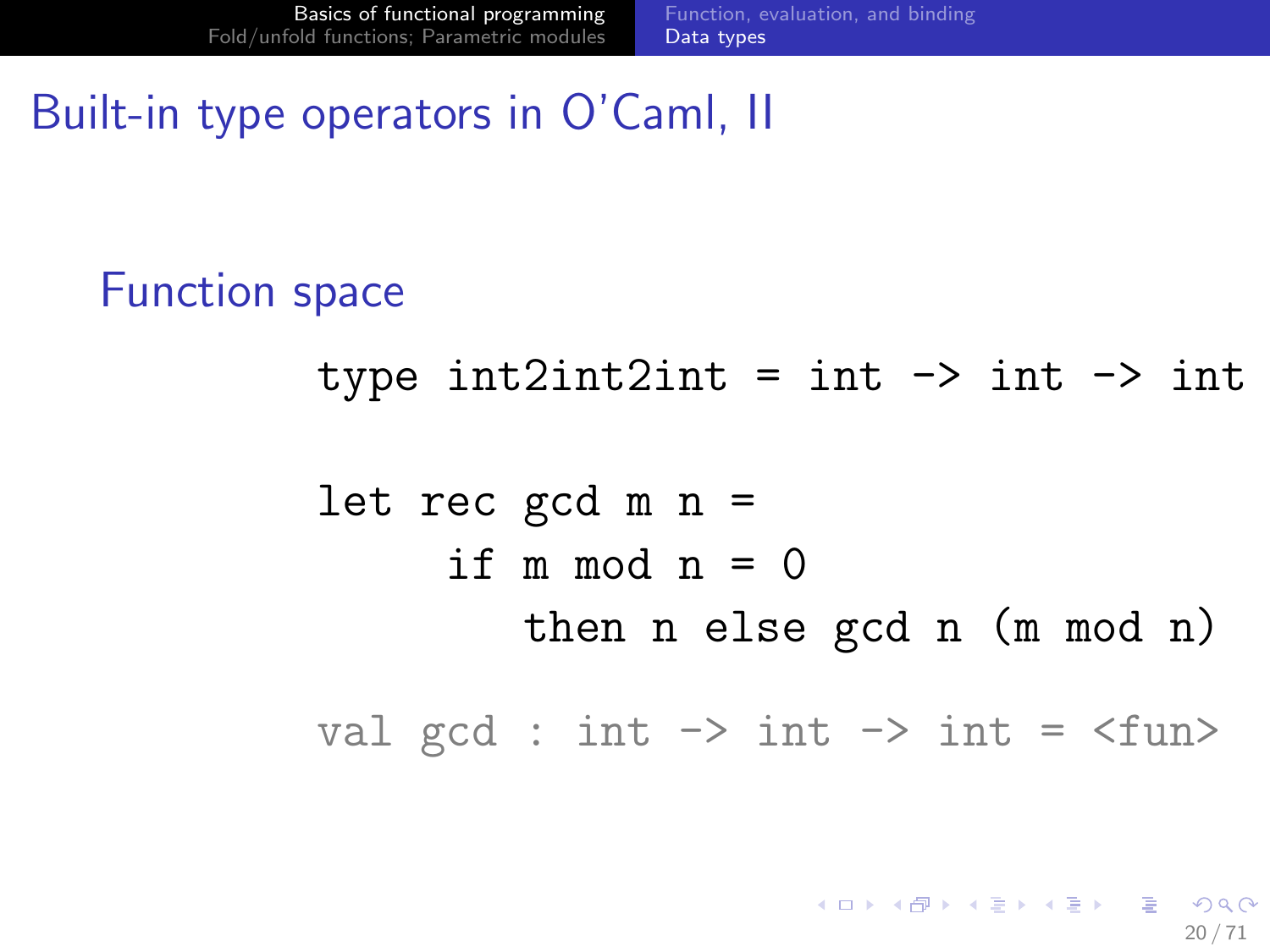K ロ ▶ K @ ▶ K 할 ▶ K 할 ▶ ( 할 ) 900

#### Expressions, values, and types, I

- $\triangleright$  Well-typed expressions:
	- $0, (1 + 2), (sum 2 3), (2, true),$  $(\text{fun } x \rightarrow \text{fun } y \rightarrow x + y)$
- $\blacktriangleright$  III-typed expressions:
	- $(1 + '2')$ ,  $(sum 2 3.0)$ ,  $((\text{fun } x \rightarrow \text{fun } y \rightarrow x + y) 0 1 2)$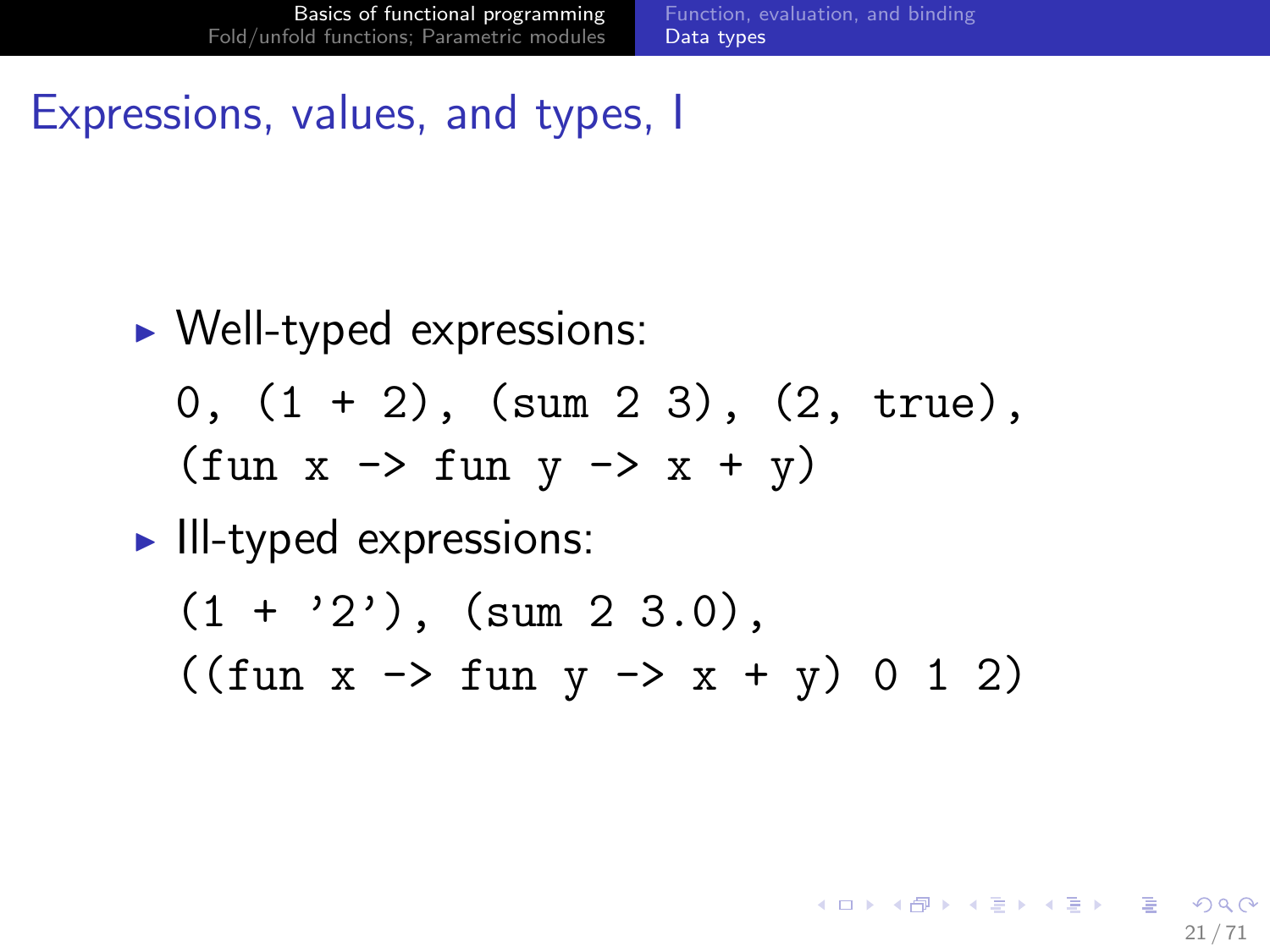### Expressions, values, and types, II

 $\triangleright$  All O'Caml values have types:

val sum : int  $\rightarrow$  int  $\rightarrow$  int =  $\langle$ fun> val five : int = 5

- $\triangleright$  Some values are polymorphic: val twice :  $('a \rightarrow 'a) \rightarrow 'a \rightarrow 'a = \frac{\text{tun}}{\text{tun}}$ val empty\_list : 'a list = []
- $\triangleright$  Expressions are statically checked to ensure they always evaluate to values.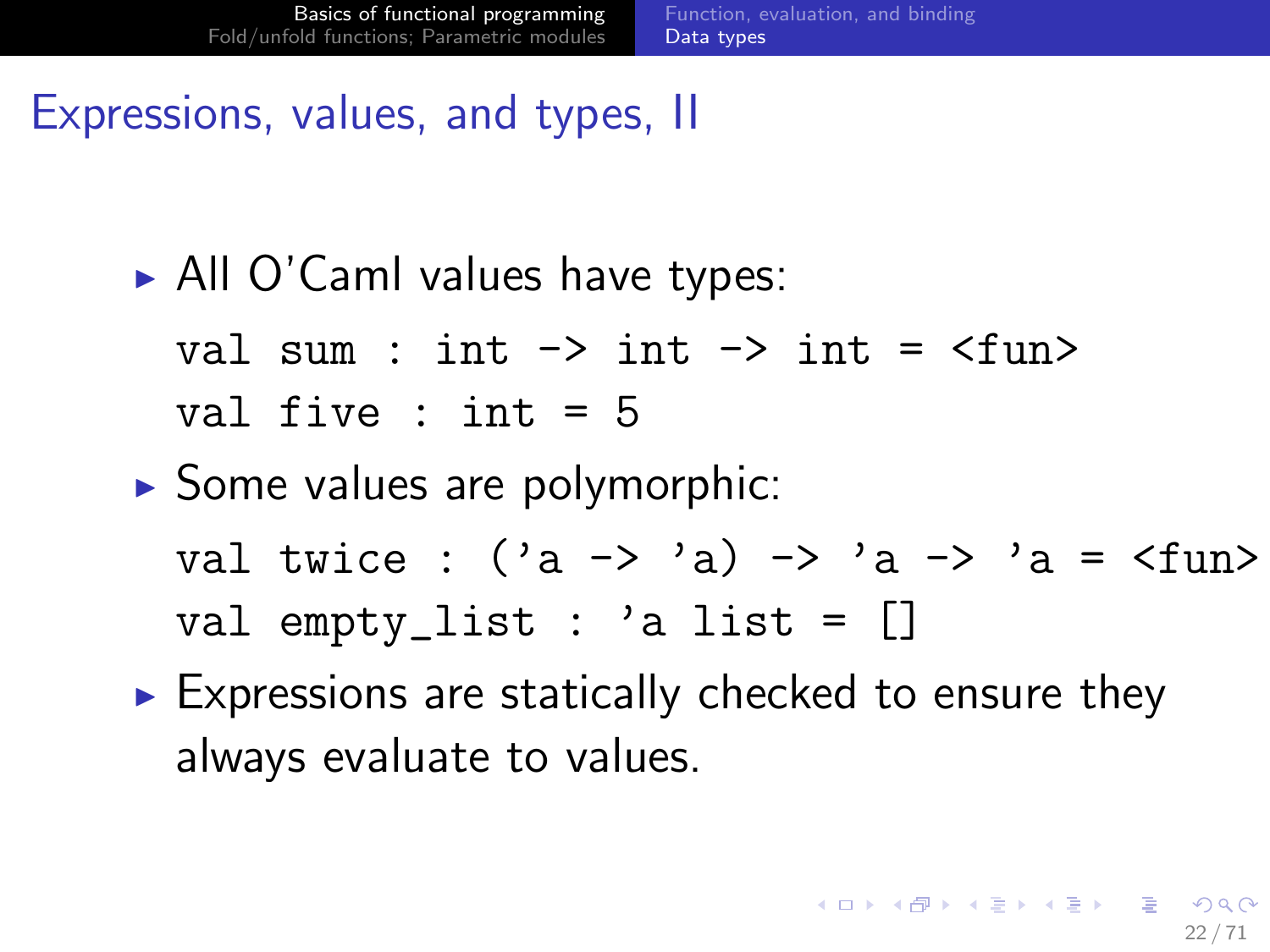### O'Caml is strict, I

- $\triangleright$  O'Caml insists on evaluating the arguments in a function application though the arguments may not be required for the computation in the function body. O'Caml is called a strict language.
- $\triangleright$  Some functional language, e.g., Haskell, will evaluate the function arguments only when they are demanded by the computation in the function body. These languages are non-strict.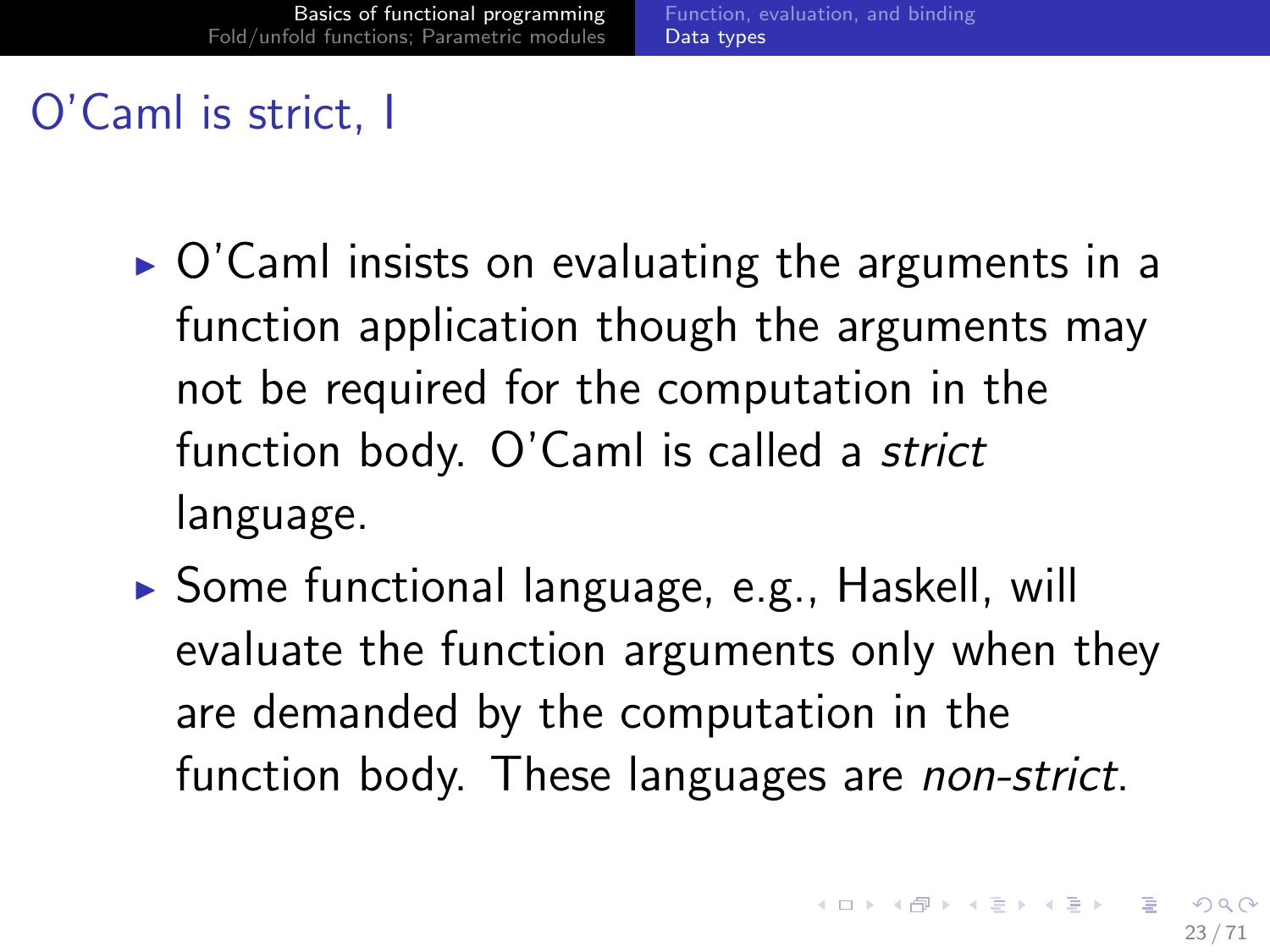### O'Caml is strict, II

 $\triangleright$  What is wrong in this picture (in O'Caml): let oracle  $() = ...$ 

### let choice this that = if oracle () then this else that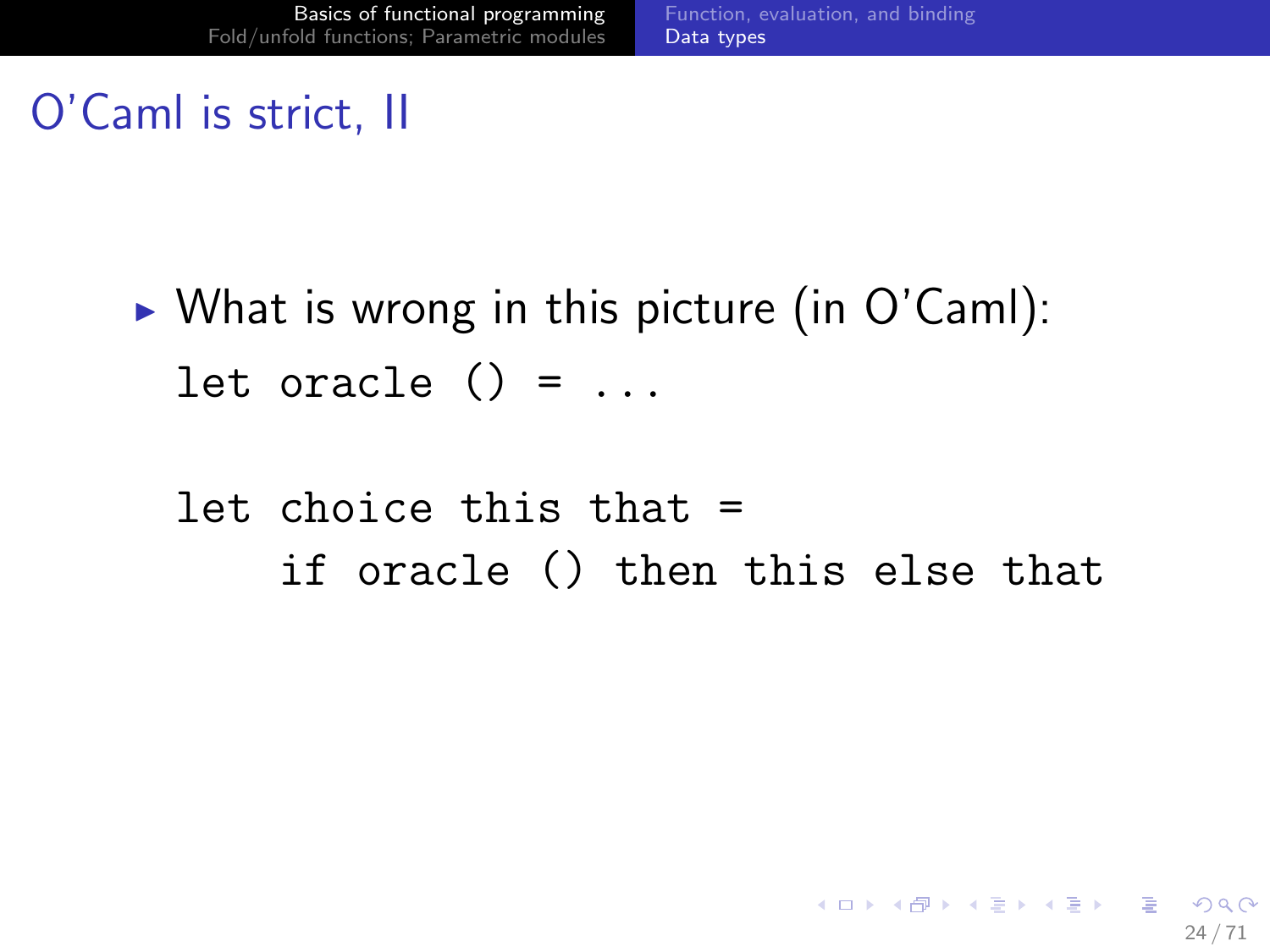### O'Caml is strict, II

 $\triangleright$  What is wrong in this picture (in O'Caml): let oracle  $() = ...$ 

# let choice this that = if oracle () then this else that

let rec loop  $x = loop x$ let oops = choice (loop 0) 0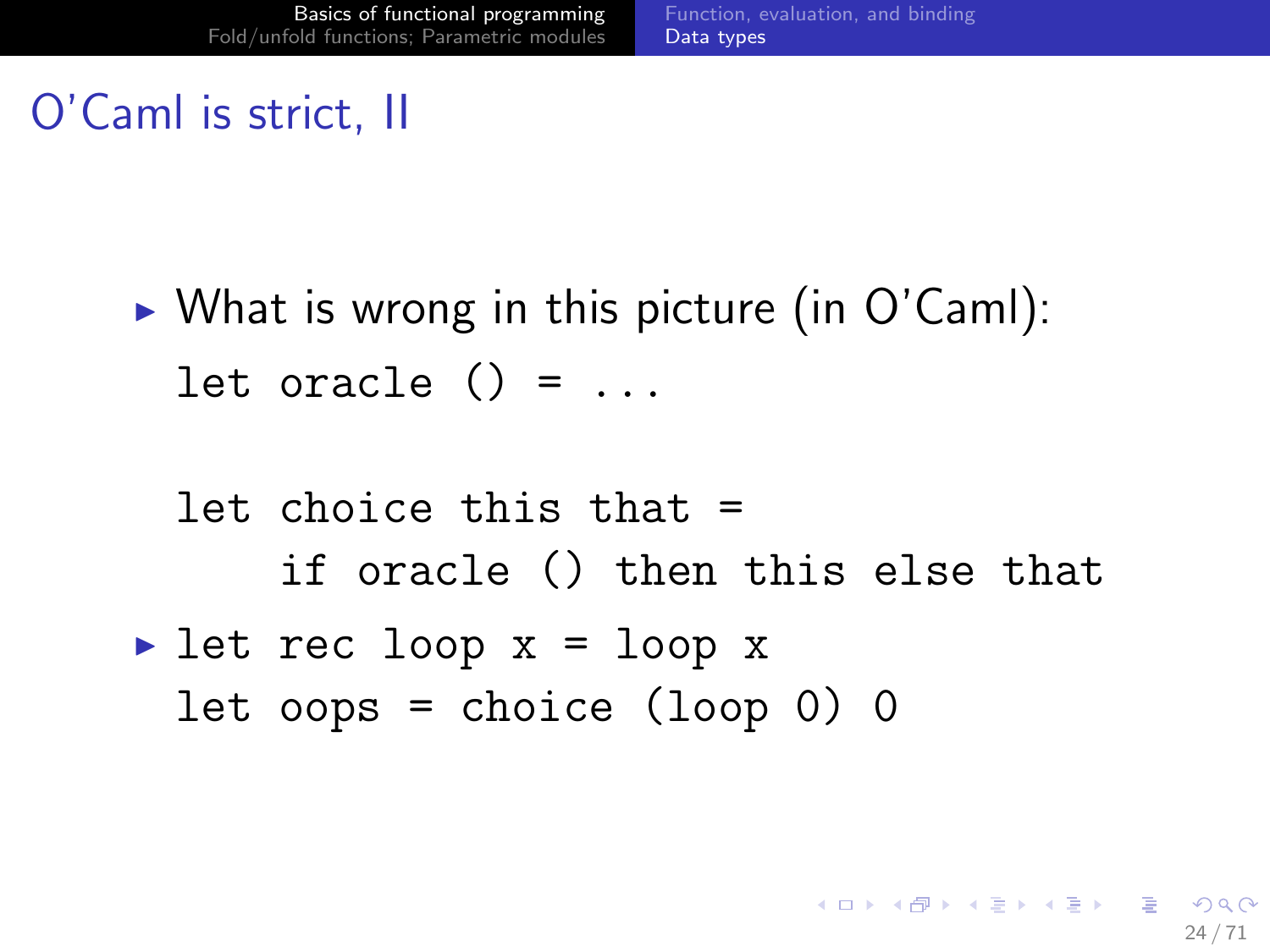#### Functions to the rescue!

# let new choice this that  $=$ if oracle () then this () else that ()

let was = choice  $(logno)$  0 let now =  $new\_choice$  (fun ()  $\rightarrow$  loop 0)  $(fun () \rightarrow 0)$ 

val choice : 'a  $\rightarrow$  'a  $\rightarrow$  'a =  $\langle$ fun> val new choice :  $(unit \rightarrow 'a)$  ->  $(unit \rightarrow 'a) \rightarrow 'a =$ 

> **KORK EX KEY EL SORA** 25 / 71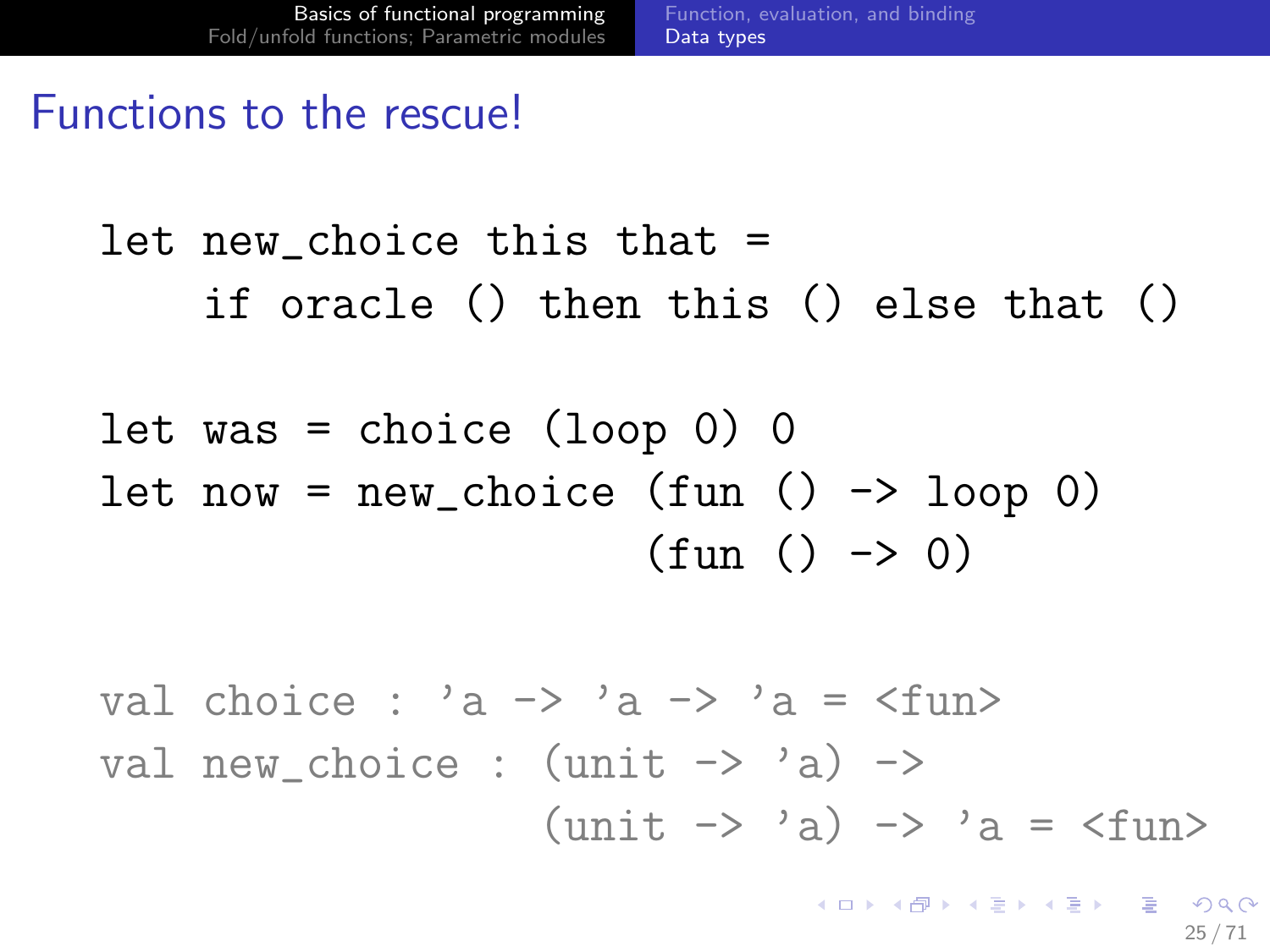## What about variables?

 $\triangleright$  We can bind values to identifiers; once an identifier is bound, its value never changes. Of course, bindings can be nested hence, for the same identifier, the inner binding may shadow outer binding.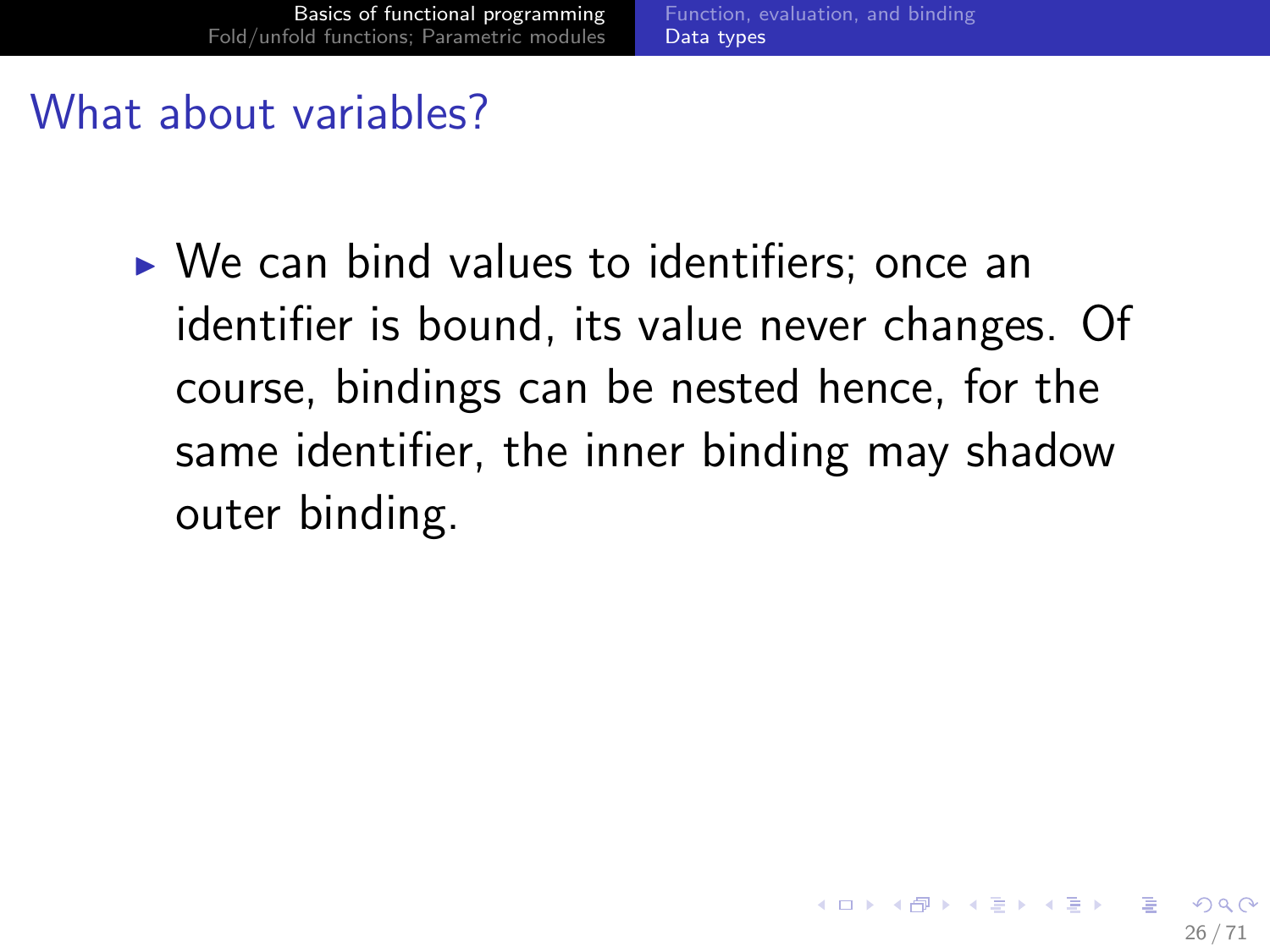## What about variables?

- $\triangleright$  We can bind values to identifiers; once an identifier is bound, its value never changes. Of course, bindings can be nested hence, for the same identifier, the inner binding may shadow outer binding.
- $\triangleright$  Can one implement a counter using only functions?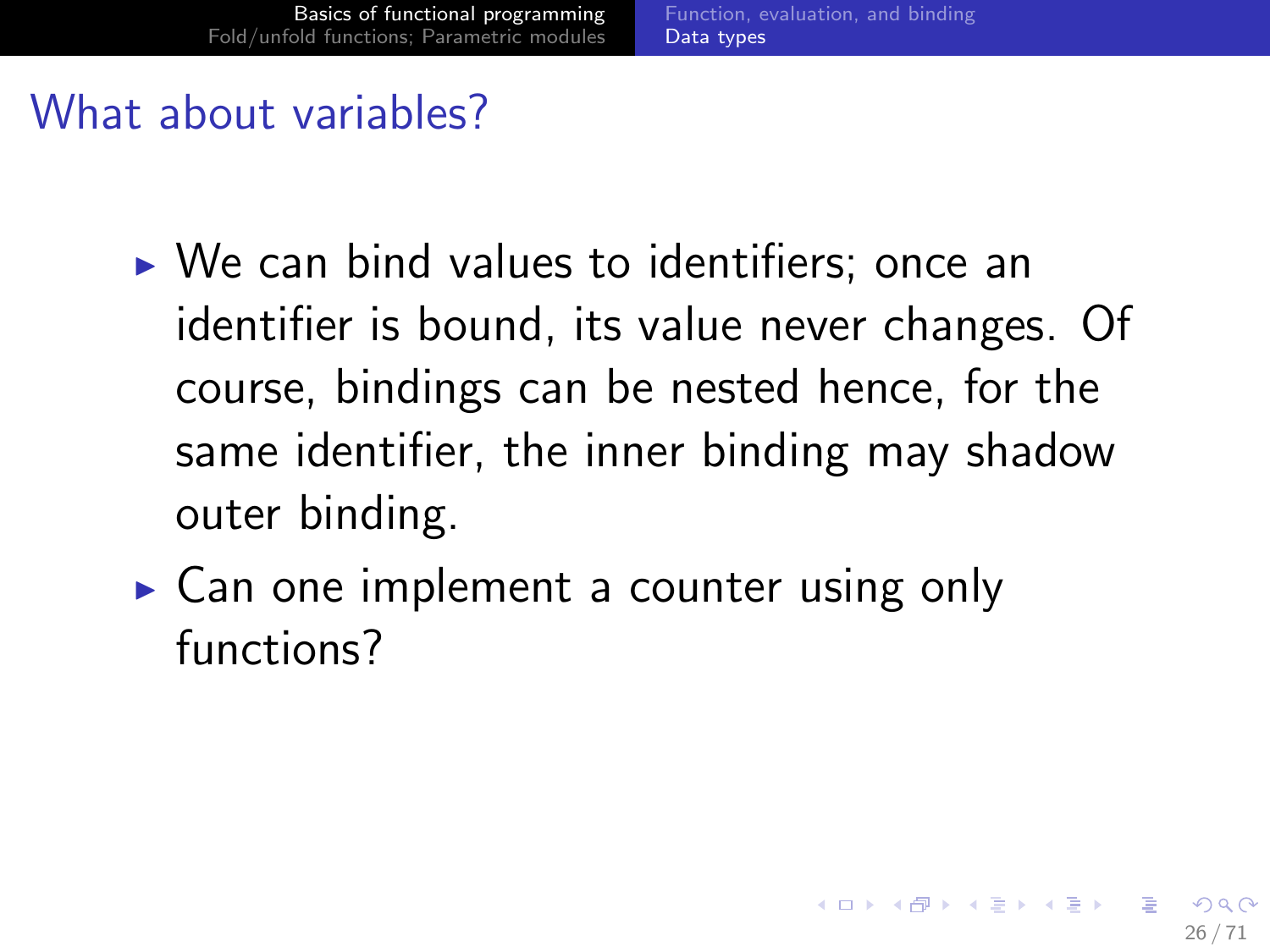## What about variables?

- $\triangleright$  We can bind values to identifiers; once an identifier is bound, its value never changes. Of course, bindings can be nested hence, for the same identifier, the inner binding may shadow outer binding.
- $\triangleright$  Can one implement a counter using only functions?
- $\triangleright$  We can implement *many* counters using only functions!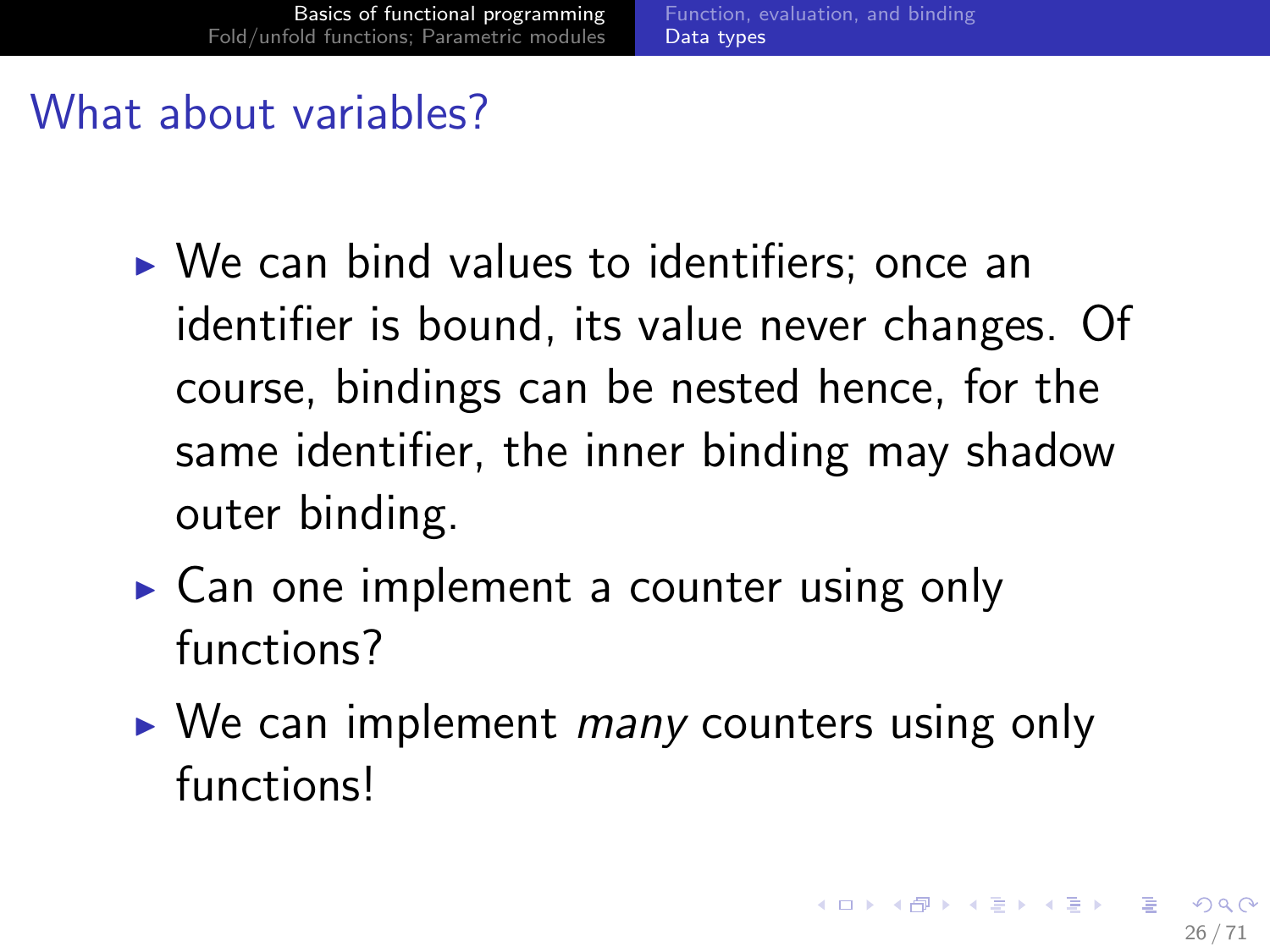## **Counters!**

## $\triangleright$  We can implement *many* counters using only functions!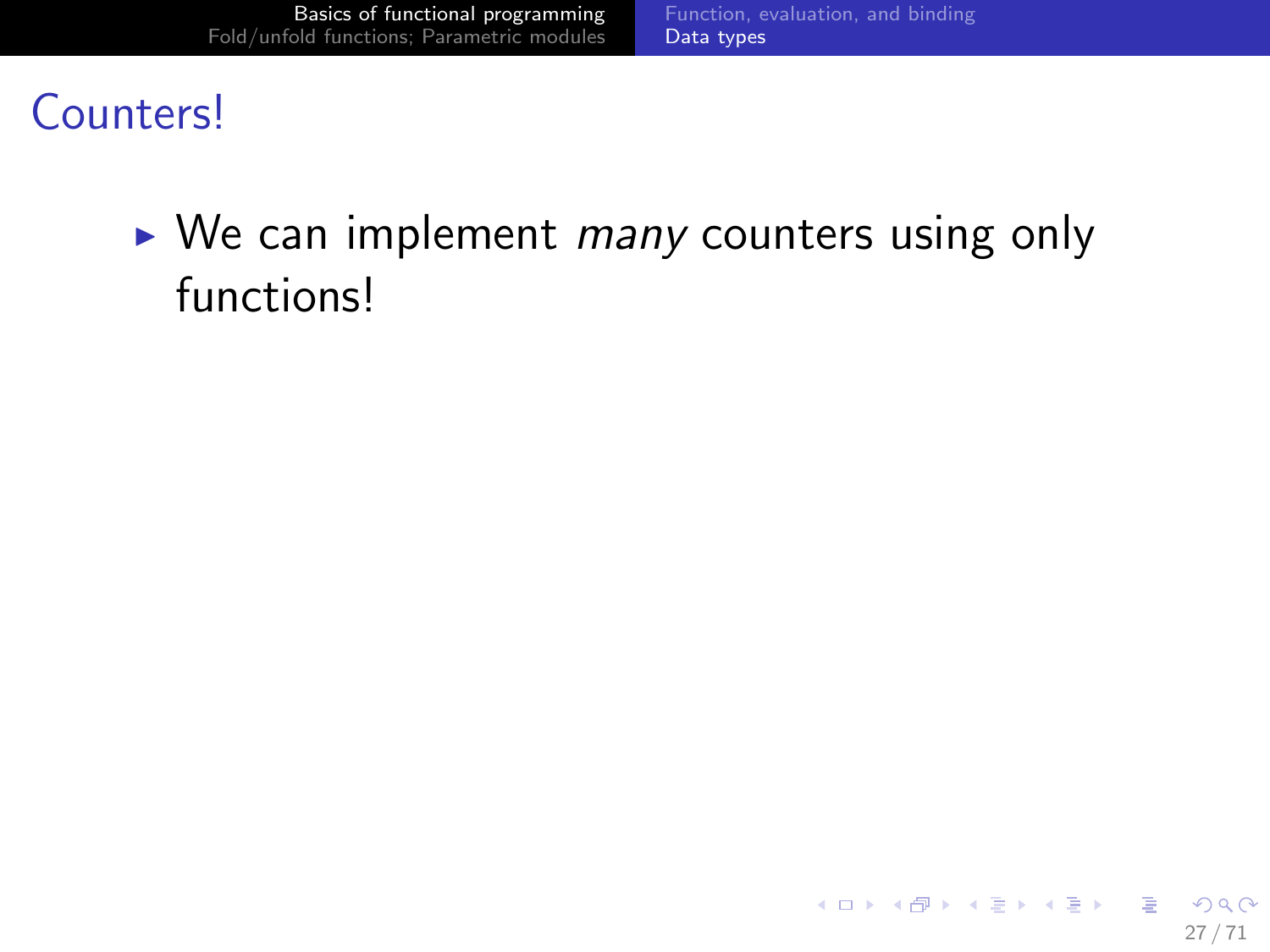## Counters!

- $\triangleright$  We can implement *many* counters using only functions!
- let init value = fun ()  $\rightarrow$  value let read counter = counter () let step counter more = fun  $() \rightarrow$  read counter + more

val init : 'a  $\rightarrow$  unit  $\rightarrow$  'a =  $\langle$ fun> val read :  $(unit \rightarrow 'a) \rightarrow 'a = \langle fun \rangle$ val step :  $(unit \rightarrow int) \rightarrow int \rightarrow$ unit  $\rightarrow$  int =  $\langle$ fun $\rangle$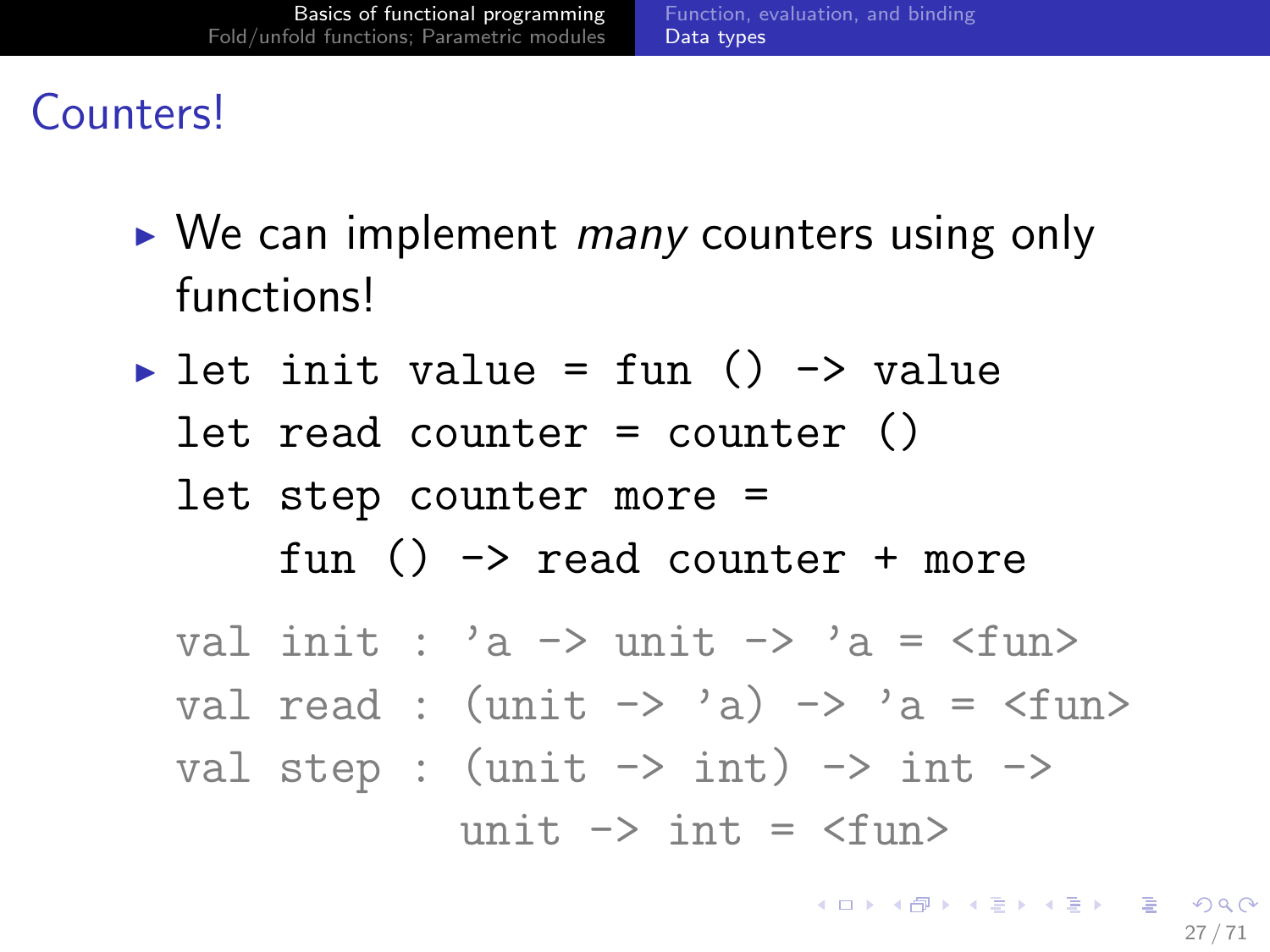### Counters via functions, I

let init value = fun  $() \rightarrow$  value let read counter = counter () let step counter more = fun  $() \rightarrow$  read counter + more

 $let$  mem =  $init$   $0$ let  $x = step$  mem 1 let  $y = step$  mem 2 let  $z = step x$  100 let  $x_y_z = (read x, read y, read z)$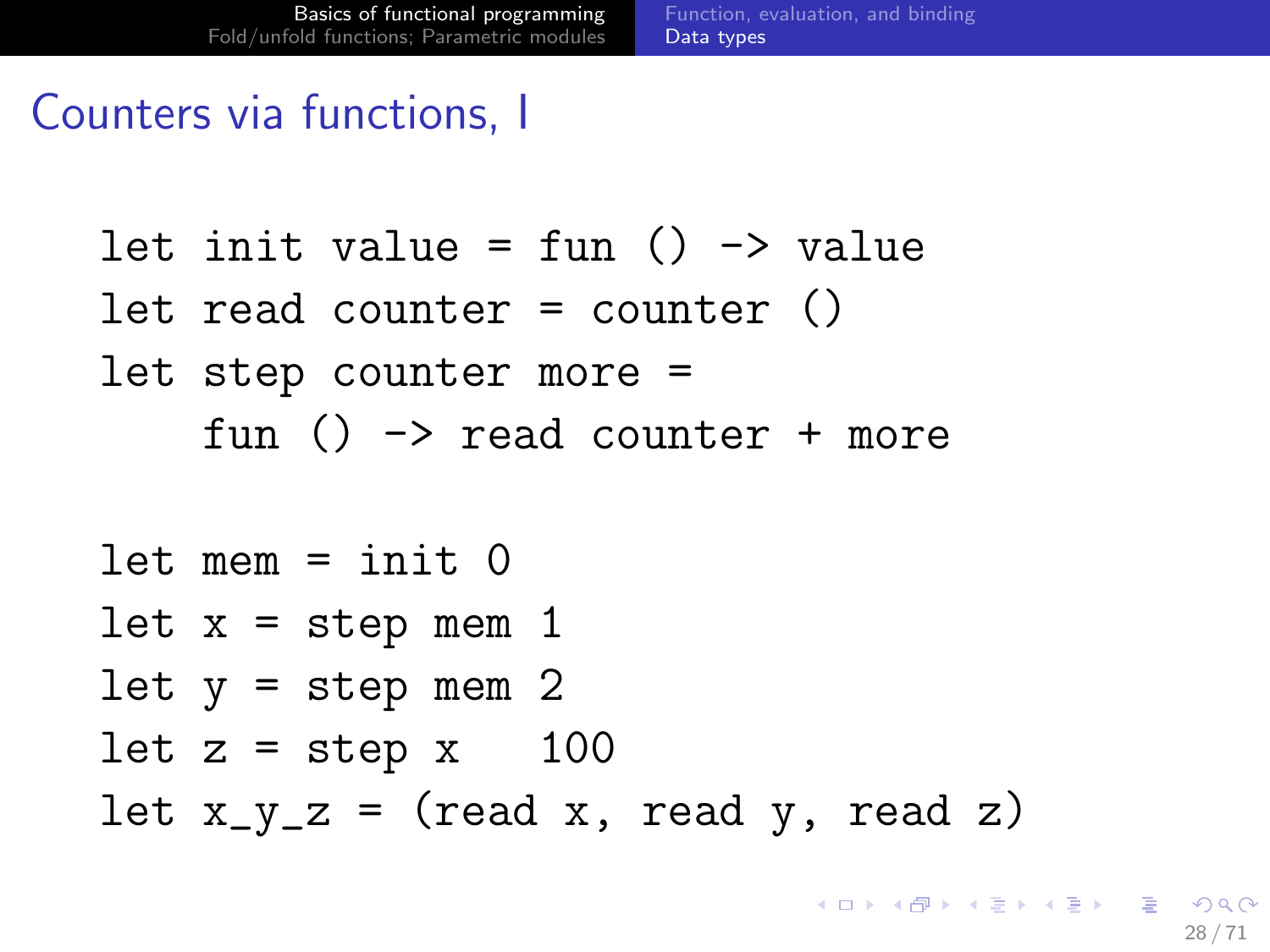[Function, evaluation, and binding](#page-3-0) [Data types](#page-26-0)

#### Counters via functions, II

val init :  $a \rightarrow$  unit  $\rightarrow a =$   $\tan$ val read :  $(unit \rightarrow 'a) \rightarrow 'a =$ val step :  $(unit \rightarrow int) \rightarrow int \rightarrow$ unit  $\rightarrow$  int =  $\langle$ fun $\rangle$ 

val mem : unit  $\rightarrow$  int =  $\langle$ fun> val  $x :$  unit  $\rightarrow$  int =  $\langle$ fun $\rangle$ val  $y$  : unit  $\rightarrow$  int =  $\langle$ fun> val  $z$  : unit  $\rightarrow$  int =  $\langle$ fun $\rangle$ val  $x_{y}z : int * int * int = (1, 2, 101)$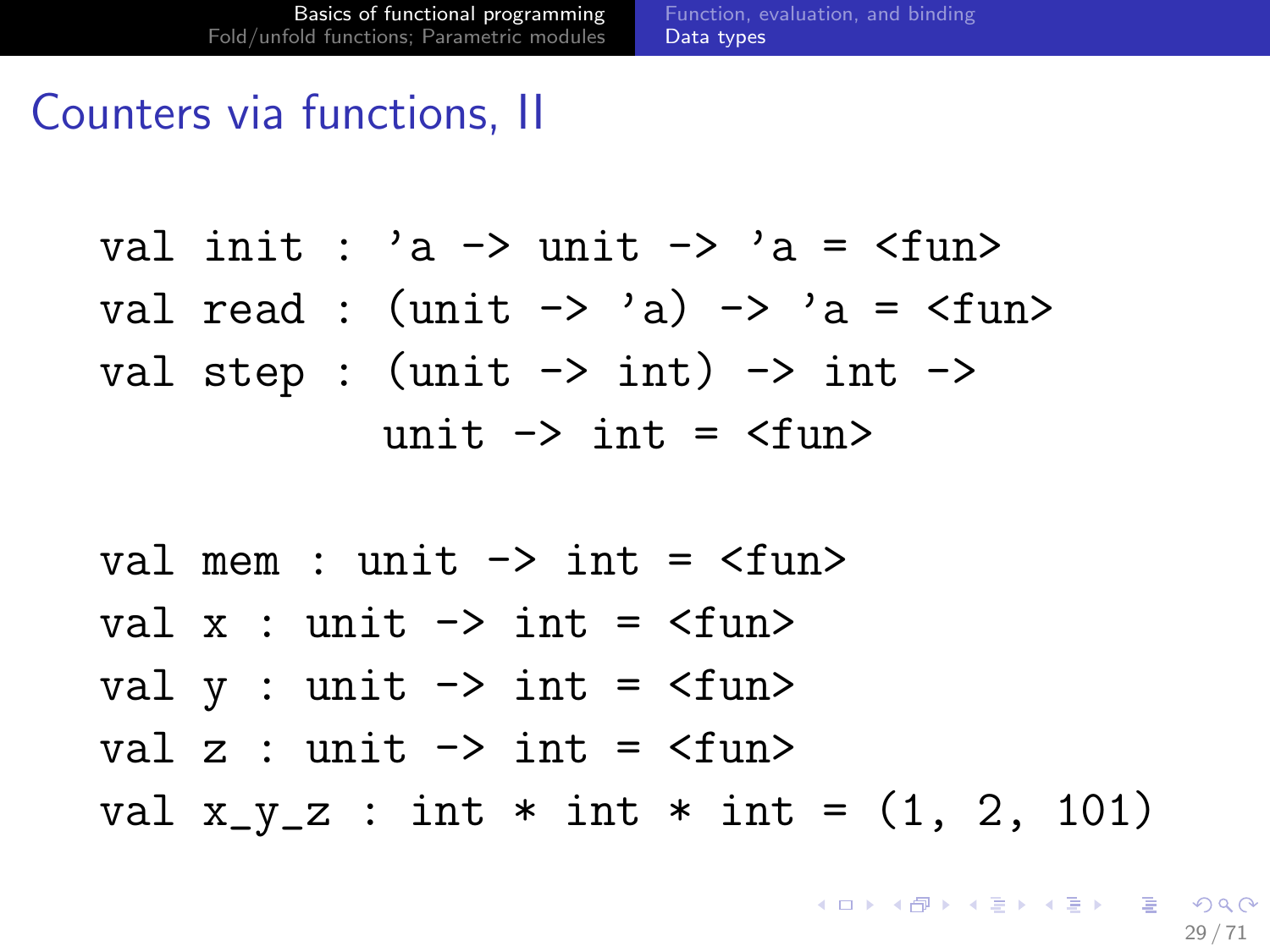Programming by pattern-matching, I

#### type 'a table =  $(\text{string} * 'a)$  list

# let rec lookup key table = match table with  $\Box$   $\rightarrow$  None | (name, value) :: rest -> if key = name then Some value else lookup key rest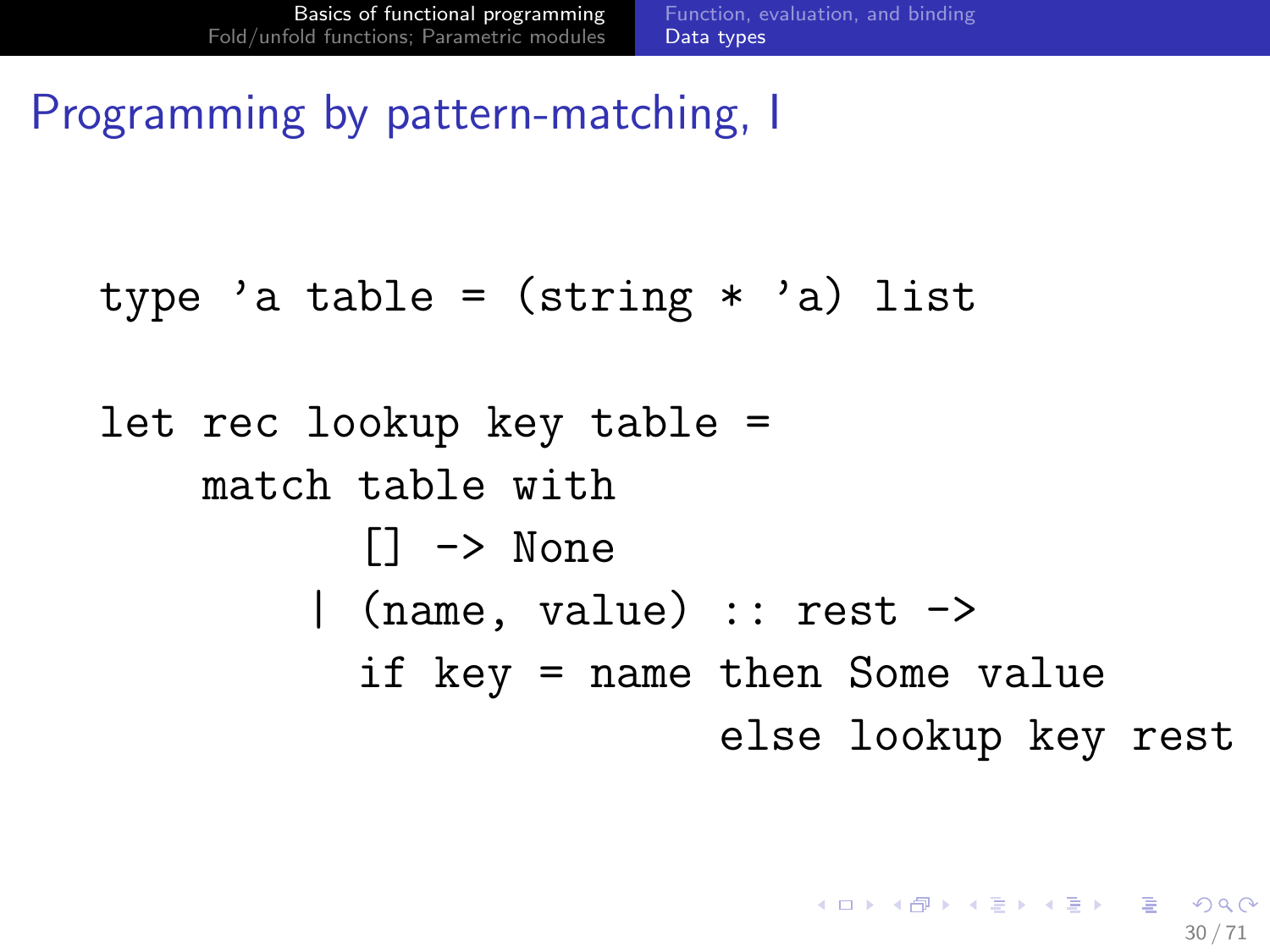Programming by pattern-matching, II

type color = Red | Yellow | Green let fruits = [("banana", Yellow); ("guava", Green)]

let this = lookup "guava" fruits let that = lookup "mango" fruits

```
val lookup : 'a \rightarrow ('a * 'b) list \rightarrow 'b option = \langlefun>
val fruits : (string * color) list =
               [("banana", Yellow); ("guava", Green)]
val this : color option = Some Green
val that : color option = None
```
K ロ ▶ K @ ▶ K 할 ▶ K 할 ▶ 이 할 → 9 Q Q →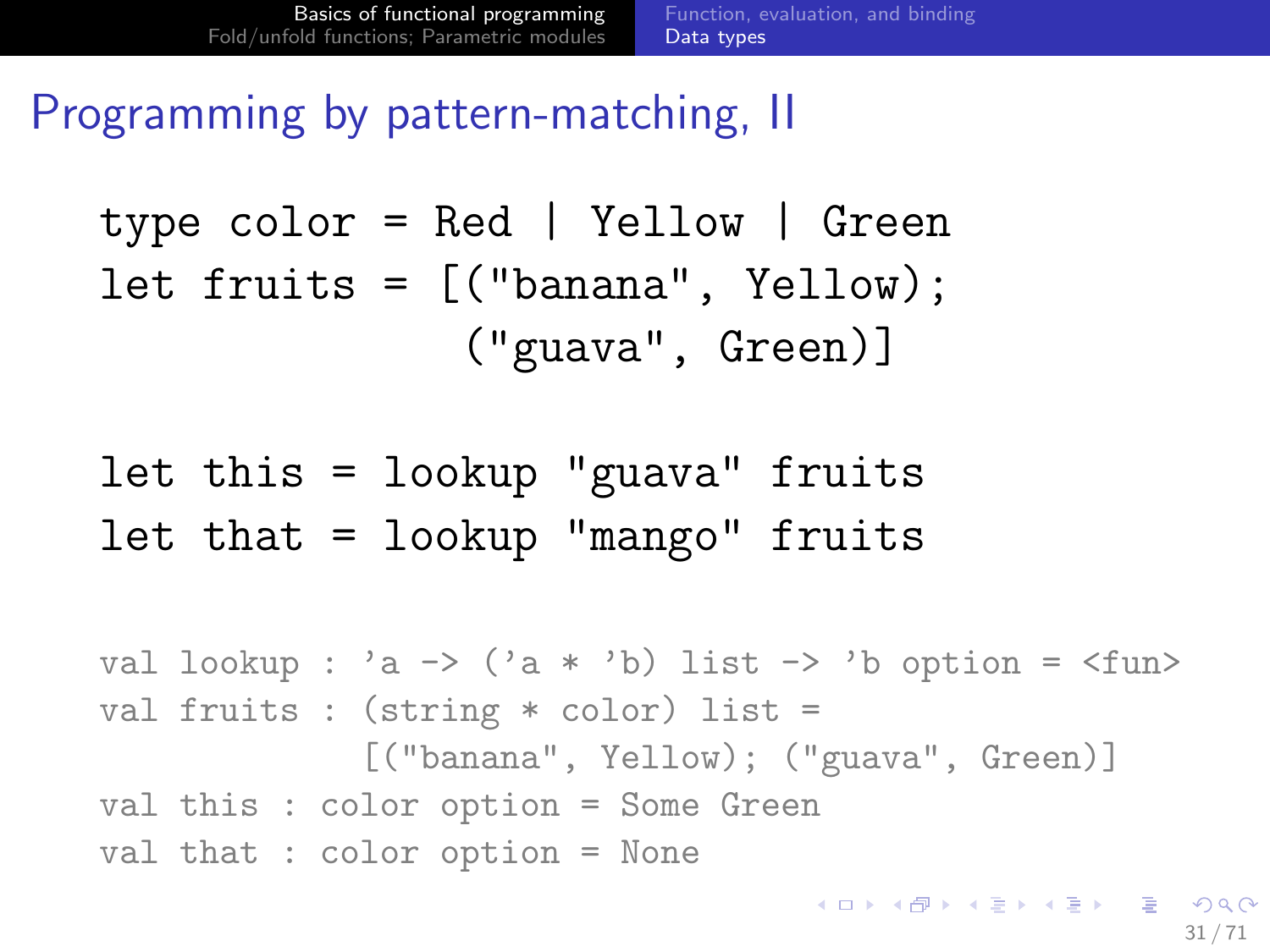[Function, evaluation, and binding](#page-3-0) [Data types](#page-26-0)

32 / 71

K ロ ▶ K @ ▶ K 할 ▶ K 할 ▶ 이 할 → 9 Q Q →

#### List reversal: Example I

# $\blacktriangleright$  let rec reverse list = match list with  $[]$  ->  $[]$ | head  $::$  tail  $\rightarrow$ (reverse tail) @ [head]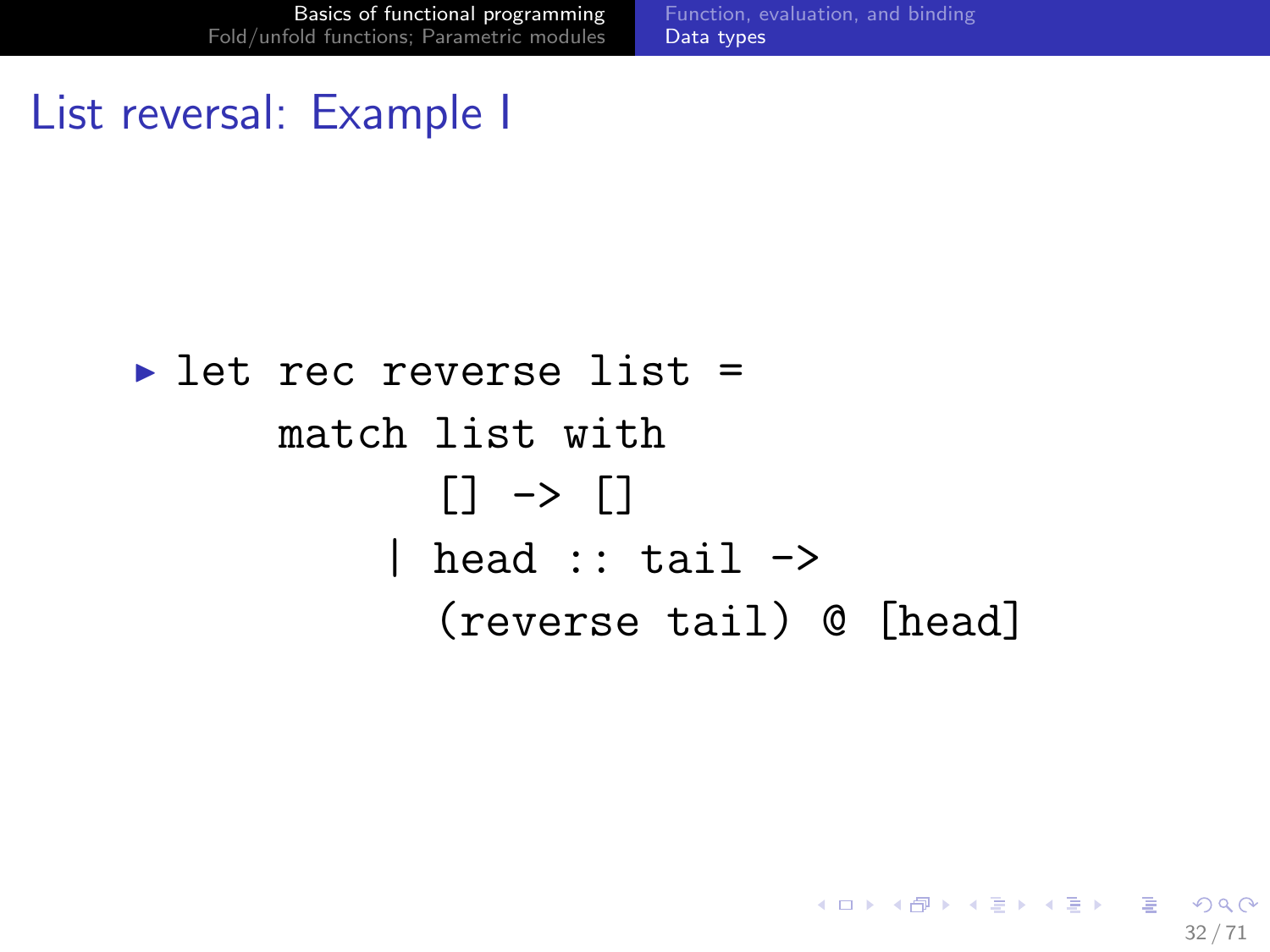### List reversal: Example II

 $\blacktriangleright$  let reverse list = let rec rev rest accumulator = match rest with [] -> accumulator | hd :: tl -> rev tl (hd :: accumulator) in rev list []

 $\blacktriangleright$  Both have type:

val reverse : 'a list  $\rightarrow$  'a list =  $\langle$ fun>

 $\blacktriangleright$  Which one is better?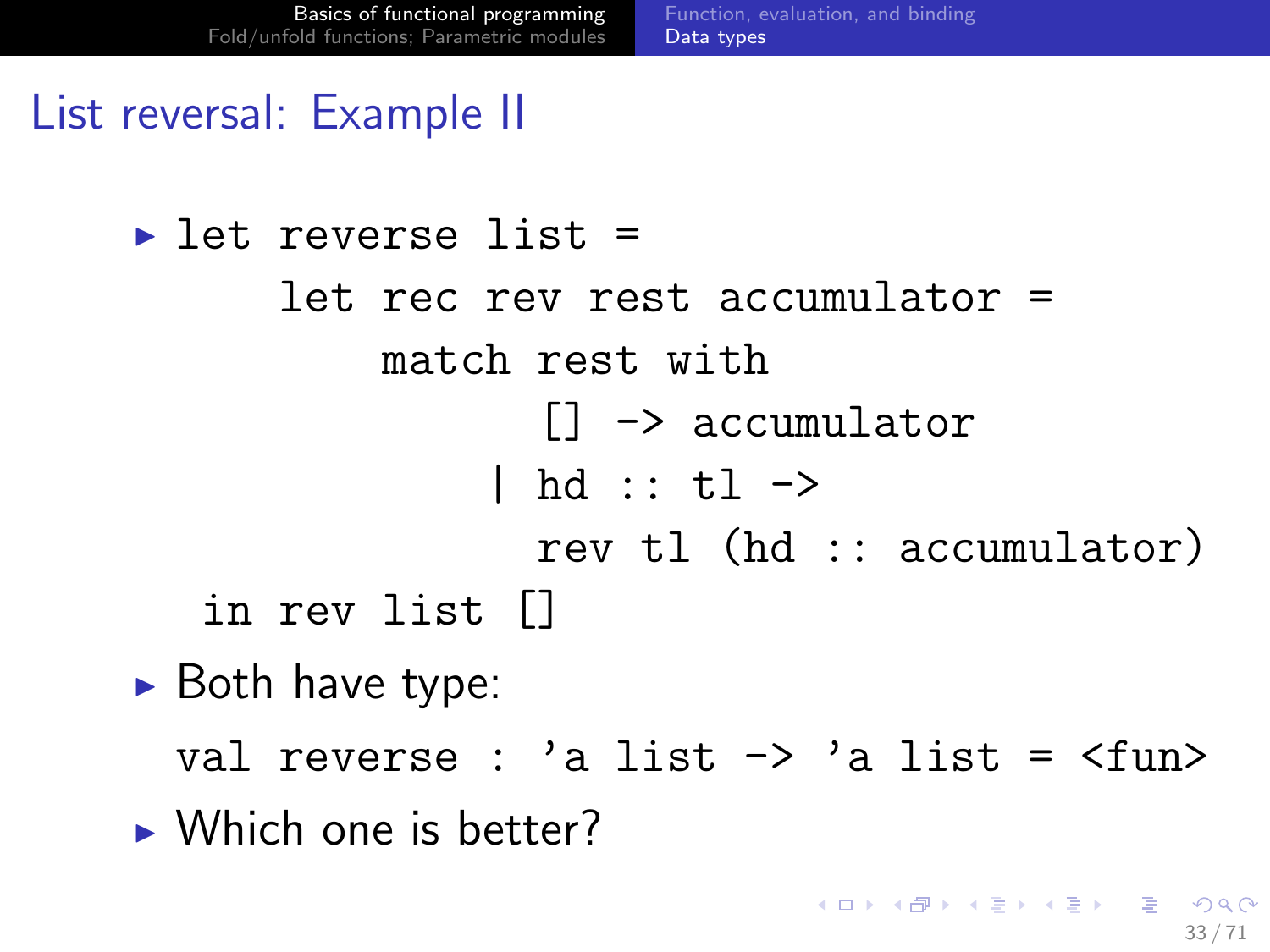[Function, evaluation, and binding](#page-3-0) [Data types](#page-26-0)

#### Functions over lists, I

```
let rec filter p list =
    match list with
           \Box \rightarrow \Box| head :: tail \rightarrowif p head then head :: (filter p tail)
                      else filter p tail
let rec append front rear =
    match front with
           [] -> rear
         | head :: tail -> head :: (append tail rear)
```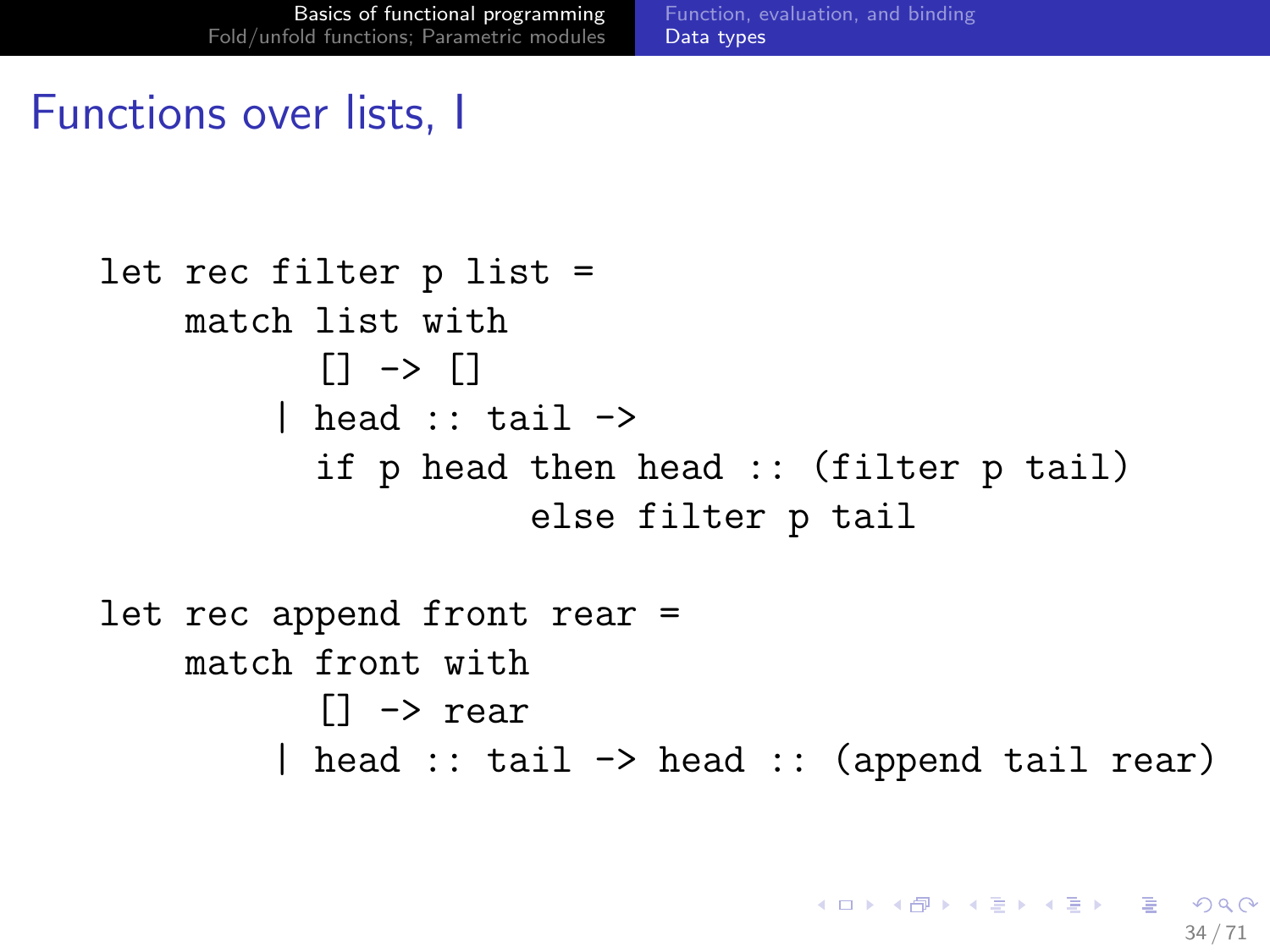[Function, evaluation, and binding](#page-3-0) [Data types](#page-26-0)

### Functions over lists, II

let this = filter (fun n  $\rightarrow$  n mod 2 = 0) [1; 2; 3] let that = append [1; 2; 3] [100; 101; 102]

val filter :  $('a \rightarrow bool) \rightarrow 'a$  list  $\rightarrow 'a$  list =  $\langle$ fun) val append : 'a list  $\rightarrow$  'a list  $\rightarrow$  'a list =  $\langle$ fun> val this : int list  $=$   $[2]$ val that : int list = [1; 2; 3; 100; 101; 102]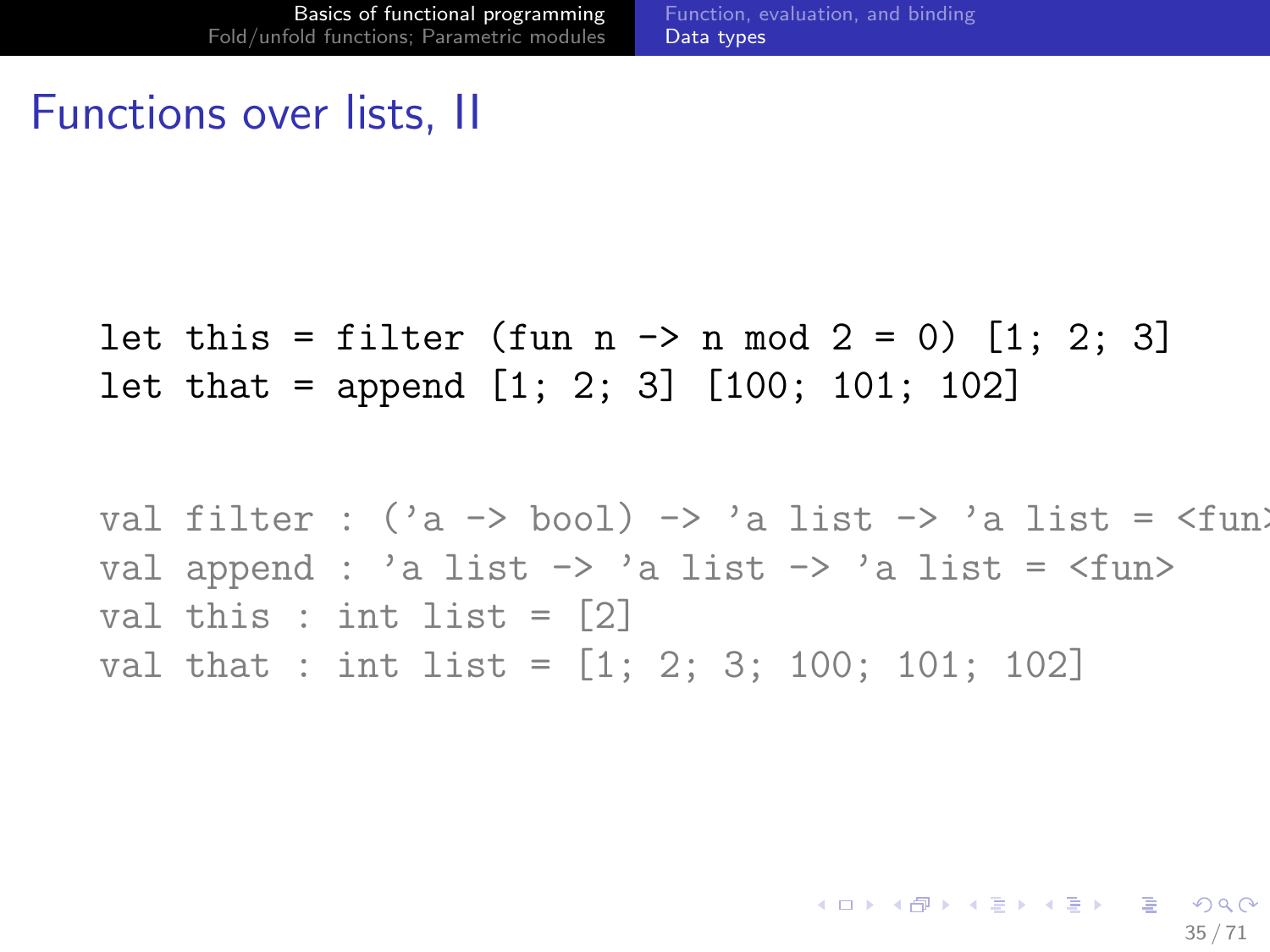36 / 71

K ロ > K 何 > K 君 > K 君 > 「君」 の Q Q

### User-defined type constructors, I

```
type 'a tree = Leaf
             | Node of 'a * 'a tree * 'a tree
```
- In tree is a type constructor: it construct a type  $\alpha$  tree whenever given a type  $\alpha$ .
- $\blacktriangleright$  Leaf and Node are the two value constructors for type  $\alpha$  tree.

Leaf: 'a tree Node: 'a  $*$  'a tree  $*$  'a tree  $\rightarrow$  'a tree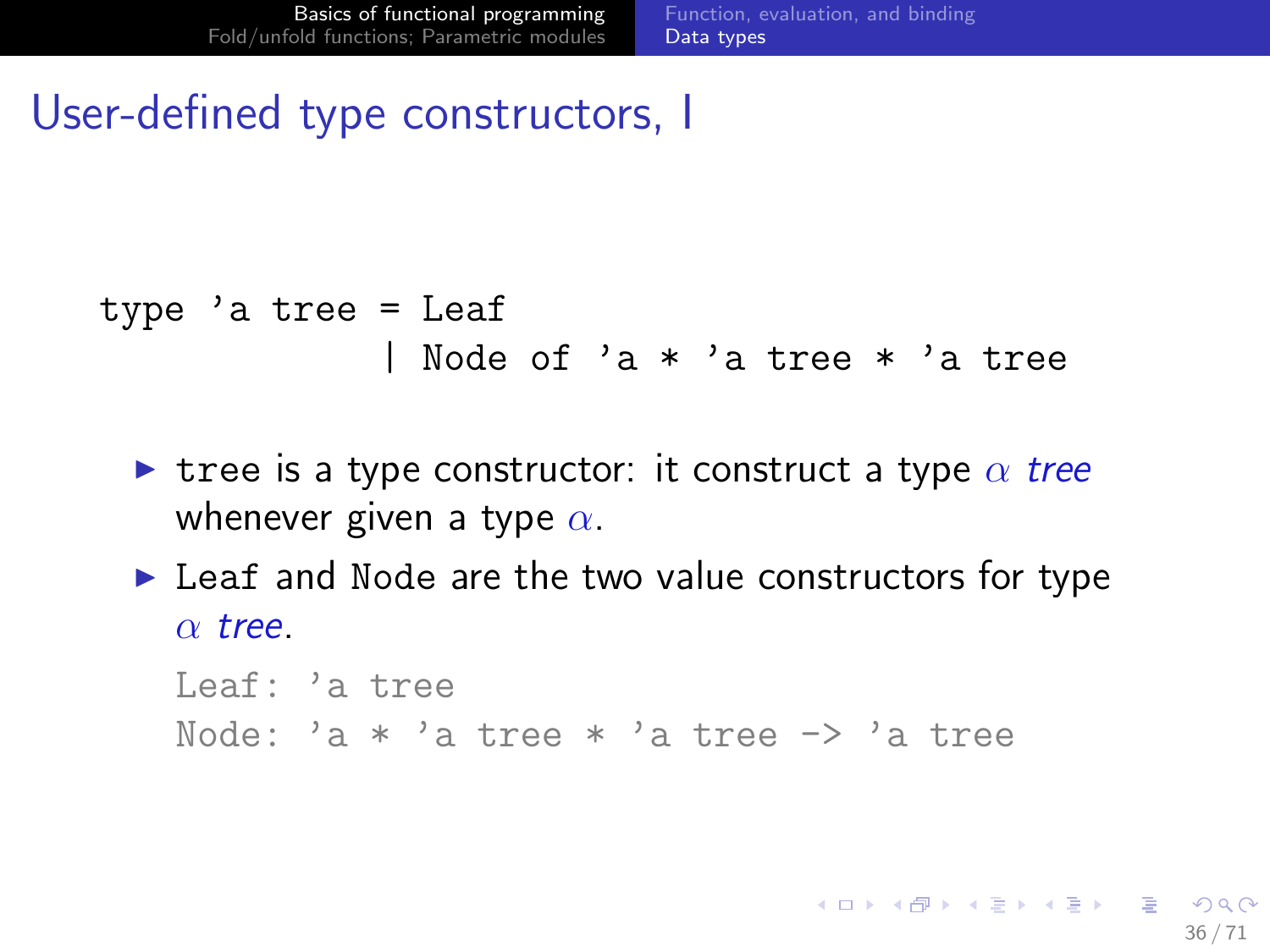### User-defined type constructors, II

```
type 'a tree = Leaf
             | Node of 'a * 'a tree * 'a tree
```
- $\blacktriangleright$  In O'Caml, type constructors start with lower-case letters; value constructors start with upper-case letters.
- $\blacktriangleright$  In O'Caml, type constructors and value constructors are unary. Type construction uses postfix notation; value construction, prefix.

```
Some (Node (1, Node (0, Leaf, Leaf),
               Node (2, Leaf, Leaf)))
```
#### has type

<span id="page-50-0"></span>int tree option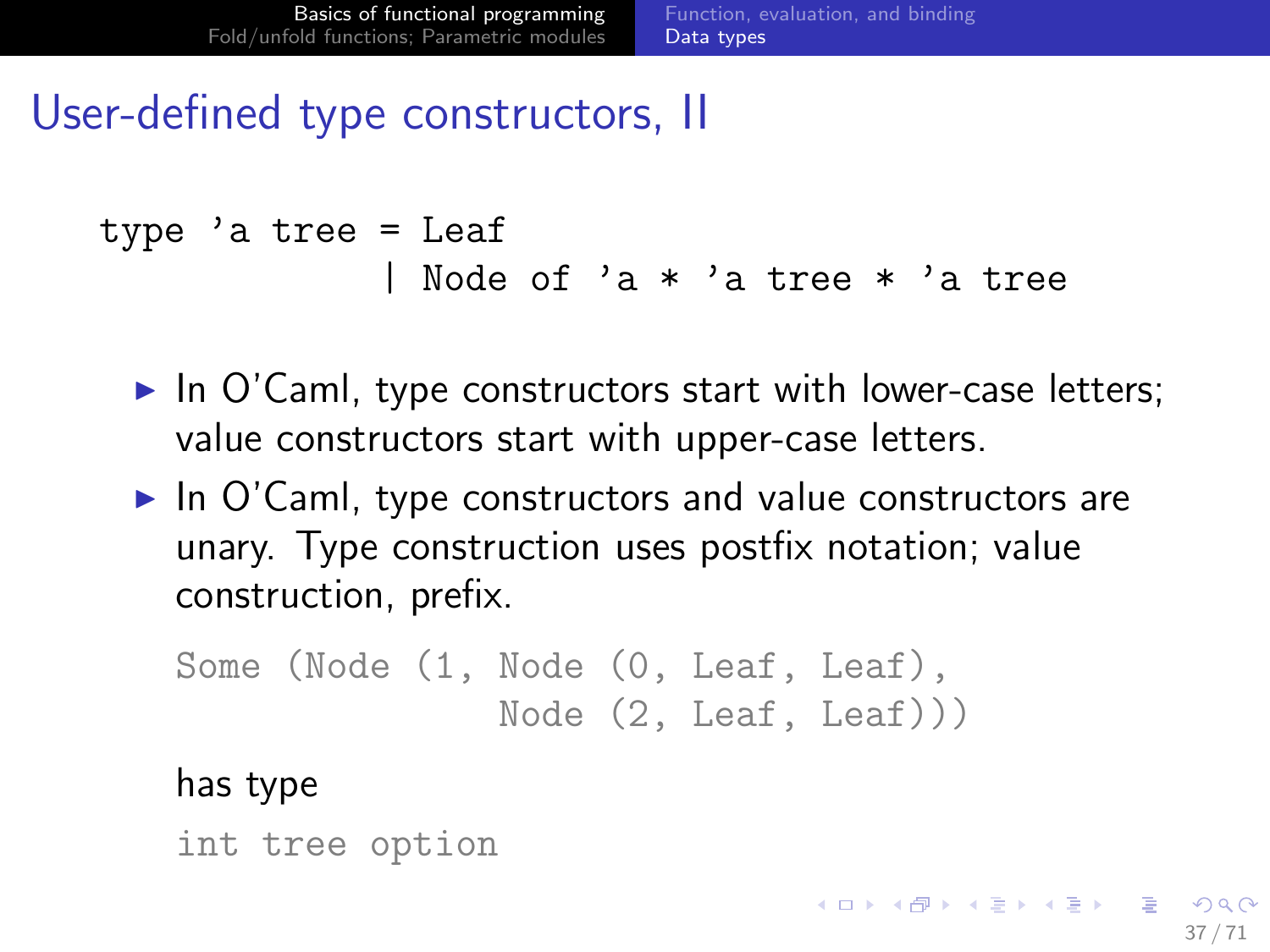#### Functions over trees

```
let rec swap tree =
   match tree with
         Leaf -> Leaf
        | Node (here, left, right) ->
         Node (here, swap right, swap left)
let rec insert key tree =
   match tree with
         Leaf -> Node (key, Leaf, Leaf)
        | Node (here, left, right) ->
         if key < here
            then Node (here, insert key left, right)
            else Node (here, left, insert key right)
val swap : 'a tree \rightarrow 'a tree = \langlefun>
n> 'a tree -> 'a tree = \timesfun>
```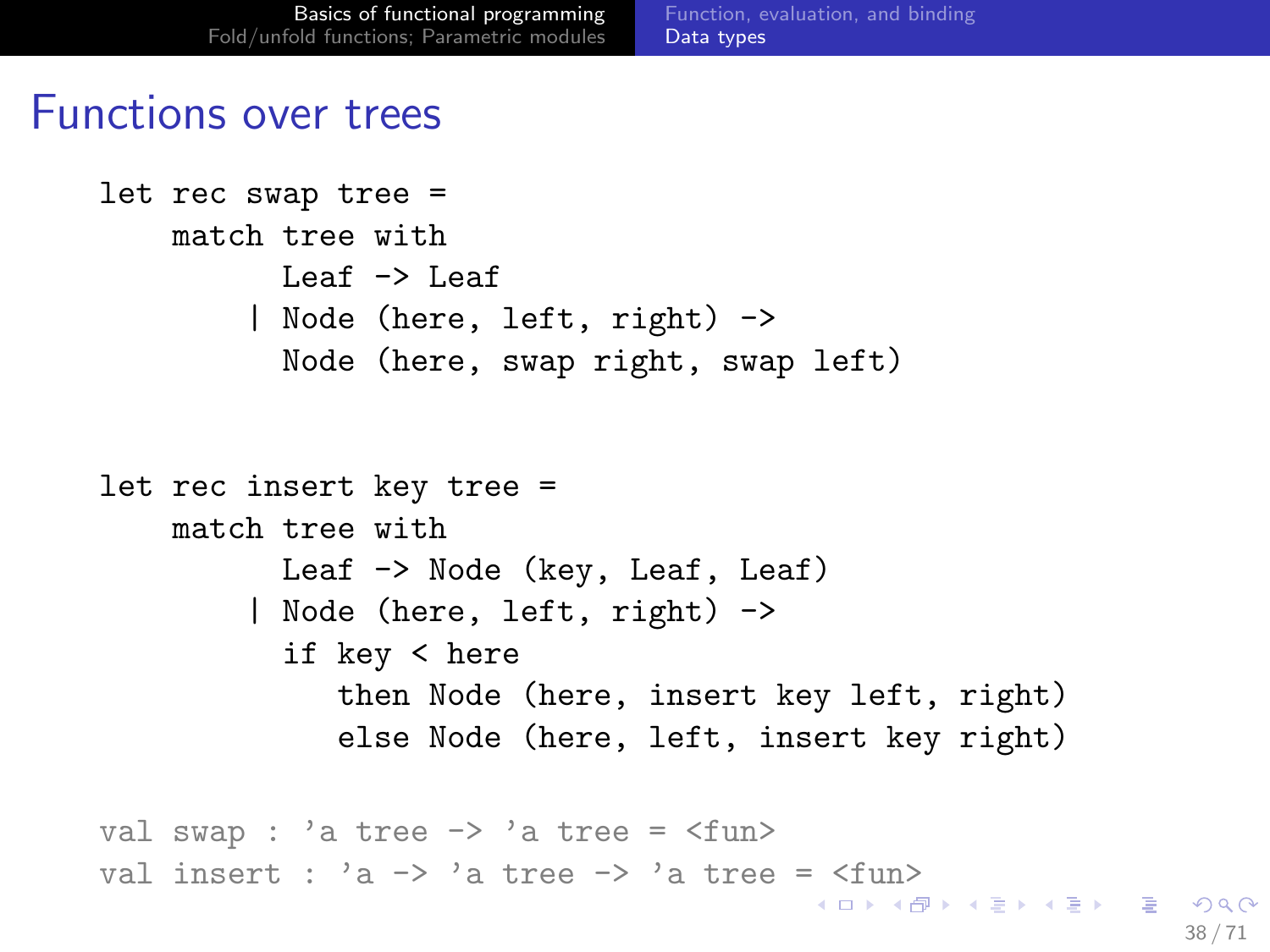#### Functions over trees, continued

```
let rec build f s =
   match f s with
          None -> Leaf
        | Some (a, left, right) ->
          Node (a, build f left, build f right)
let range (low, high) =
    if low > high
       then None
       else let mid = (low + high) / 2 inSome (mid, (low, mid - 1), (mid + 1, high))
```
let tree1to7 = build range  $(1, 7)$ 

```
val build : ('a -> ('b * 'a * 'a) option) -> 'a -> 'b tree = \timesfun>
val range : int * int -> (int * (int * int) * (int * int)) option = \langlefun>
val tree1to7 : int tree = Node (4, Node (2, Node (1, Leaf, Leaf), Node (3, Leaf, Leaf)),
                                  Node (6, Node (5, Leaf, Leaf), Node (7, Leaf, Leaf)))
                                                                KED KARD KED KED E VOQO
                                                                                                39 / 71
```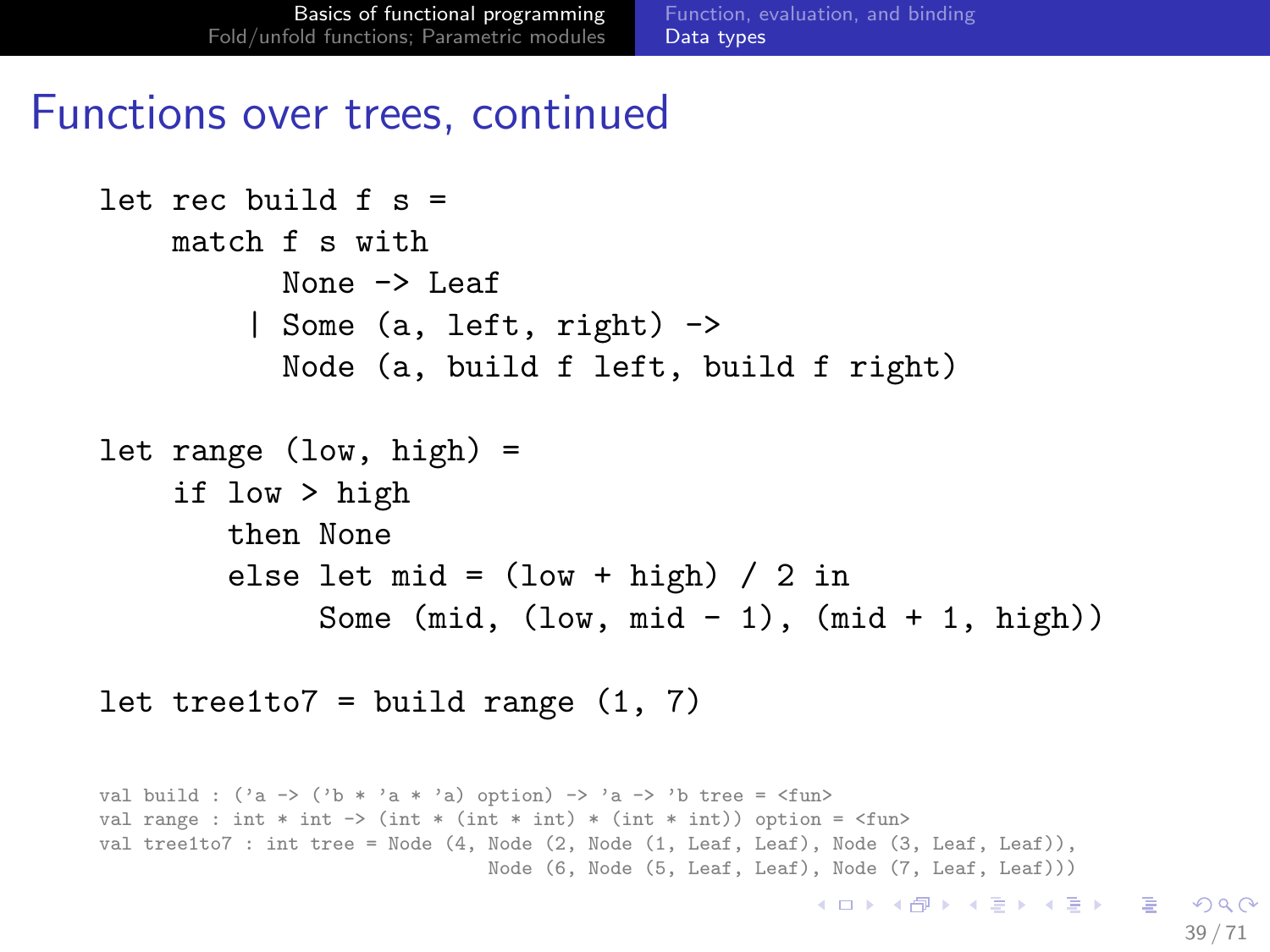#### Functions over lists, re-visited

```
let rec filter p list =
    match list with
           [1 \rightarrow [1| head :: tail \rightarrowif p head then head :: (filter p tail)
                      else filter p tail
let rec append front rear =
    match front with
           [] -> rear
         | head :: tail -> head :: (append tail rear)
```
- $\triangleright$  Both functions work on lists in a bottom-up manner.
- <span id="page-53-0"></span> $\triangleright$  What is the base case, and what is the inductive step?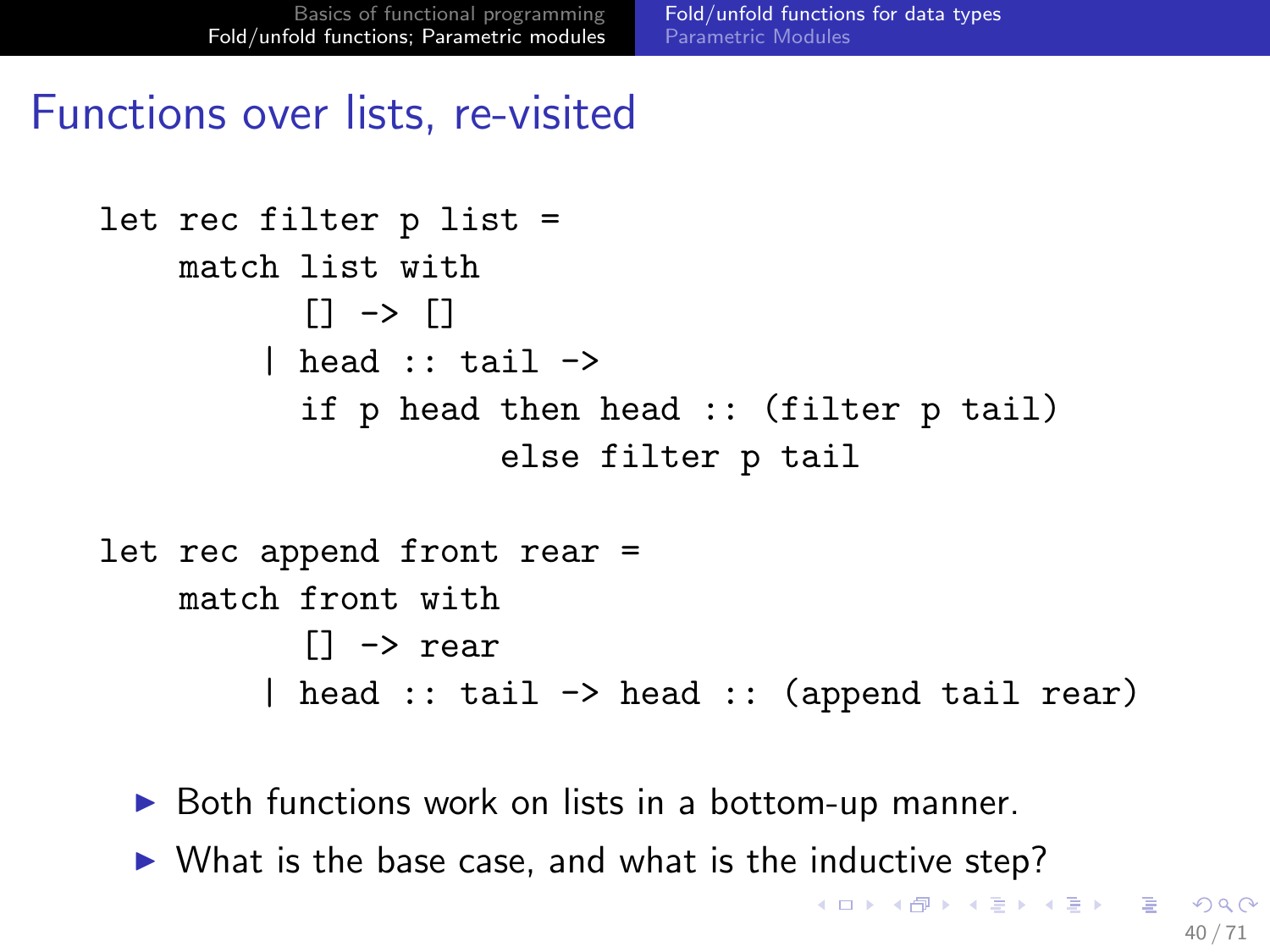### Fold function for lists

```
let rec fold (base, step) list =
    match list with
            [] -> base
         | hd :: tl -> step (hd, fold (base, step) tl)
let filter p list =
    let step (hd, acc) = if p hd then (hd :: acc)
                                      else acc
 in
    fold ([], step) list
let append front rear =
    fold (rear, fun (hd, acc) \rightarrow hd :: acc) front
val fold : 'a * ('b * 'a -> 'a) -> 'b list -> 'a = \times fun>
> 'a list = f_{\text{max}} \rangle = \langle f_{\text{max}} \rangleval append : 'a list \rightarrow 'a list \rightarrow 'a list = \langlefun> \frac{41}{71}
```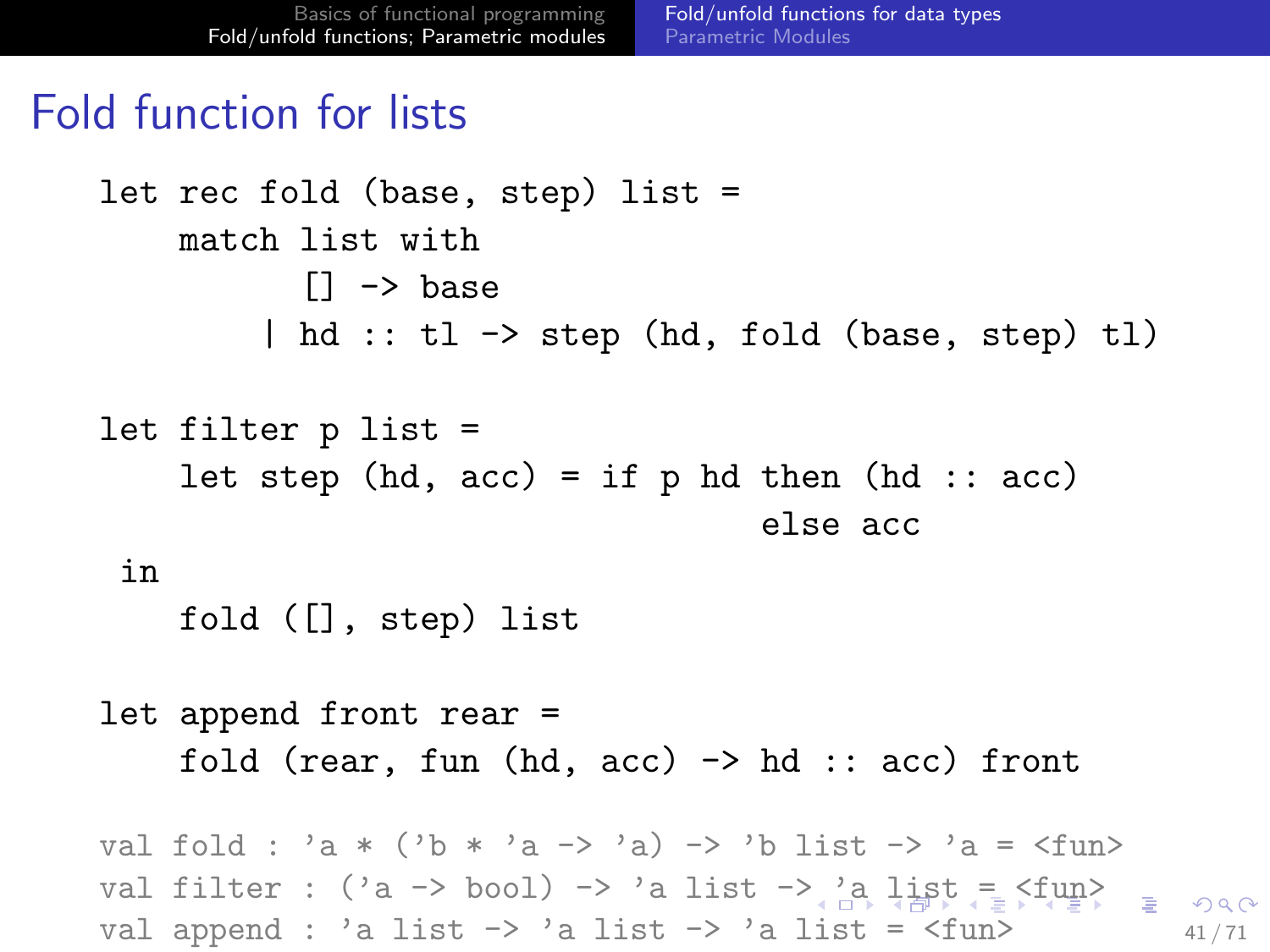#### Fold function for trees

```
let rec swap tree =
    match tree with
          Leaf \rightarrow Leaf
        | Node (here, left, right) ->
          Node (here, swap right, swap left)
let rec fold (base, step) tree =
    match tree with
          Leaf \rightarrow base
        | Node (here, left, right) ->
          step (here, fold (base, step) left,
                       fold (base, step) right)
let swap' tree = fold (Leaf,
    fun (here,left,right) -> Node (here,right,left)) tree
```
<span id="page-55-0"></span>KID KARA KEA KEA EL YORA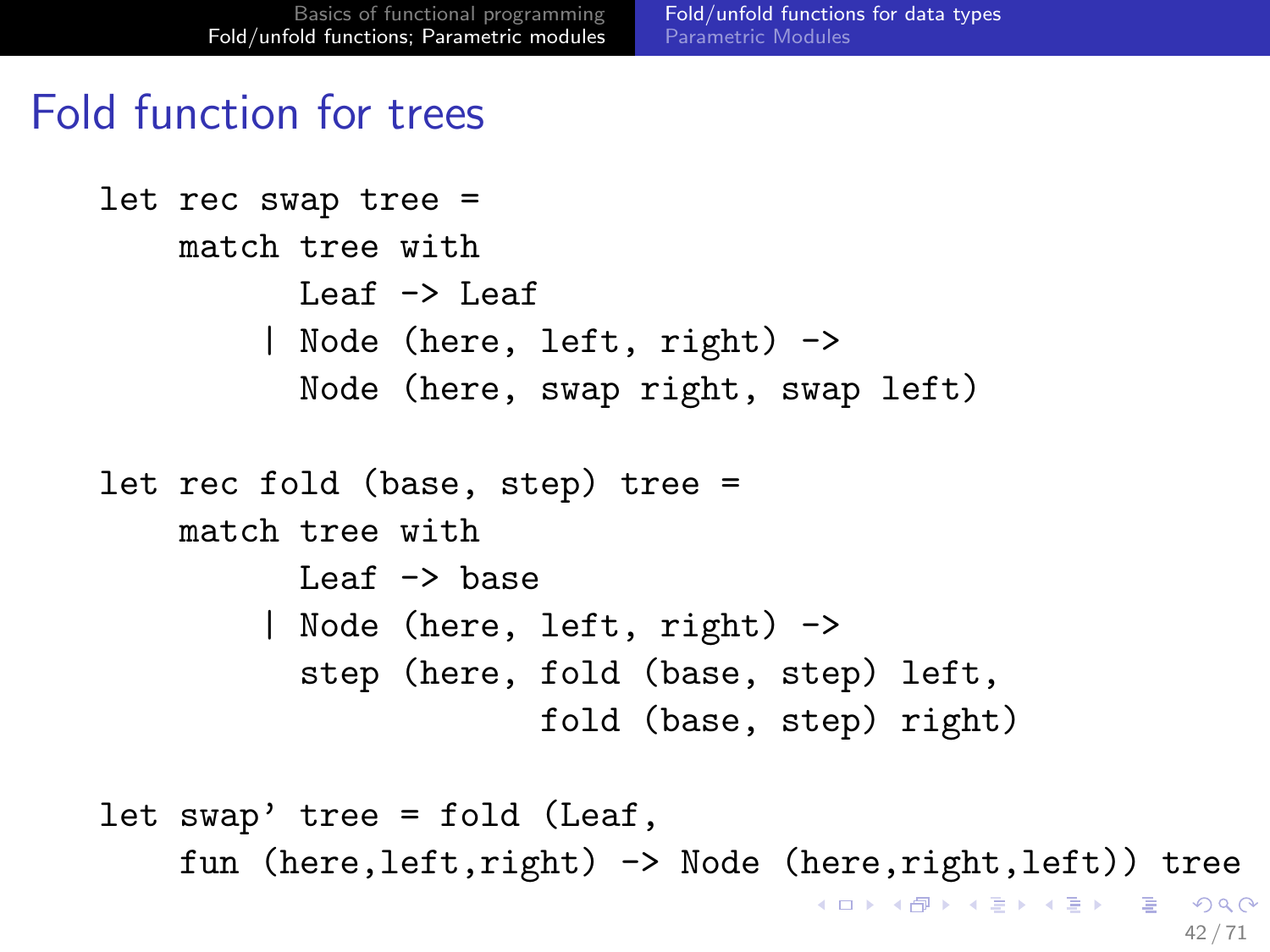### What is a tree, anyway?

$$
fold : 'b * ('a * 'b * 'b -> 'b) ->
$$
  
'a tree -> 'b

- A tree of type  $\alpha$  tree is a value that can be folded.
- <span id="page-56-0"></span>If Whenever given a base value of type  $\beta$ , and an inductive function of type  $\alpha \times \beta \times \beta \rightarrow \beta$ , a tree can be folded into a value of type  $\beta$ .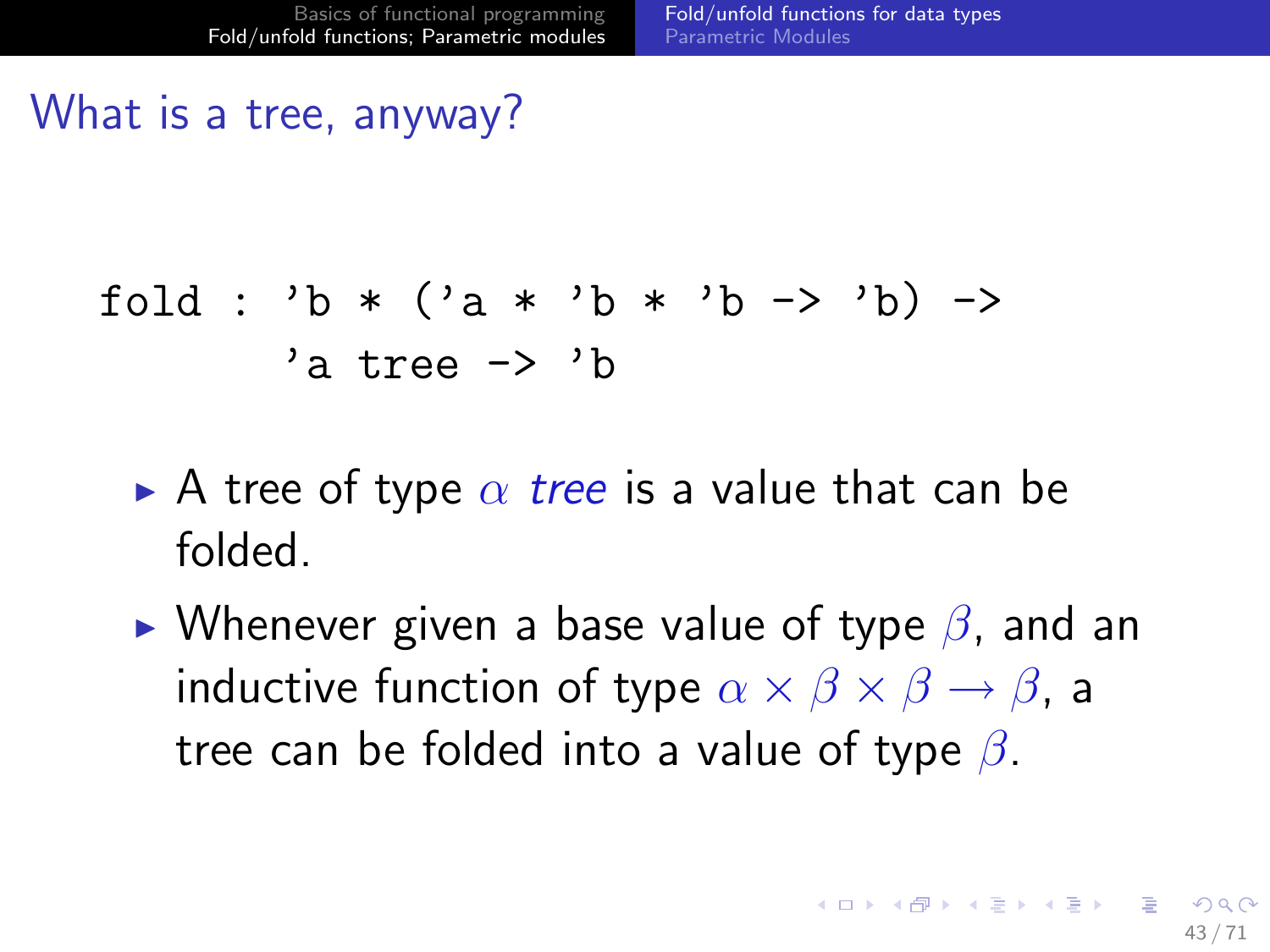## A new data type for trees

type ('a, 'b) t = Leaf | Node of 'a \* 'b \* 'b type 'a tree = Rec of ('a, 'a tree) t let rec fold f tree = match tree with Rec Leaf -> f Leaf | Rec (Node (here, left, right)) -> f (Node (here, fold f left, fold f right))

<span id="page-57-0"></span>type  $('a, 'b)$  t = Leaf | Node of 'a \* 'b \* 'b type 'a tree = Rec of  $('a, 'a tree)$  t val[f](#page-71-0)old :  $(\langle a, b \rangle t \rightarrow b)$  $(\langle a, b \rangle t \rightarrow b)$  $(\langle a, b \rangle t \rightarrow b)$  -> 'a tr[ee](#page-56-0) [->](#page-58-0) ['b](#page-57-0) [=](#page-52-0)  $\langle f$ [u](#page-52-0)n[>](#page-84-0) 44 / 71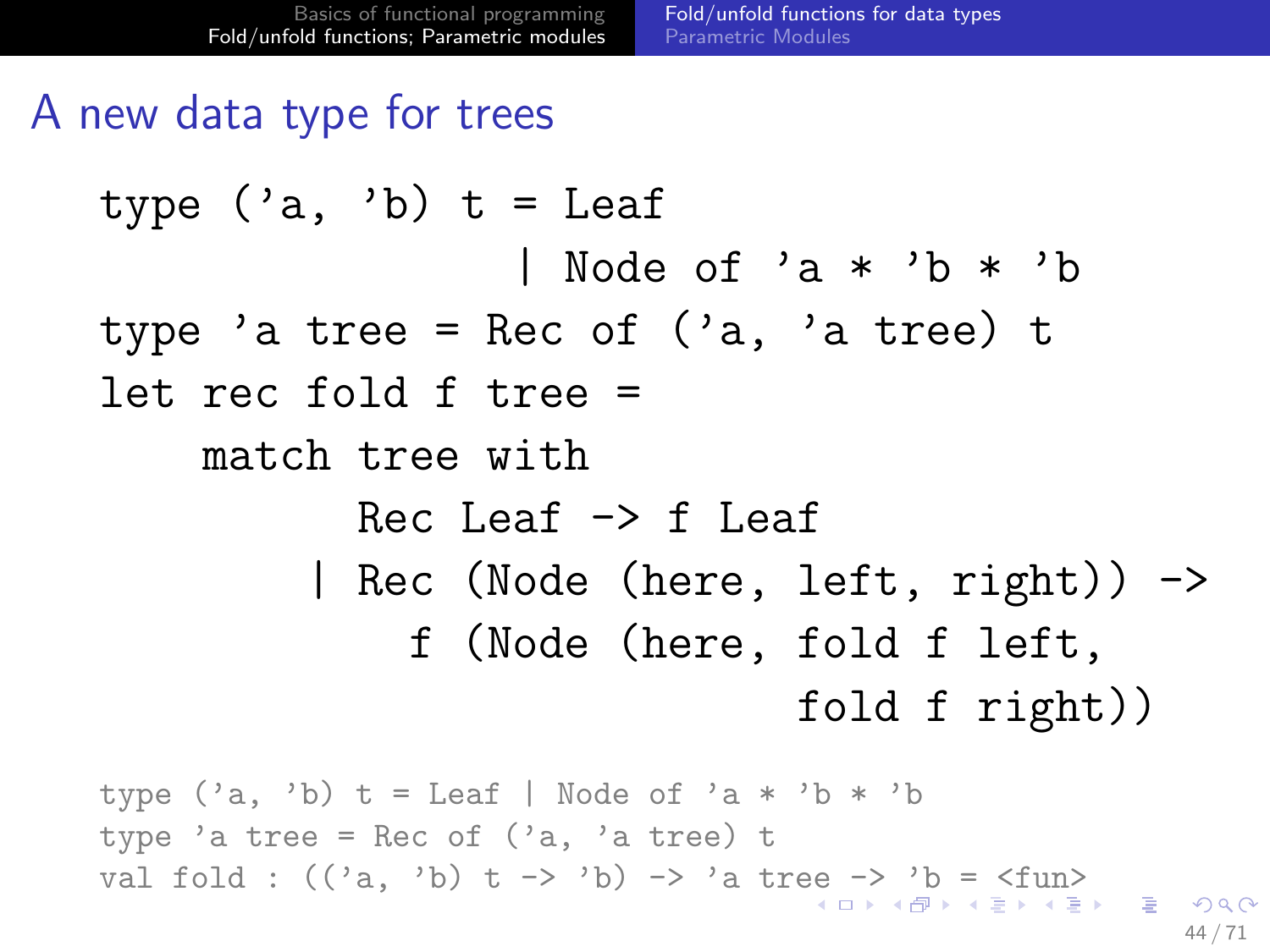## A new swap function

```
let swap tree =
    let f t = match t with Leaf \rightarrow Rec Leaf
                            | Node (here, left, right) ->
                        Rec (Node (here, right, left))
 in fold f tree
let tree123 = Rec (Node (2, 1)Rec (Node (1, Rec Leaf, Rec Leaf)),
                     Rec (Node (3, Rec Leaf, Rec Leaf))))
let tree321 = swap tree123val swap : 'a tree -> 'a tree = <fun>
val tree123 : int tree =
  Rec (Node (2, Rec (Node (1, Rec Leaf, Rec Leaf)),
                Rec (Node (3, Rec Leaf, Rec Leaf))))
val tree321 : int tree =Rec (Node (2, Rec (Node (3, Rec Leaf, Rec Leaf)),
                , Rec Leaf, Rec )})) \Rightarrow \Rightarrow \Rightarrow \circ \circ45 / 71
```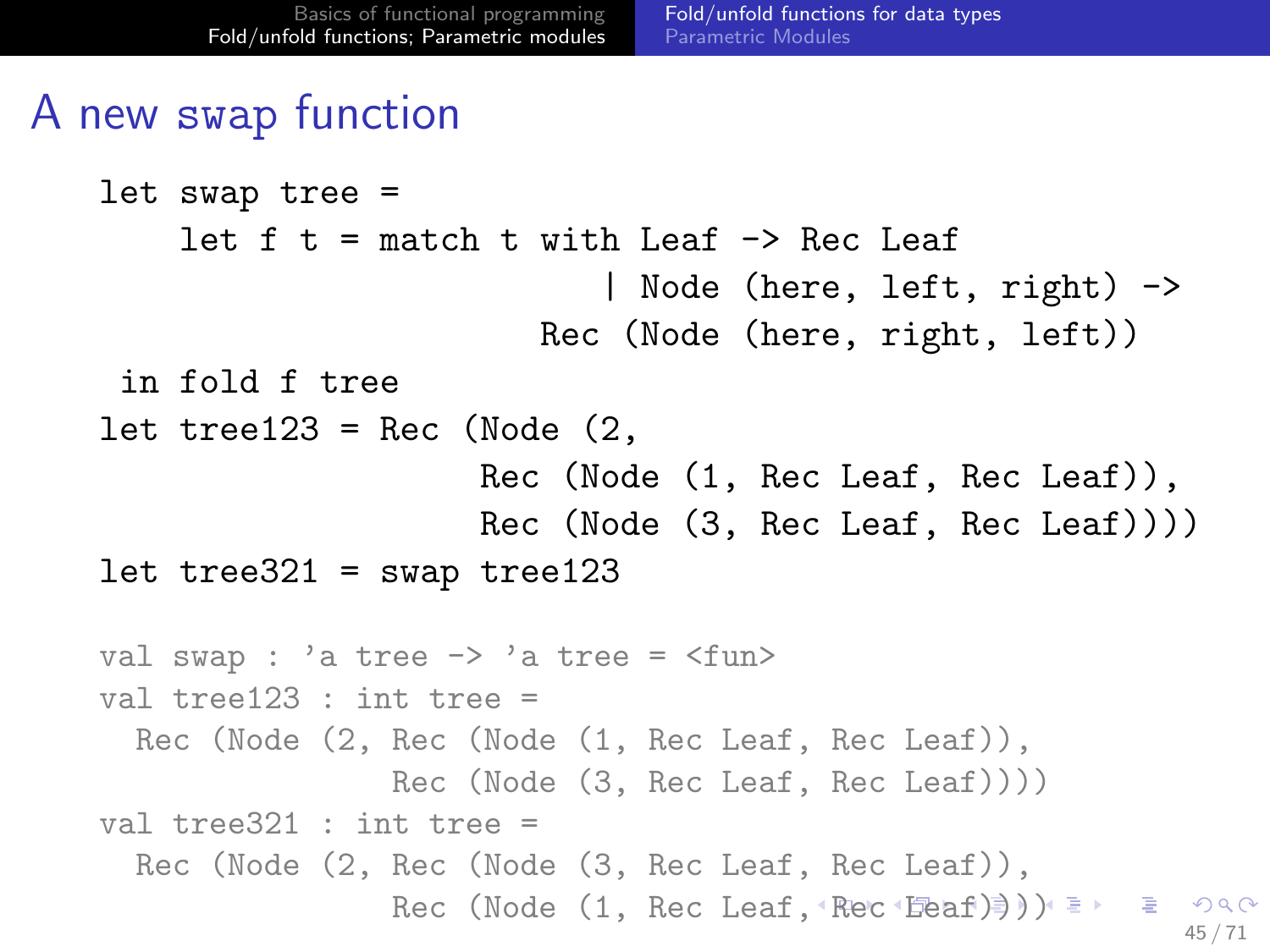#### Look at a tree this way!

type ('a, 'b) t = Leaf | Node of 'a \* 'b \* 'b type 'a tree = Rec of ('a, 'a tree) t val fold : (('a, 'b) t -> 'b) -> 'a tree -> 'b = <fun>

- $\blacktriangleright$  Type constructor  $(\alpha, \beta)$  t defines (the only) two forms of a tree node.
- **I** Type constructor  $\alpha$  tree defines a tree as a recursive structure via type constructor  $(\alpha, \beta)$  t. The recursion occurs at the second type argument to  $t$ .
- <span id="page-59-0"></span>A function of type  $(\alpha, \beta)$   $t \to \beta$  comprises both the base case and the inductive step necessary for folding a value of type  $\alpha$  tree to a value of type  $\beta$ .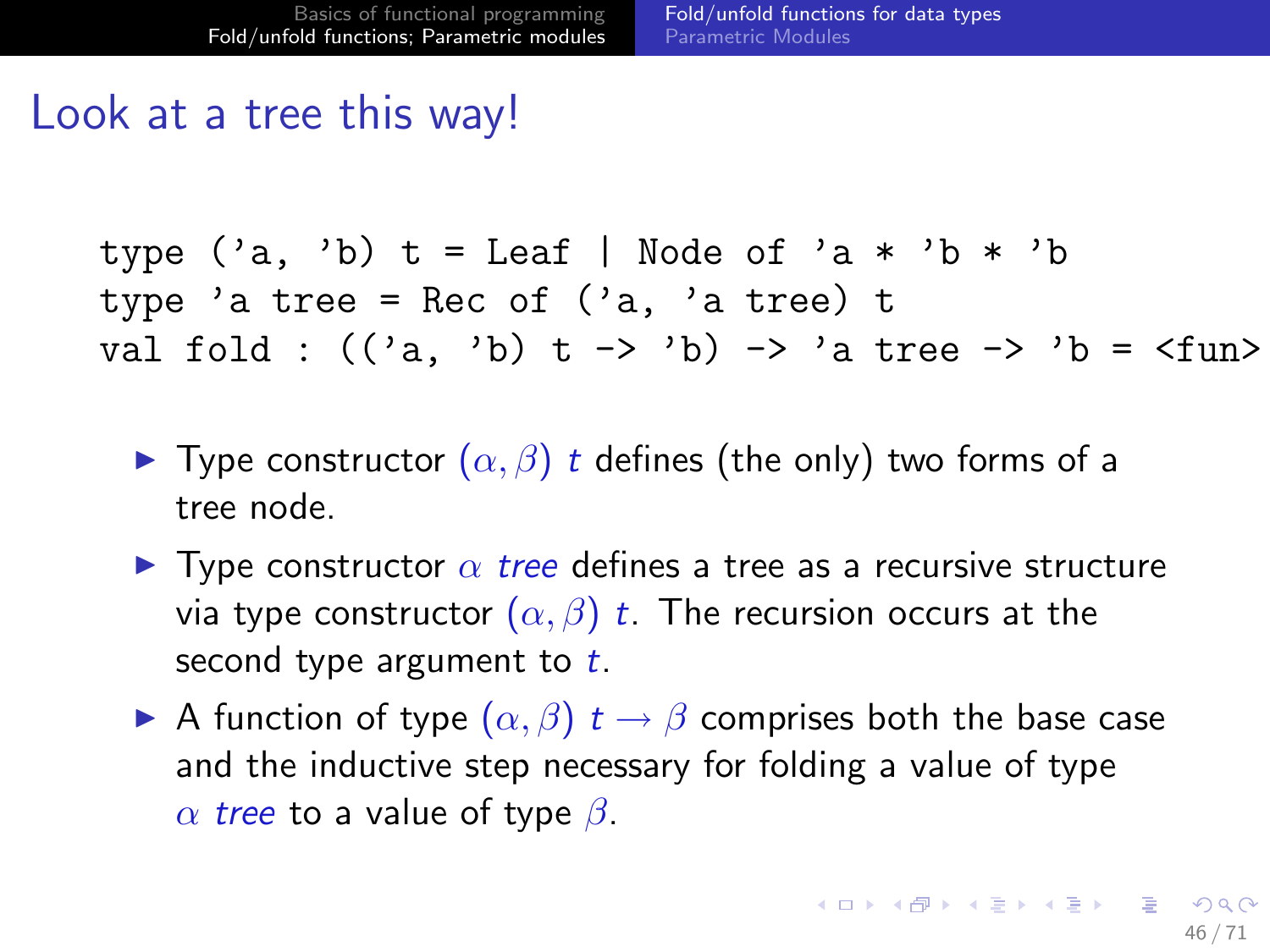A new data type for trees, continued

type ('a, 'b) t = Leaf | Node of 'a \* 'b \* 'b type 'a tree = Rec of ('a, 'a tree) t let rec unfold g seed = match g seed with Leaf -> Rec Leaf | Node (here, left, right) -> Rec (Node (here, unfold g left, unfold g right))

<span id="page-60-0"></span>type  $('a, 'b)$  t = Leaf | Node of 'a \* 'b \* 'b type 'a tree = Rec of  $('a, 'a tree)$  t val unfold : ('a [->](#page-59-0) (['b](#page-61-0), 'a) t) -> 'a -> 'b [tr](#page-60-0)[e](#page-52-0)e[=](#page-70-0)  $\langle \text{fun} \rangle$  $\langle \text{fun} \rangle$  $\langle \text{fun} \rangle$  $\langle \text{fun} \rangle$ 47 / 71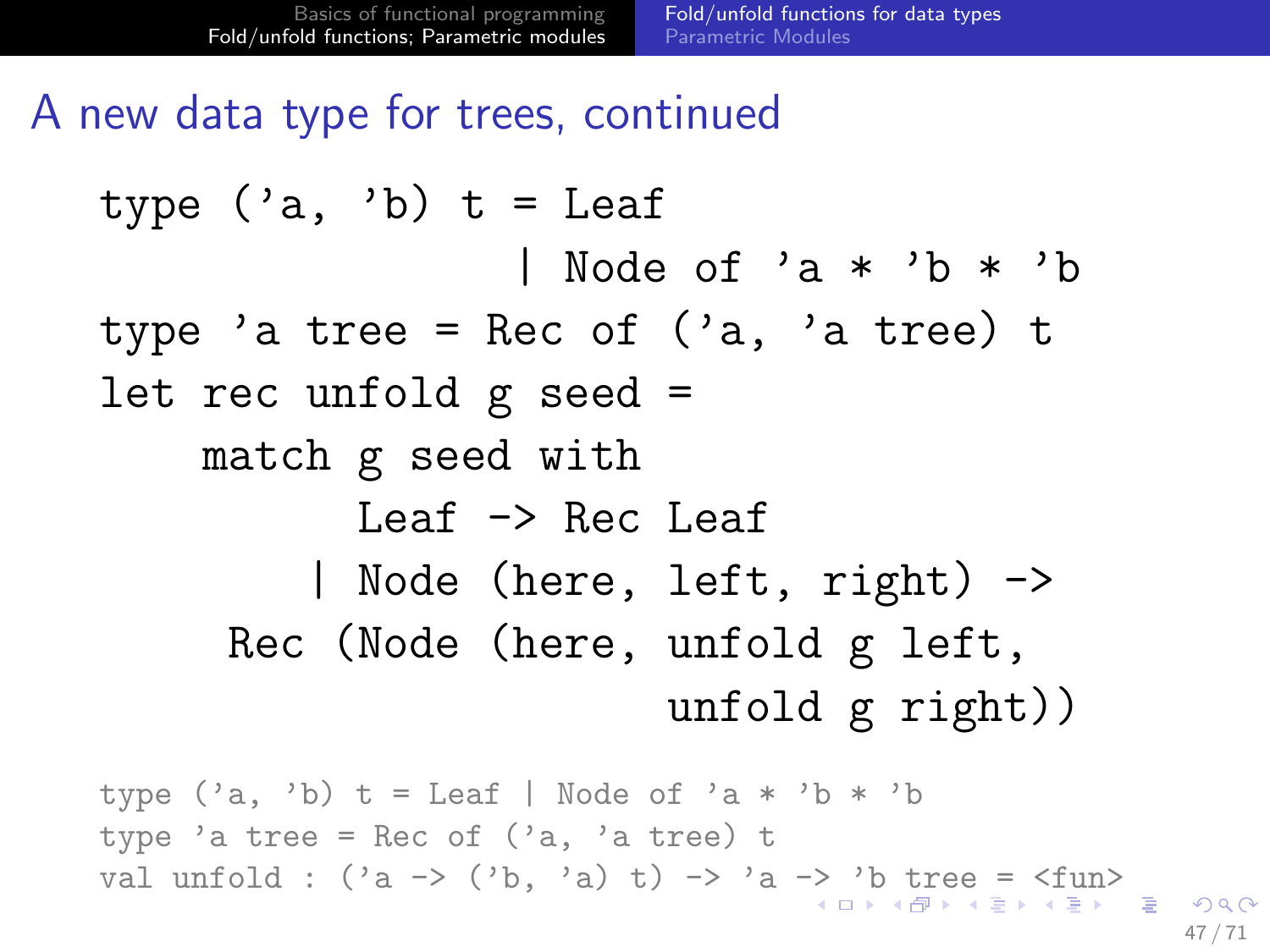### We saw this before!

```
let rec build f s =
    match f s with
           None -> Leaf
         | Some (a, left, right) ->
           Node (a, build f left, build f right)
let range (low, high) =
    if low > high
        then None
        else let mid = (low + high) / 2 inSome (\text{mid}, (\text{low}, \text{mid} - 1), (\text{mid} + 1, \text{high}))
```
<span id="page-61-0"></span>let tree1to7 = build range  $(1, 7)$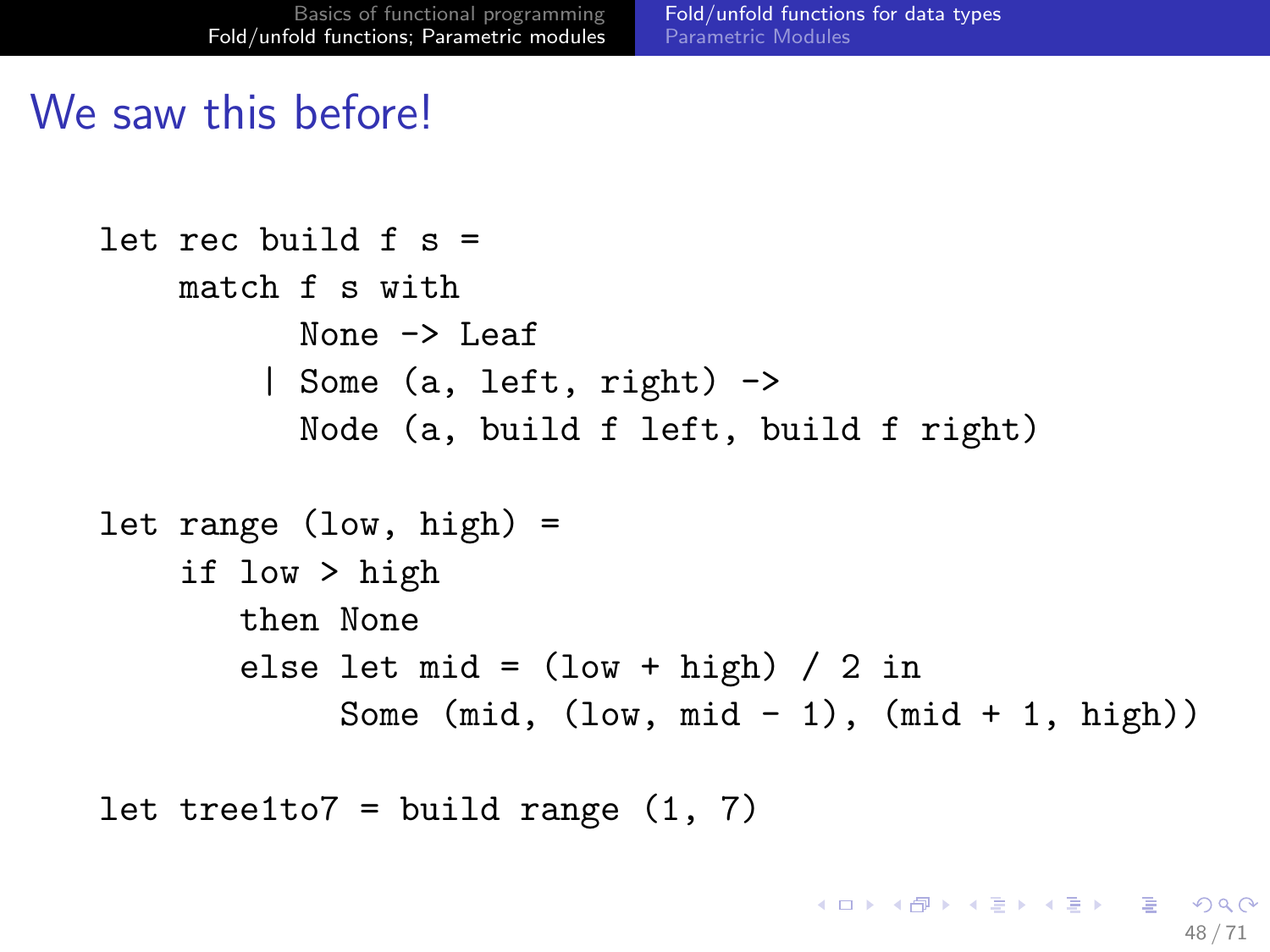### Rewrite it using unfold

```
let rec unfold g seed =
    match g seed with
          Leaf -> Rec Leaf
        | Node (here, left, right) ->
     Rec (Node (here, unfold g left,
                      unfold g right))
let range (low, high) =if low > high
       then Leaf
       else let mid = (low + high) / 2 inNode (mid, (low, mid - 1), (mid + 1, high))
```

```
let balanced = unfold range
let tree1to7 = balanced (1, 7)KED KARD KED KED E VOQO
```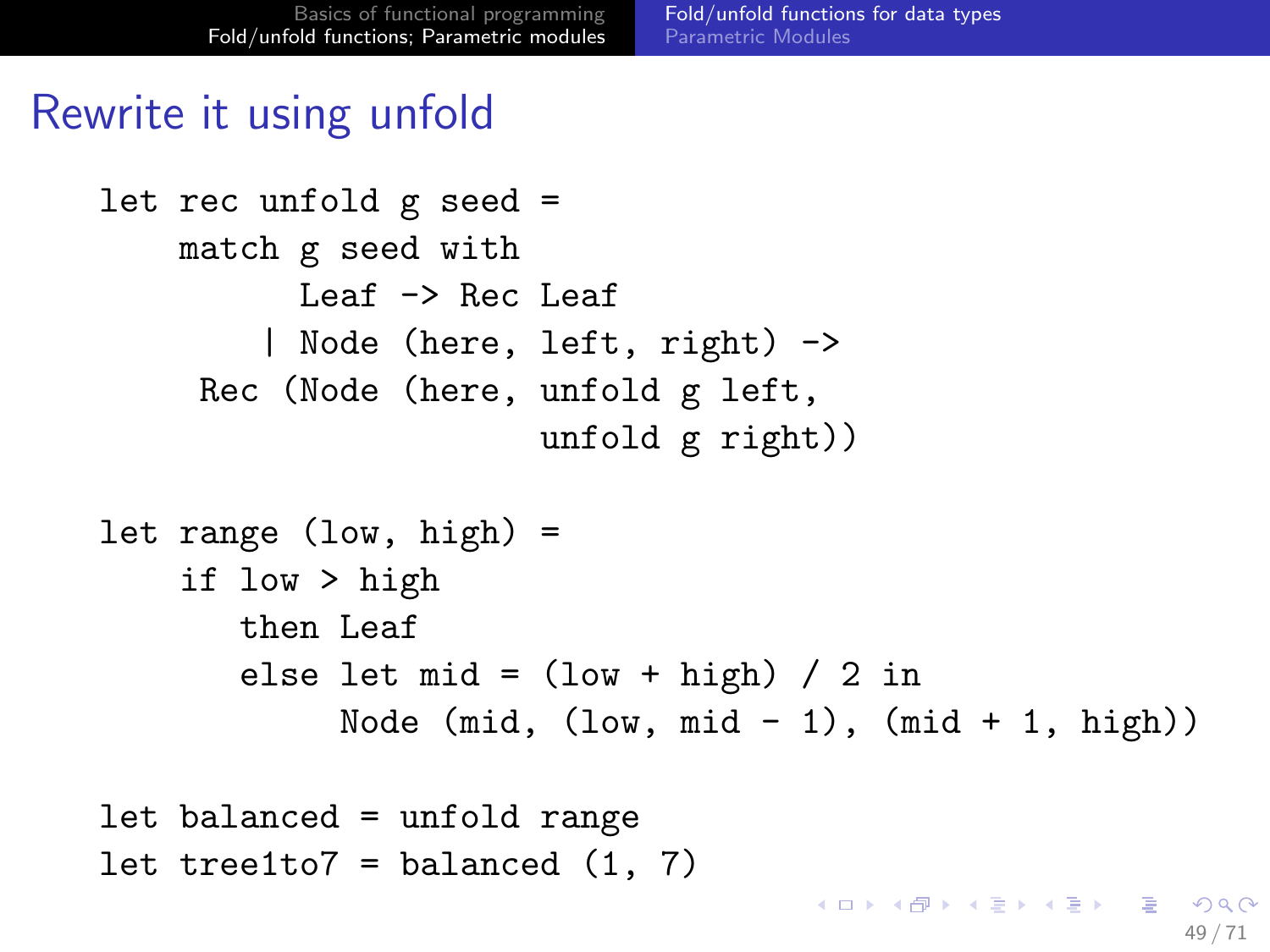#### Look at a tree the other way!

```
\ntype ('a, 'b) t = Leaf | Node of 'a * 'b * 'b\ntype 'a tree = Rec of ('a, 'a tree) t\nval unfold: ('b -> ('a, 'b) t) -> 'b -> 'a tree = 
$$
\langle fun \rangle
$$
\n
```

- $\triangleright$  Type constructor  $(α, β)$  t defines (the only) two forms of a tree node.
- **I** Type constructor  $\alpha$  tree defines a tree as a recursive structure via type constructor  $(\alpha, \beta)$  t. The recursion occurs at the second type argument to  $t$ .
- <span id="page-63-0"></span>A function of type  $\beta \rightarrow (\alpha, \beta)$  t comprises the co-inductive step necessary for unfolding a value of type  $\beta$  to a value of type  $\alpha$  tree.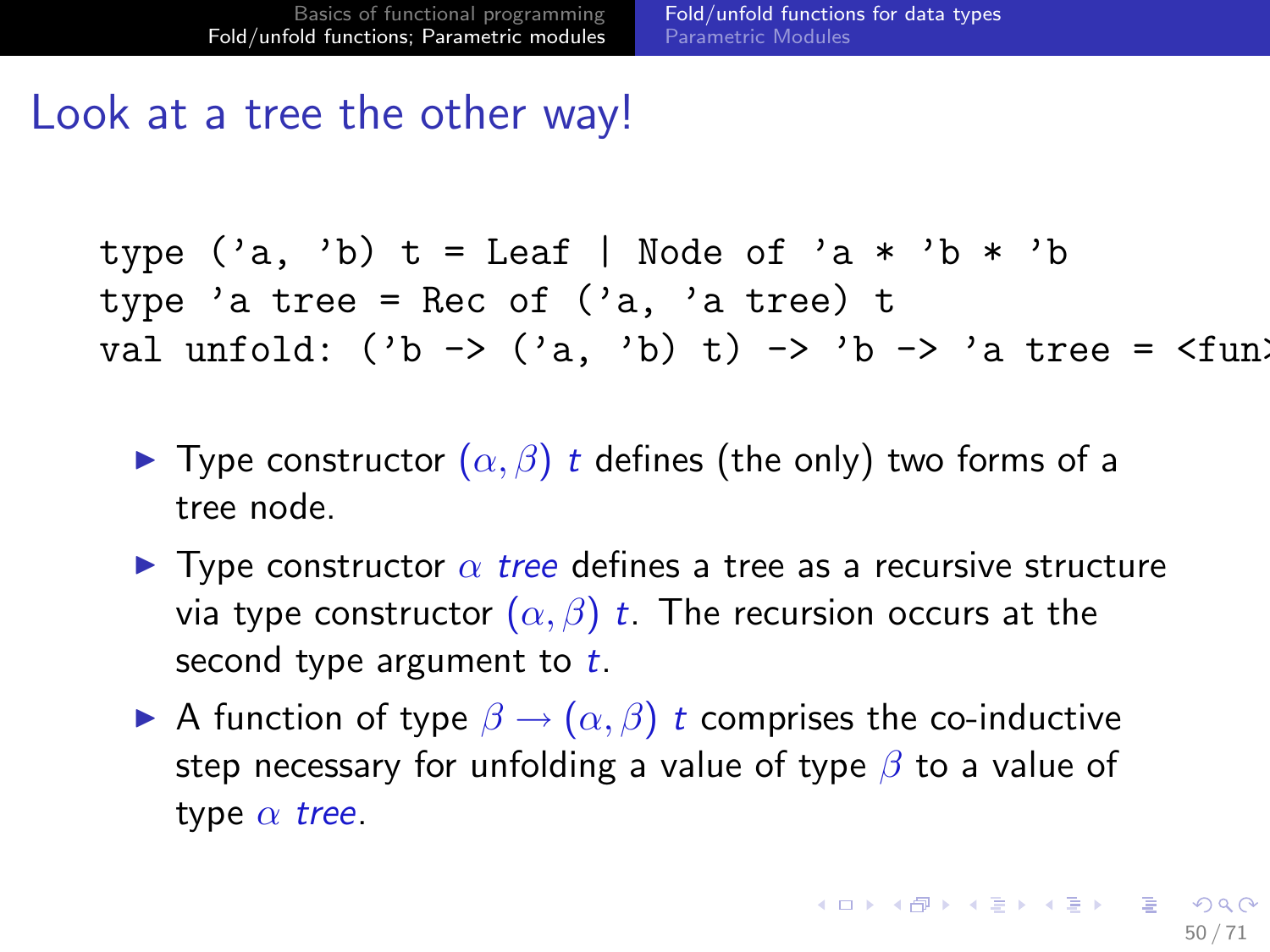#### Fold and unfold for trees

```
let rec fold f tree =match tree with
            Rec Leaf \rightarrow f Leaf
          | Rec (Node (here, left, right)) ->
               f (Node (here, fold f left, fold f right))
let rec unfold g seed =
    match g seed with
            Leaf -> Rec Leaf
          | Node (here, left, right) ->
      Rec (Node (here, unfold g left, unfold g right))
val fold : ((a, 'b) t \rightarrow 'b) \rightarrow 'a tree \rightarrow 'b = \langle fun \rangleval unfold : (2a \rightarrow (2b, 2a) t) \rightarrow 2a \rightarrow 2b tree = \langle fun
```
<span id="page-64-0"></span>Functions fold and unfold look strangely [sim](#page-63-0)[ila](#page-65-0)[r](#page-63-0) [to](#page-64-0) [e](#page-52-0)[a](#page-53-0)[c](#page-70-0)[h](#page-71-0) [o](#page-52-0)[t](#page-53-0)[he](#page-84-0)[r!](#page-0-0)  $000$ 51 / 71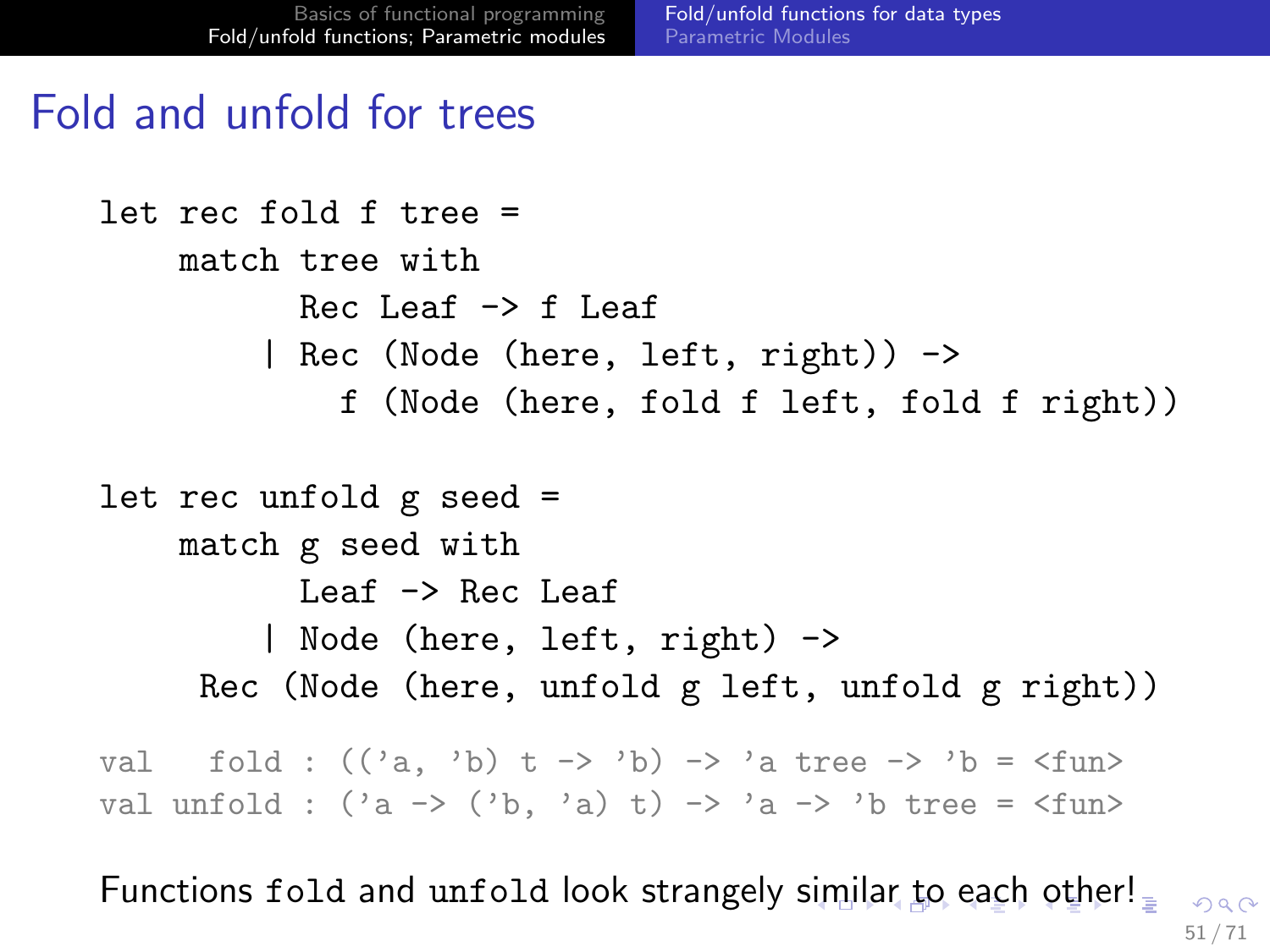Fold and unfold for trees, the third round (I)

type ('a, 'b) 
$$
t =
$$
Leaf  
| Node of 'a \* 'b \* 'b

let map (f, g) t = match t with Leaf -> Leaf | Node (h, l, r) -> Node (f h, g l, g r)

type 'a tree = Rec of  $('a, 'a tree)$  t

```
let down (Rec t) = tlet up t = Rec tval map : ('a->'b) * ('c->'d) -> ('a,'c) t -> ('b,'d) t = <fun></math>val down : 'a tree \rightarrow ('a, 'a tree) t = \langlefun>
val up : (2a, 2a) tree) t -> 2a tree = \langlefun>
                                          K ロ ▶ K @ ▶ K 할 ▶ K 할 ▶ 이 할 → 9 Q Q →
```
<span id="page-65-0"></span>52 / 71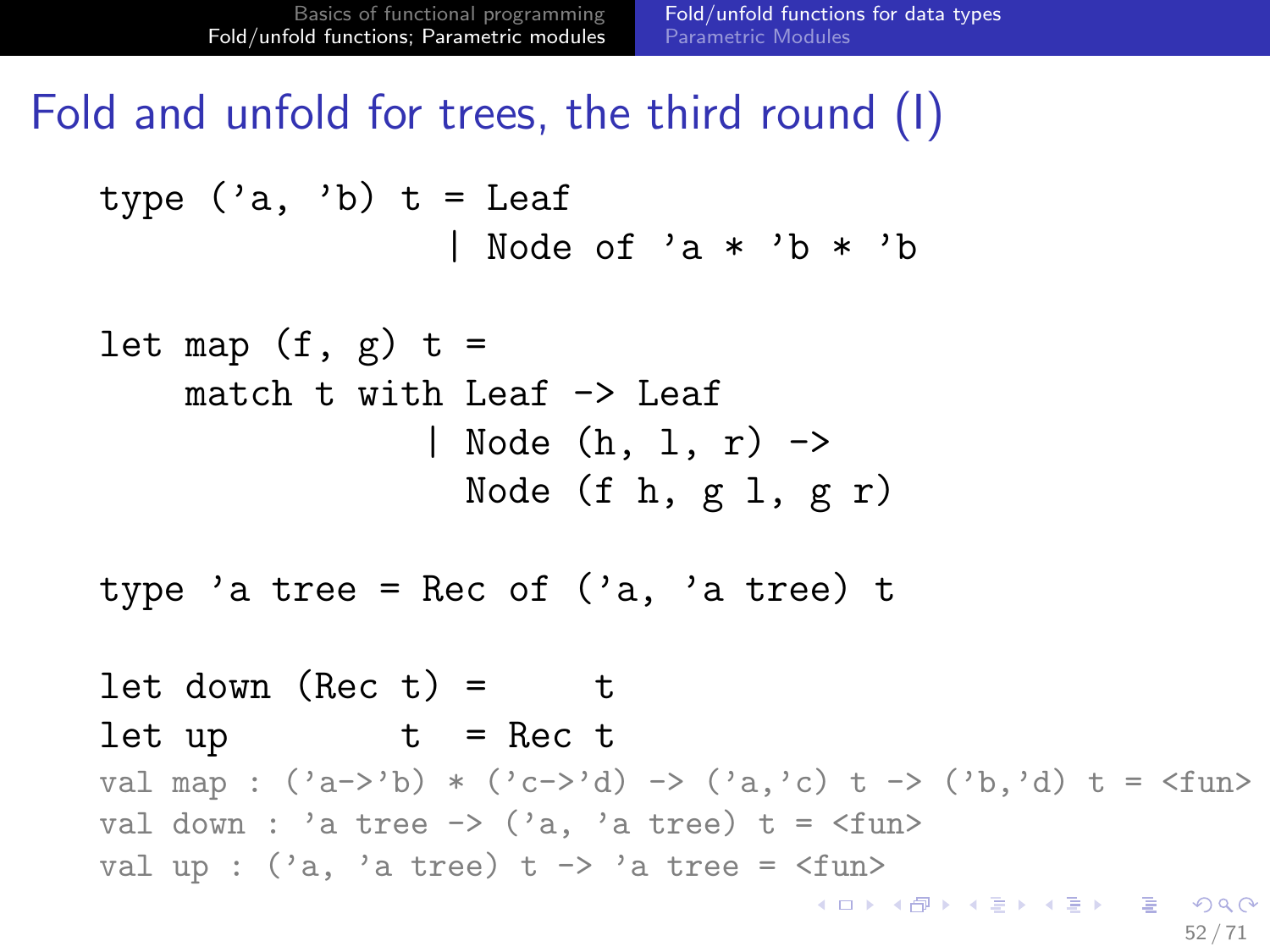Fold and unfold for trees, the third round (II)

type  $('a, 'b)$  t = Leaf | Node of 'a \* 'b \* 'b type 'a tree = Rec of  $('a, 'a tree)$  t let id  $x = x$ let rec fold f tree = f (map (id, fold f) (down tree)) let rec unfold  $g$  seed = up (map (id, unfold  $g$ ) ( $g$  seed)) val id : 'a  $\rightarrow$  'a =  $\langle$ fun> val fold :  $((a, 'b) t \rightarrow 'b)$  -> 'a tree -> 'b =  $\times$  fun> val unfold :  $(\alpha - \alpha)$   $(\alpha - \alpha)$   $(\alpha - \alpha)$   $(\alpha - \alpha)$   $(\alpha - \alpha)$   $(\alpha - \alpha)$   $(\alpha - \alpha)$ K ロ ▶ K @ ▶ K 할 ▶ K 할 ▶ → 할 → 9 Q @

53 / 71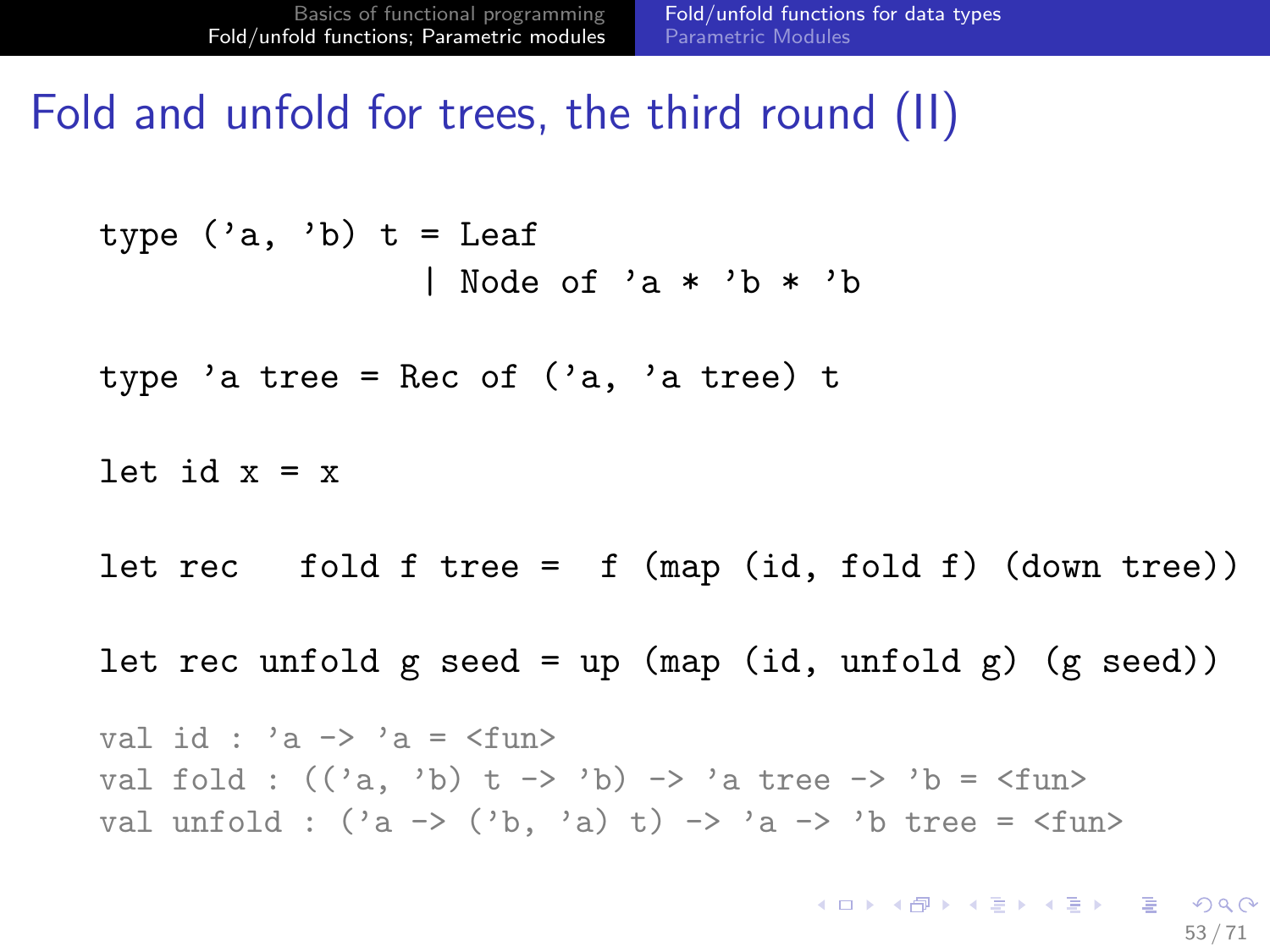#### Fold and unfold for trees — ever more functional!

Fold and unfold are functions that each takes in a (basis) function as the argument and return a (tree) function as the result.

```
let (\text{$\$}) f g x = f (g \text{ x})
```
let rec fold f tree =  $(f \$  map (id, fold f)  $\$  down) tree let rec unfold g seed = (up  $\frac{1}{2}$  map (id, unfold g)  $\frac{1}{2}$  g) seed

let this = fold up let that = unfold down

```
val (\hat{s}): (\hat{a} \to \hat{b}) -> (\hat{c} \to \hat{a}) -> (c \to \hat{c}) -> (c \to \hat{c})val fold : ((a, 'b) t \rightarrow 'b) \rightarrow 'a tree \rightarrow 'b = \langle fun \rangleval unfold : (\alpha - \alpha) (\alpha - \alpha) (\alpha - \alpha) (\alpha - \alpha) (\alpha - \alpha) (\alpha - \alpha) (\alpha - \alpha)val this : 'a tree \rightarrow 'a tree = \langlefun>
val that : 'a tree \rightarrow 'a tree = \langlefun>
```
K ロ ▶ K 個 ▶ K 로 ▶ K 로 ▶ - 로 - K 9 Q @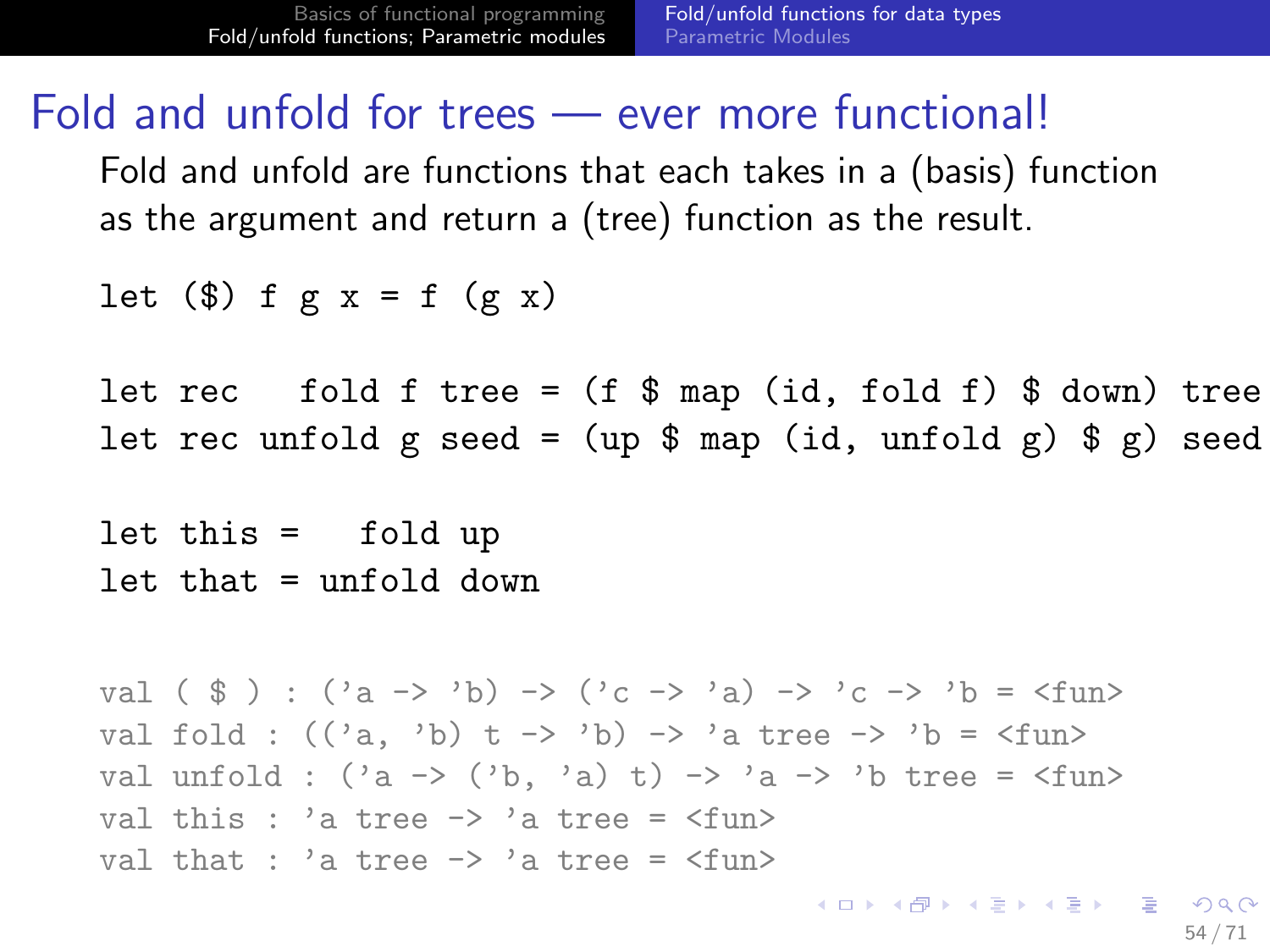## Functional diagram for fold

In the diagram, functions are arrows, and types are objects.



let rec fold f tree =  $(f \$  map (id, fold f)  $\$  down) tree

 $2990$ 55 / 71

イロト イ押ト イヨト イヨト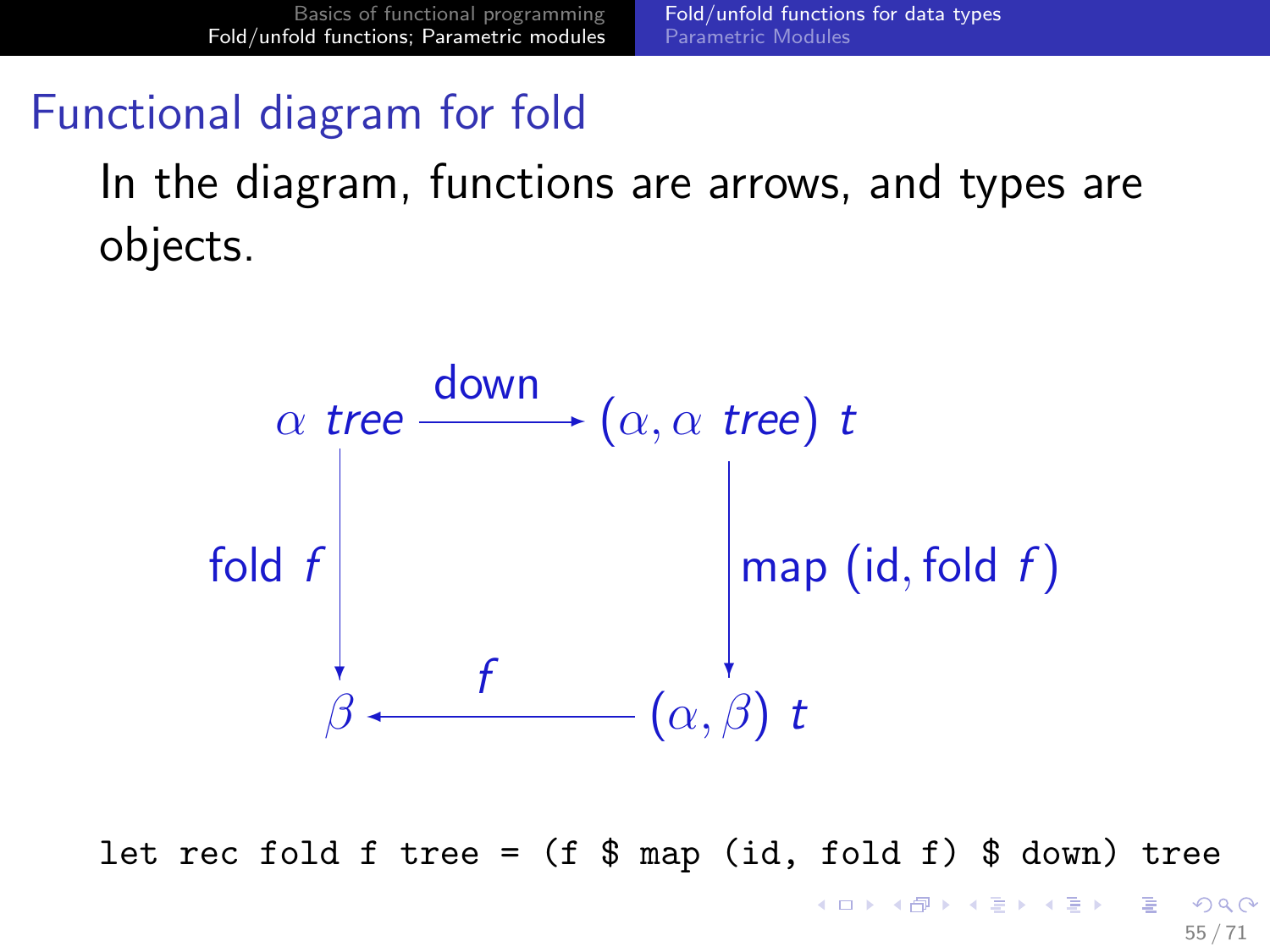## Functional diagram for unfold

In the diagram, functions are arrows, and types are objects.



let rec unfold g seed = (up  $\frac{1}{2}$  map (id, unfold g)  $\frac{1}{2}$  g) seed  $\mathbf{C} = \{ \mathbf{C} \in \mathbb{R} \mid \mathbf{C} \in \mathbb{R} \mid \mathbf{C} \in \mathbb{R} \text{ and } \mathbf{C} \in \mathbb{R} \text{ and } \mathbf{C} \in \mathbb{R} \text{ and } \mathbf{C} \in \mathbb{R} \text{ and } \mathbf{C} \in \mathbb{R} \text{ and } \mathbf{C} \in \mathbb{R} \text{ and } \mathbf{C} \in \mathbb{R} \text{ and } \mathbf{C} \in \mathbb{R} \text{ and } \mathbf{C} \in \mathbb{R} \text{ and } \mathbf{C} \in$  $QQ$ 

56 / 71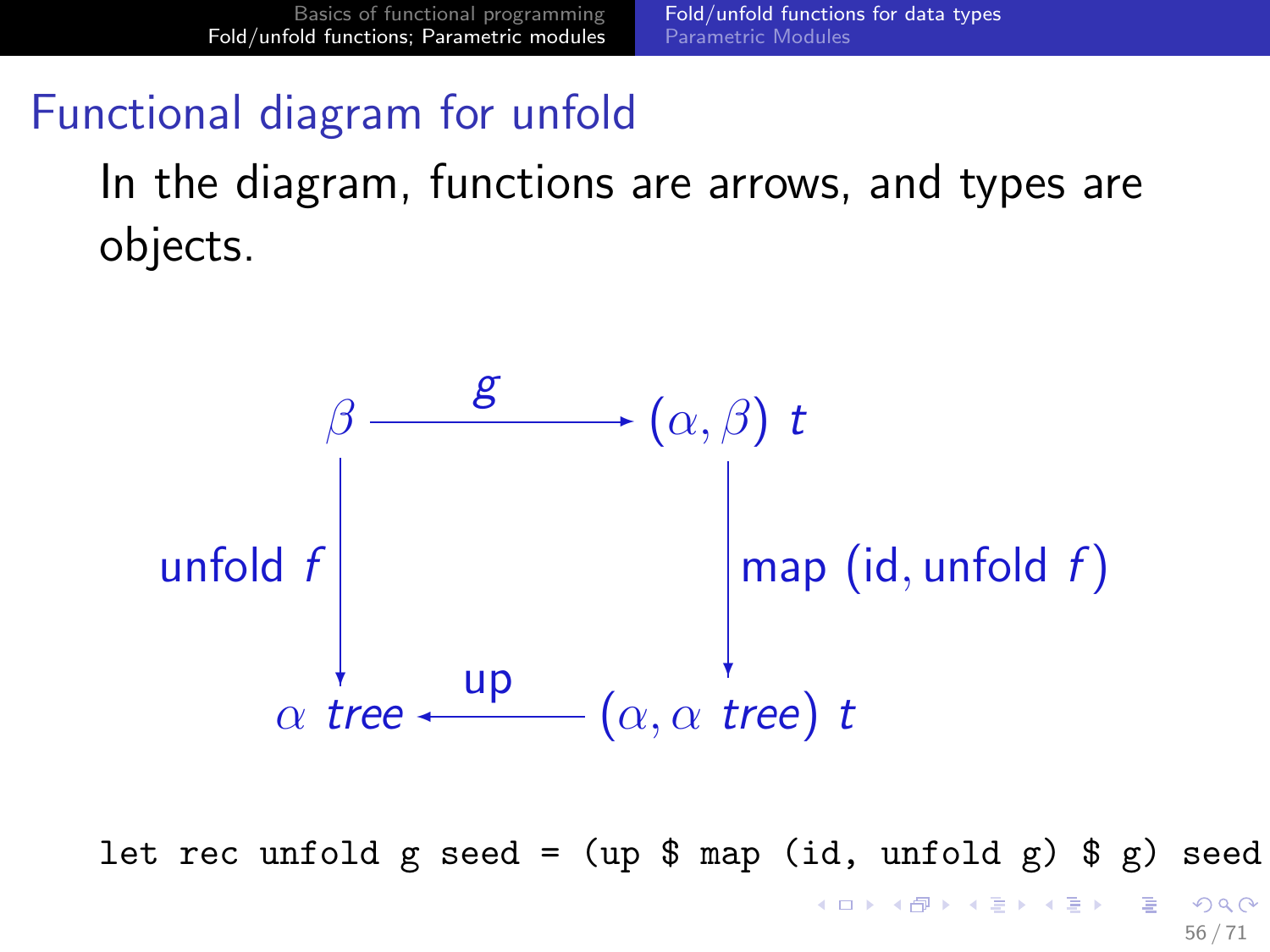## Let's not forget lists!

$$
type ('a, 'b) t = Null
$$
  
| Cons of 'a \* 'b

type 'a list = Rec of  $('a, 'a list)$  t

let rec fold f list =  $(f \$  map (id, fold f)  $\$  down) list let rec unfold g seed = (up  $\$  map (id, unfold g)  $\$ g) seed

<span id="page-70-0"></span>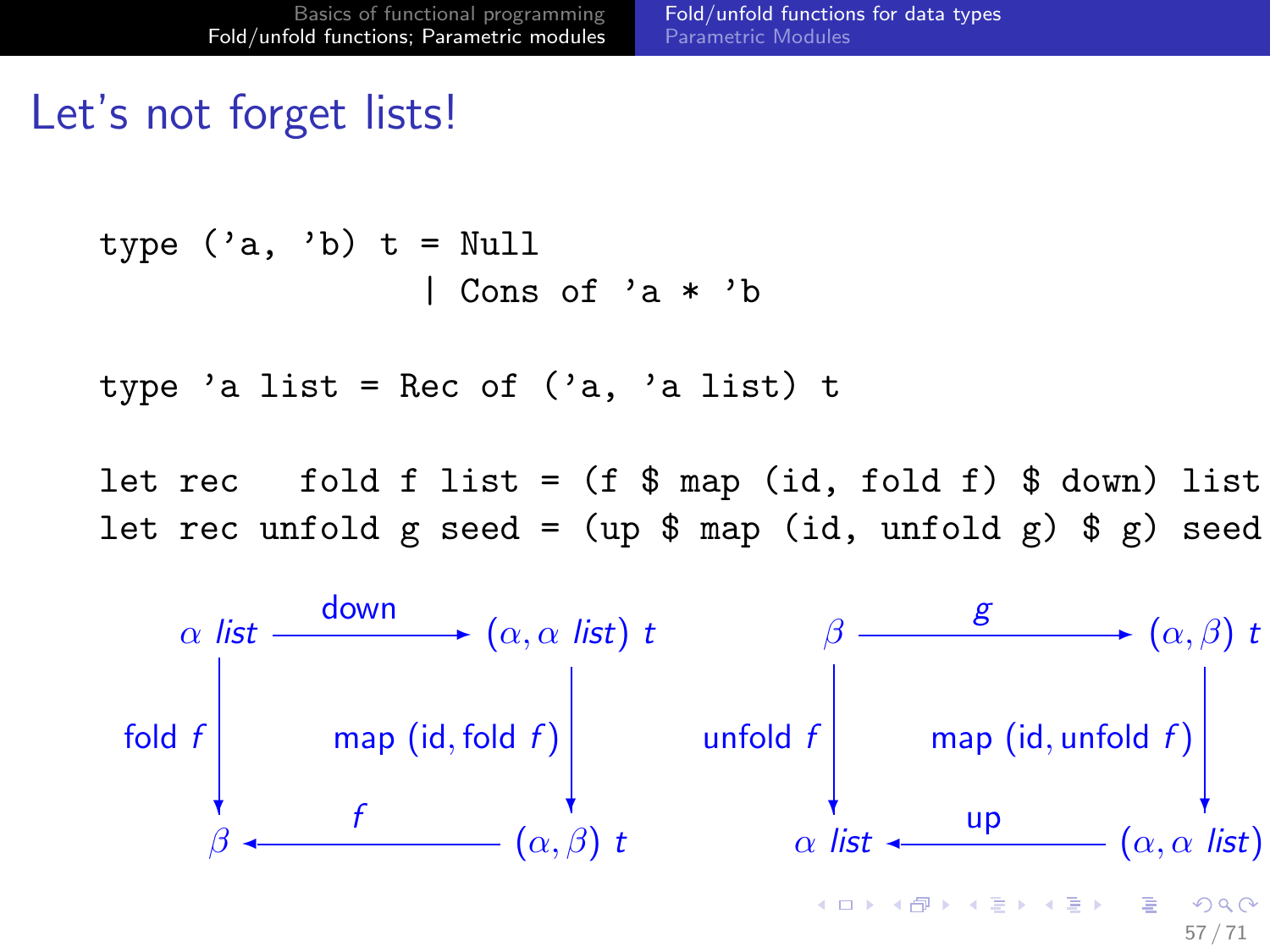## Modules, I

- $\triangleright$  A module, also called *structure*, packs together related definitions (types, values, and even modules).
- <span id="page-71-0"></span> $\triangleright$  The module name acts as a "name space" to avoid name conflicts.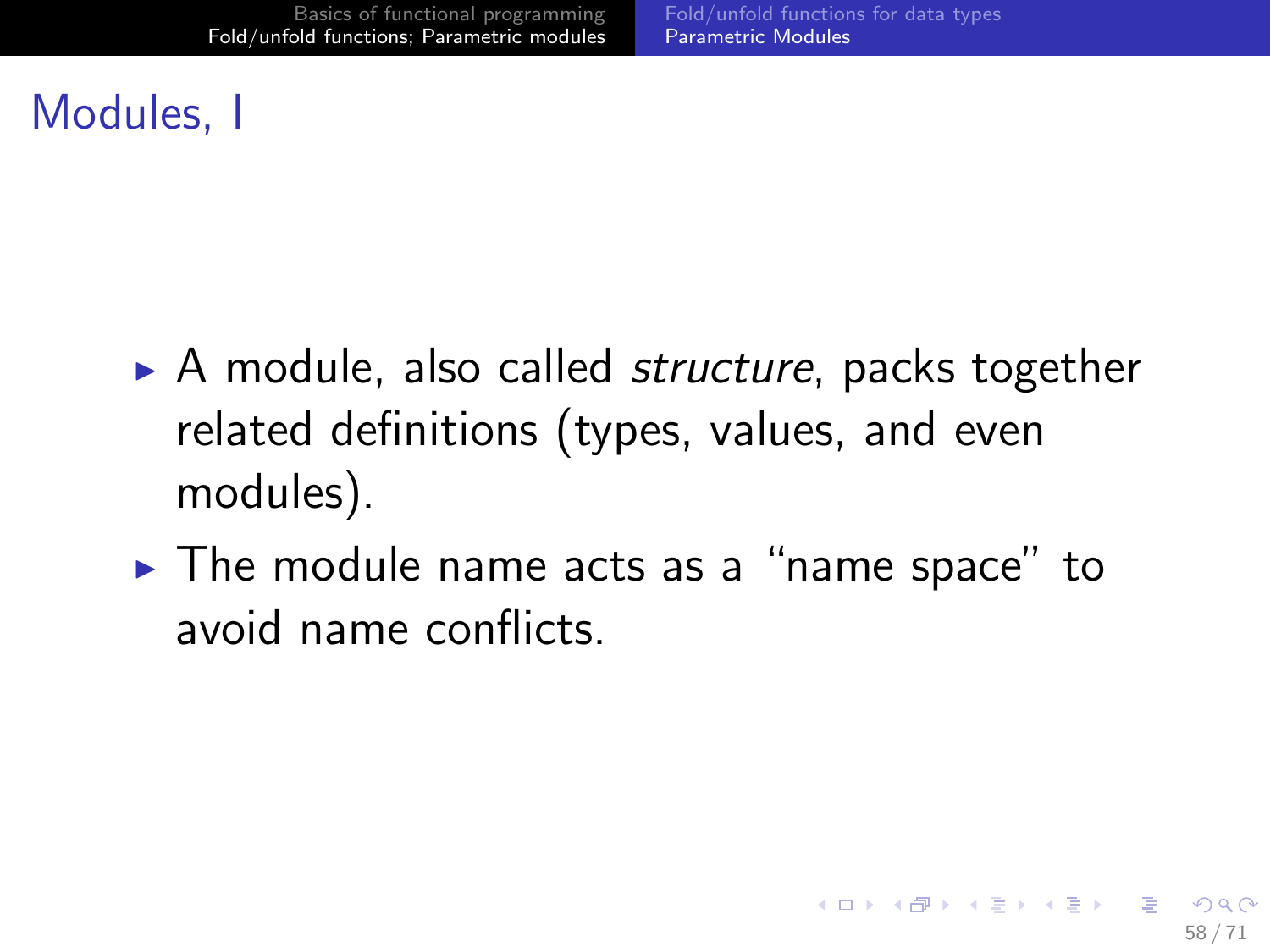# Modules, II

```
module MyStack =
struct
  type 'a t = 'a list
  let empty = []
  let push elm stack = elm :: stack
  let pop stack =
      match stack with
            [] -> None
          | head :: tail -> Some (head, tail)
end
```
<span id="page-72-0"></span>let whatever = MyStack.push [1](#page-71-0). $\Box$ 59 / 71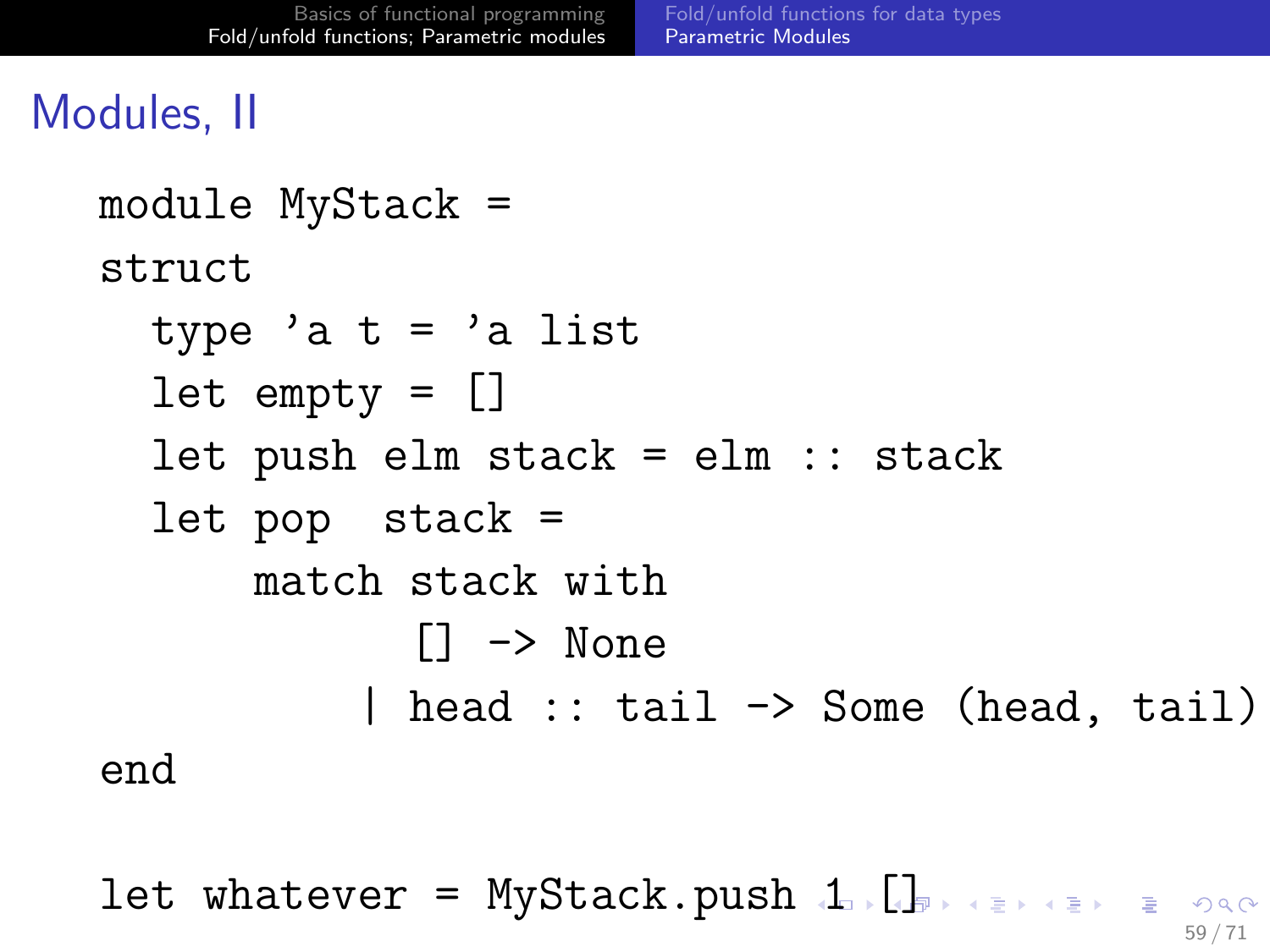# Module interfaces, I

- $\triangleright$  A module interface, also called *signature*, specifies which components of a structure are accessible from the outside, and with which type.
- <span id="page-73-0"></span>It acts as a contract between the user and the implementer of a module. Interface checking is always enforced in O'Caml.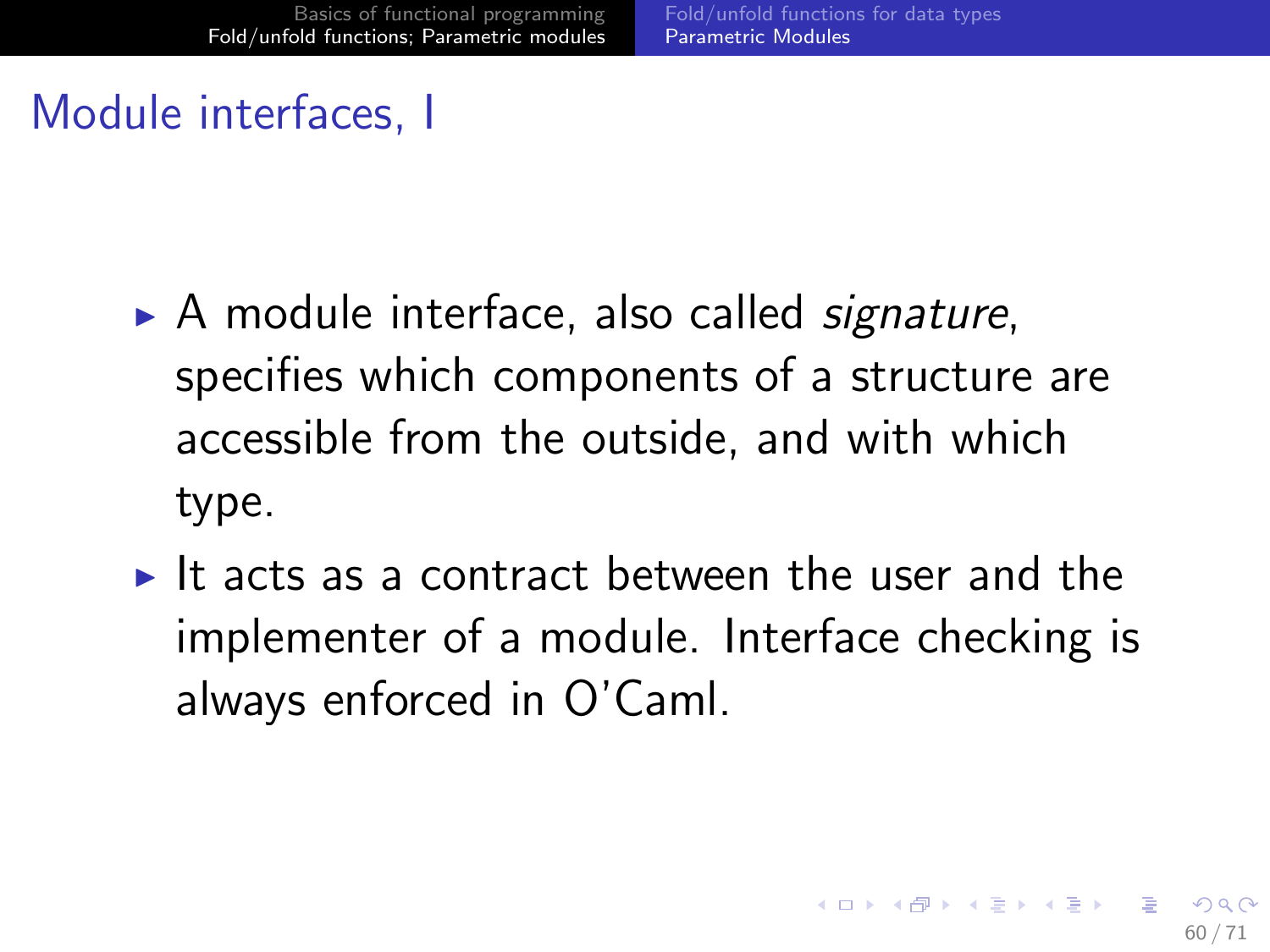## Module interfaces, II

```
module type STACK =
sig
  type 'a t
  val empty: 'a t
  val push: a \rightarrow a + b at \rightarrow a + bval pop: 'a t \rightarrow ('a * 'a t) option
end
```

```
module S: STACK = MyStack
let whatever = S.push 1 S.empty
```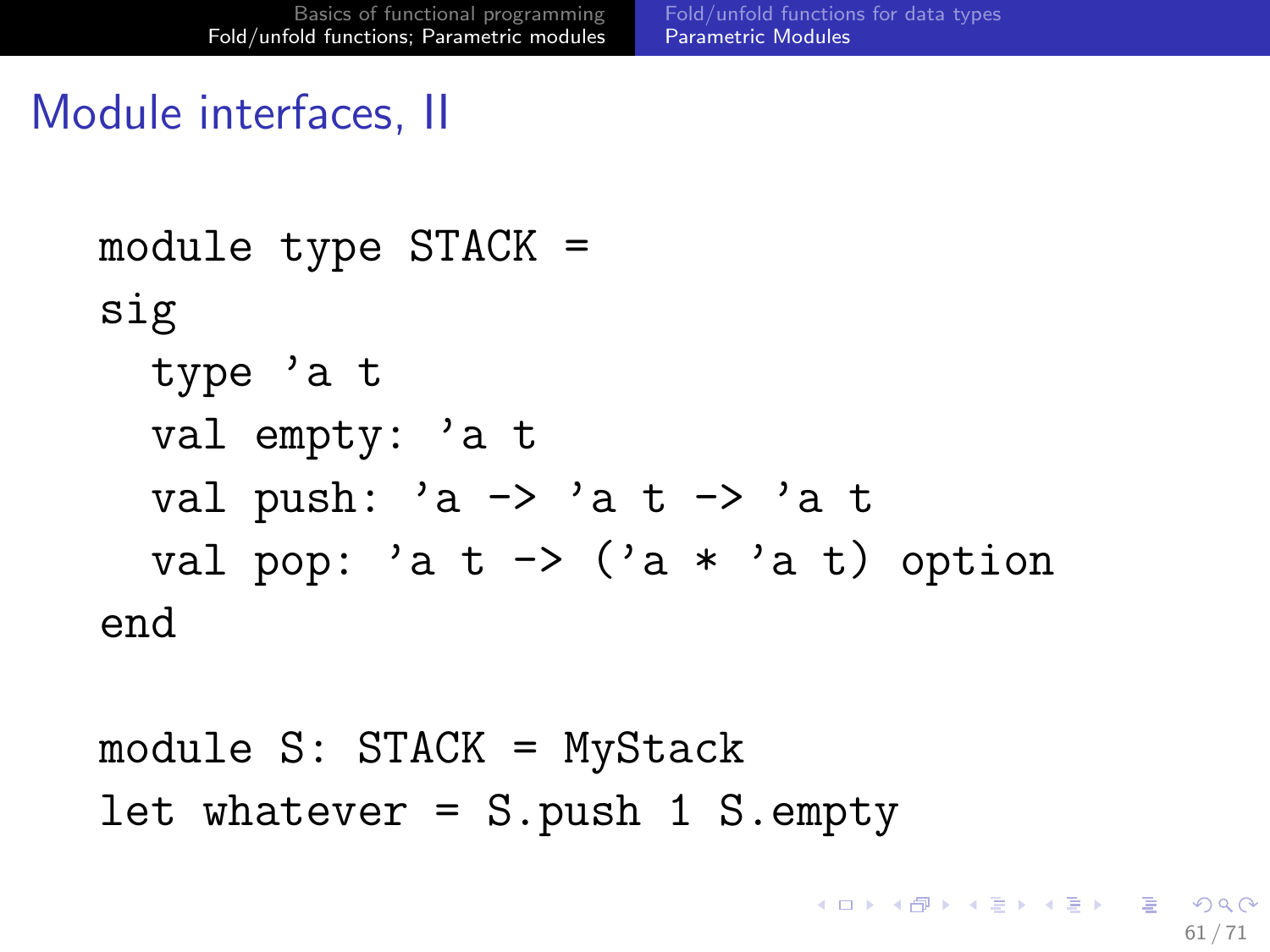## Parametric modules, I

- $\triangleright$  A parametric module, also called *functor*, is a structure parameterized by other structures. It accepts modules as arguments and returns a module as the result.
- $\triangleright$  Type sharing and structure sharing constraints can be used to relate the arguments and the result.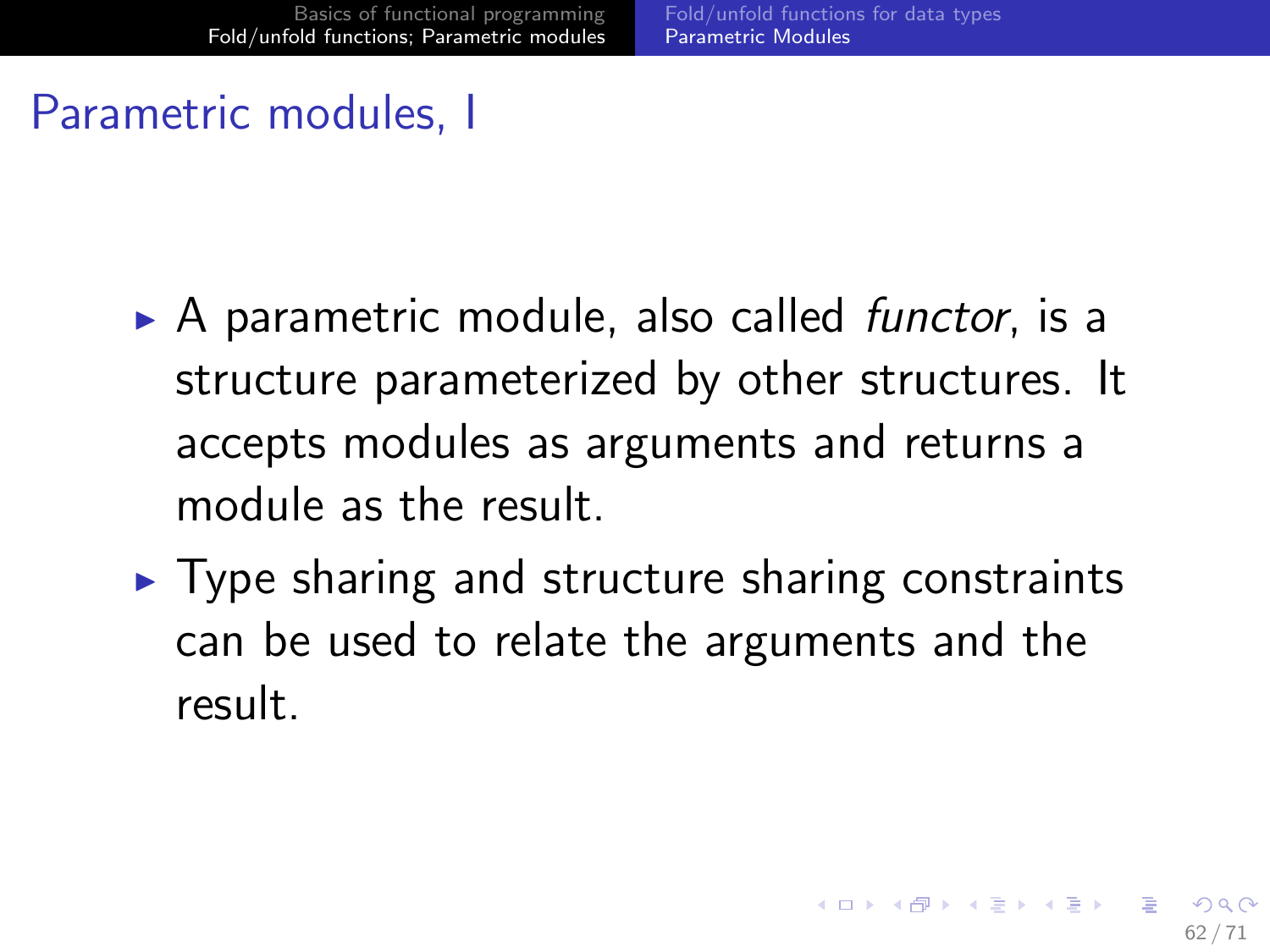63 / 71

K ロ ▶ K @ ▶ K 할 ▶ K 할 ▶ ( 할 ) 900

### Parametric modules, II

```
module type QUEUE = STACK
module type S2Q = function (S: STACK) -> QUEUE
```

```
module MakeQueue: S2Q = functor (S: STACK) ->
struct
```

```
type 'a t = 'a S.t * 'a S.tlet empty = (S.empty, S.empty)let push elm (front, rear) = (front, S.push elm rear)
let pop (front, rear) =
    match S.pop front with
          Some (e, s) \rightarrow Some (e, (s, rear))| None -> ...
```
end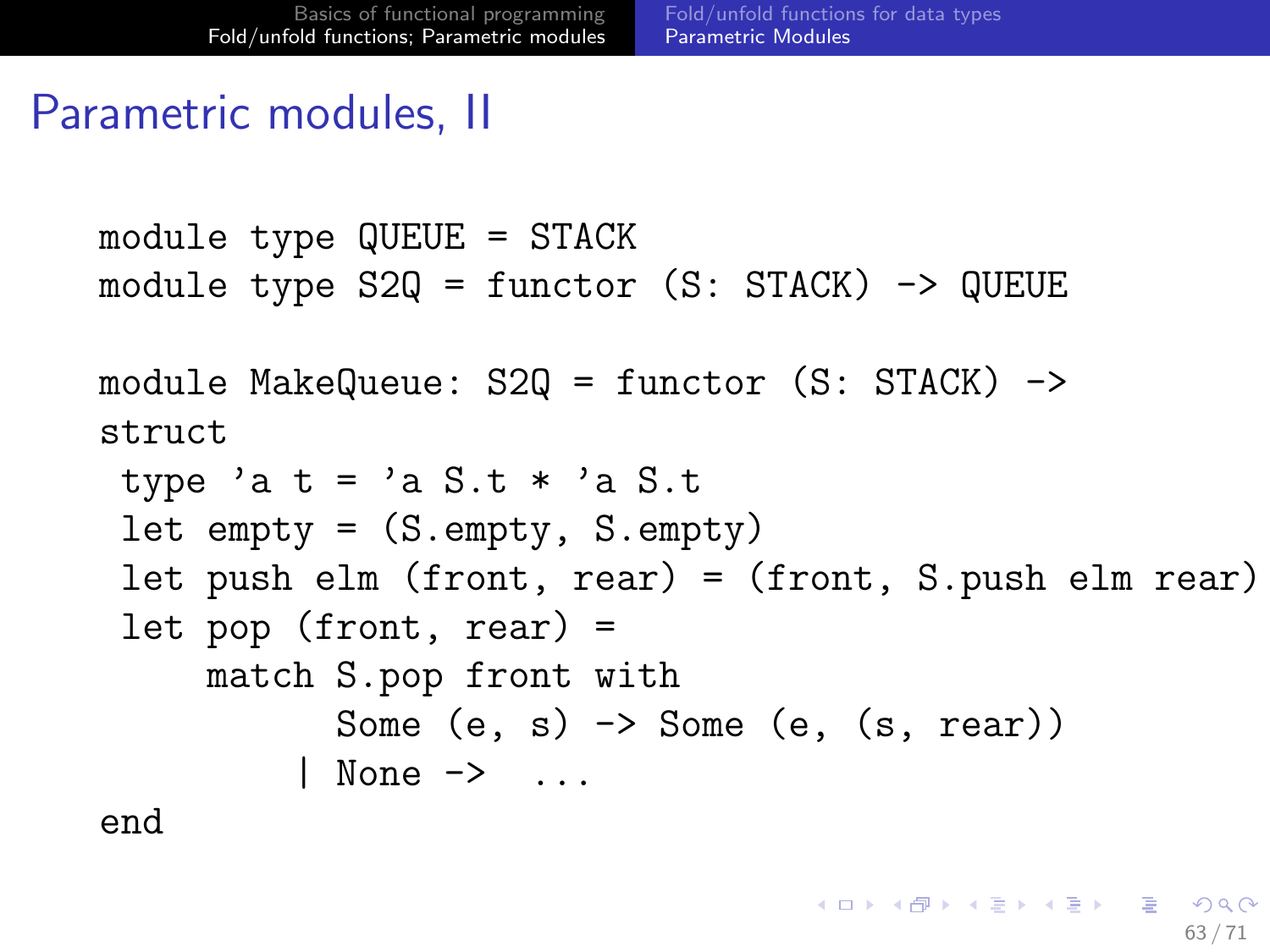# Tree folding



64 / 71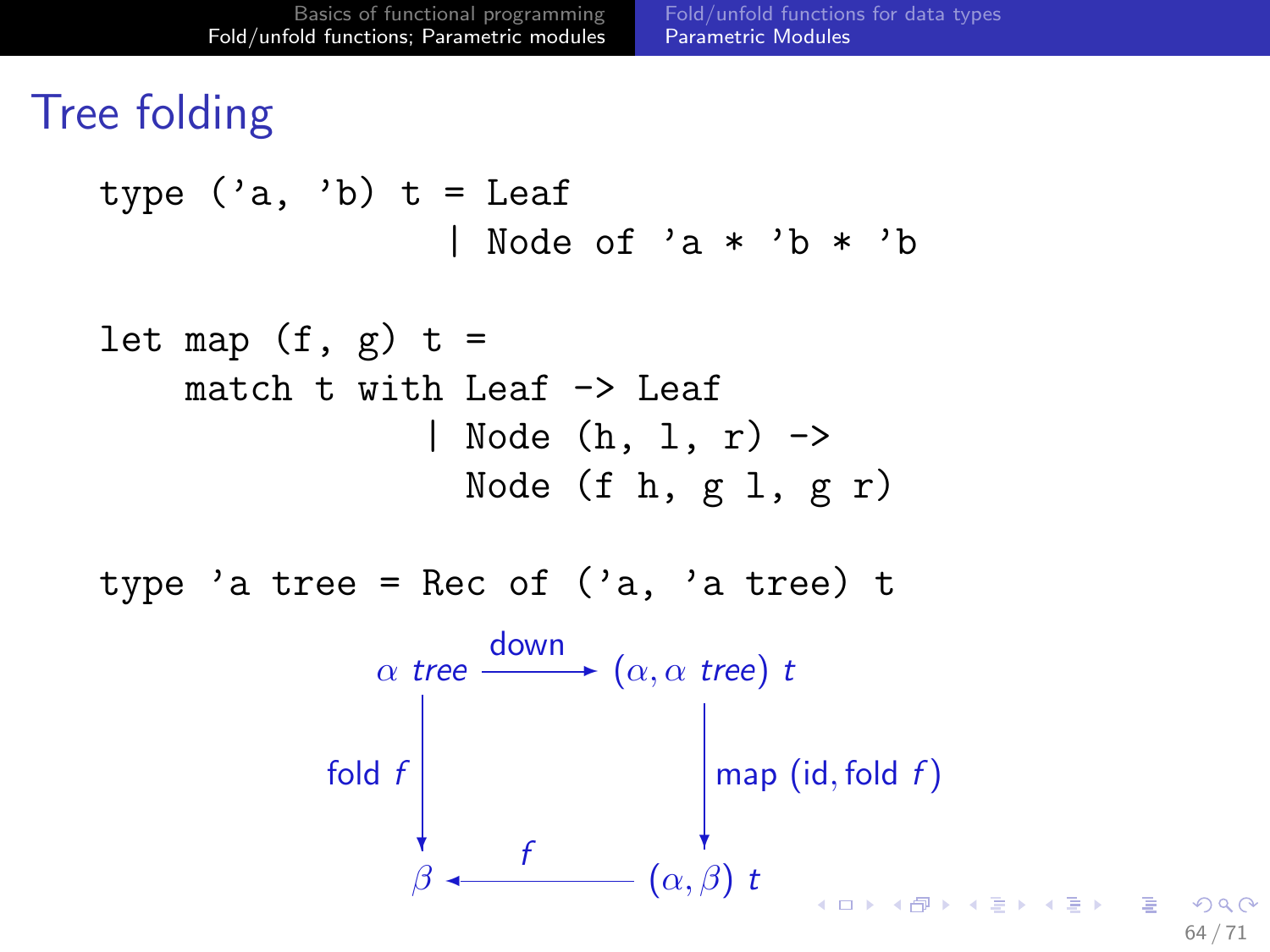# List folding

type ('a, 'b) t = Null | Cons of 'a \* 'b let map (f, g) t = match t with Null -> Null | Cons (hd, tl) -> Cons (f hd, g tl)

type 'a list = Rec of  $('a, 'a list)$  t

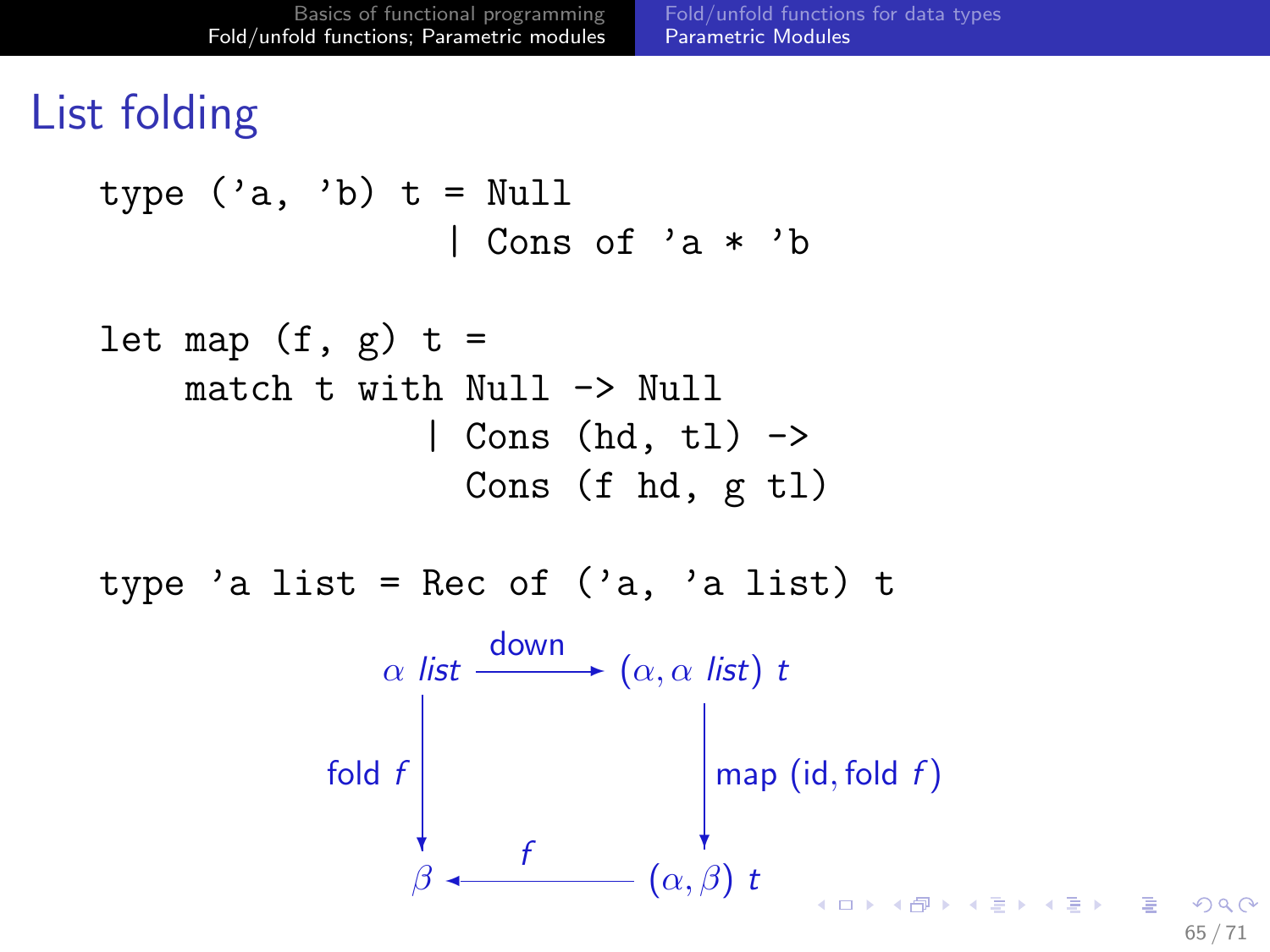## A fold for all seasons?

- $\triangleright$  Wanted: A way to describe the derivation of a unary type constructor by recursing over a binary type constructor, and to define the accompanying fold function at the same time.
- $\triangleright$  This is exactly what a parametric module can do!
- Input: a module with a binary type constructor and its map function.
- <span id="page-79-0"></span> $\triangleright$  Output: a module with a unary type constructor, its map function, and its fold and unfold functions.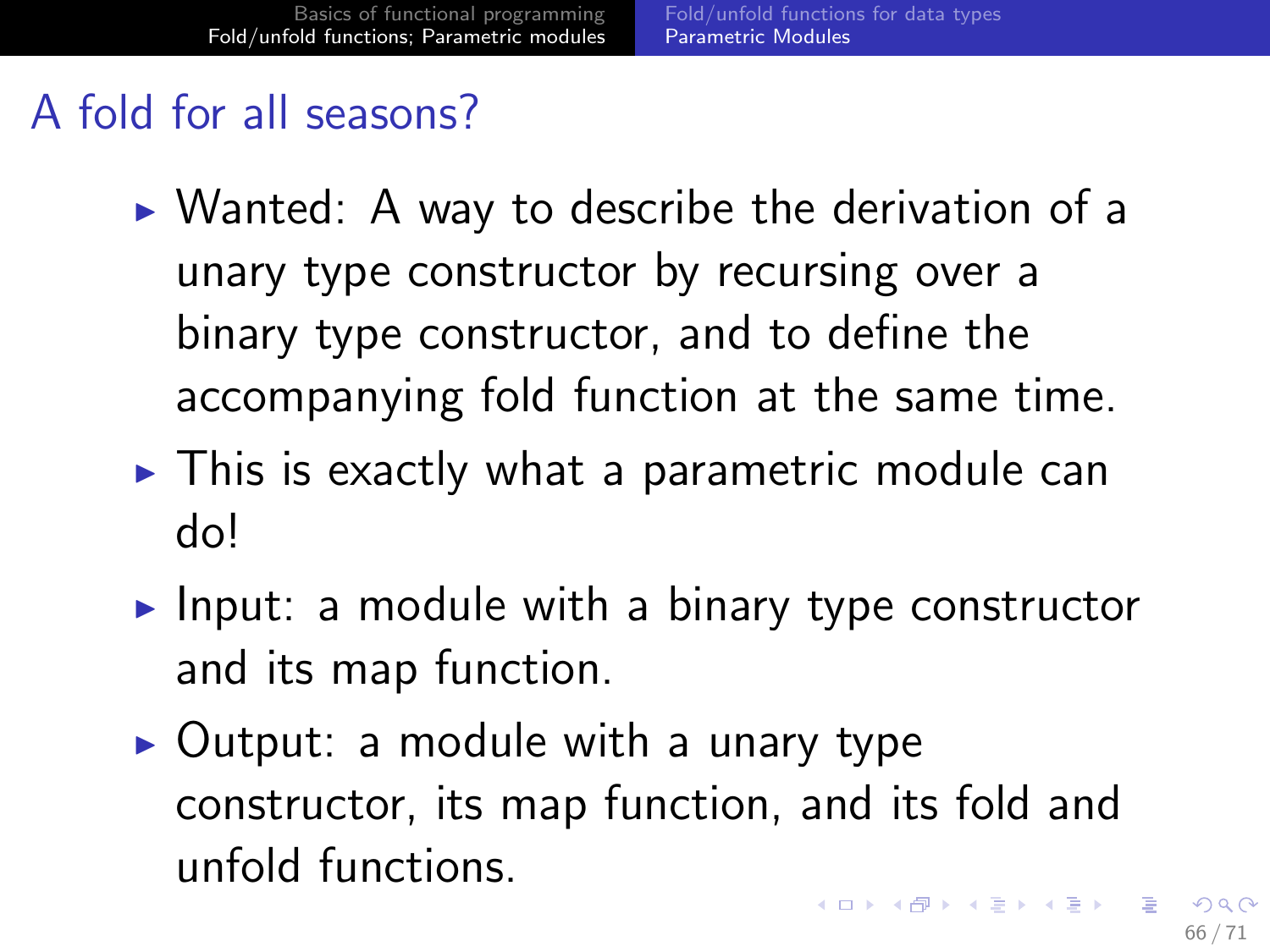## Module interfaces FUN and FIX

```
module type FUN =
sig
  type ('a, 'u) t
  val map: (\alpha \rightarrow \alpha) * (\alpha \rightarrow \alpha) \rightarrow (\alpha, \alpha) t
                                        \rightarrow ('b, 'v) t
end
module type FIX =
sig
  module Base: FUN
  type 'a t = Rec of ('a, 'a t) Base.tval down: 'a t \rightarrow ('a, 'a t) Base.t
  val up: ('a, 'a t) Base.t \rightarrow 'a tval map: ('a \rightarrow 'b) \rightarrow 'a \tarrow 'b t
  val fold: (('a, 'x) Base.t -> 'x) -> 'a t -> 'x
end \frac{67}{71}
```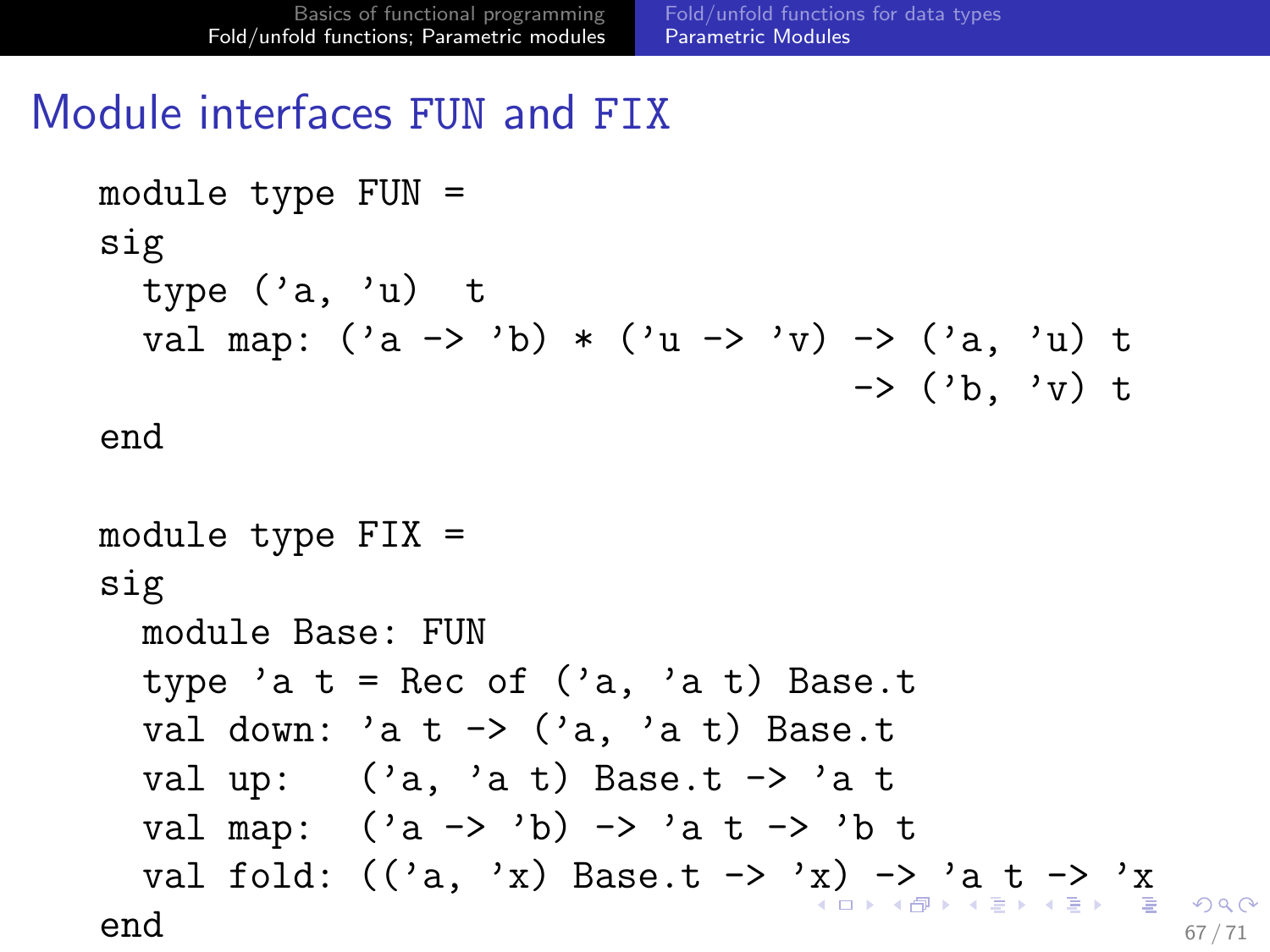## Mu, the fixed-pointing module

```
module type MU = function (B: FUN) ->
                 FIX with module Base = B
```

```
module Mu: MU = function (B: FUN) \rightarrowstruct
  module Base = B
  type 'a t = Rec of ('a, 'a t) Base.t
```

```
let down (Rec t) = tlet up t = Rec t
```
<span id="page-81-0"></span>let rec fold  $f$  (Rec  $t$ ) =  $f$  (Base.map (id, fold  $f$ )  $t$ ) let rec map  $f$  (Rec  $t$ ) = Rec (Base.map (f, map  $f$ )  $t$ ) end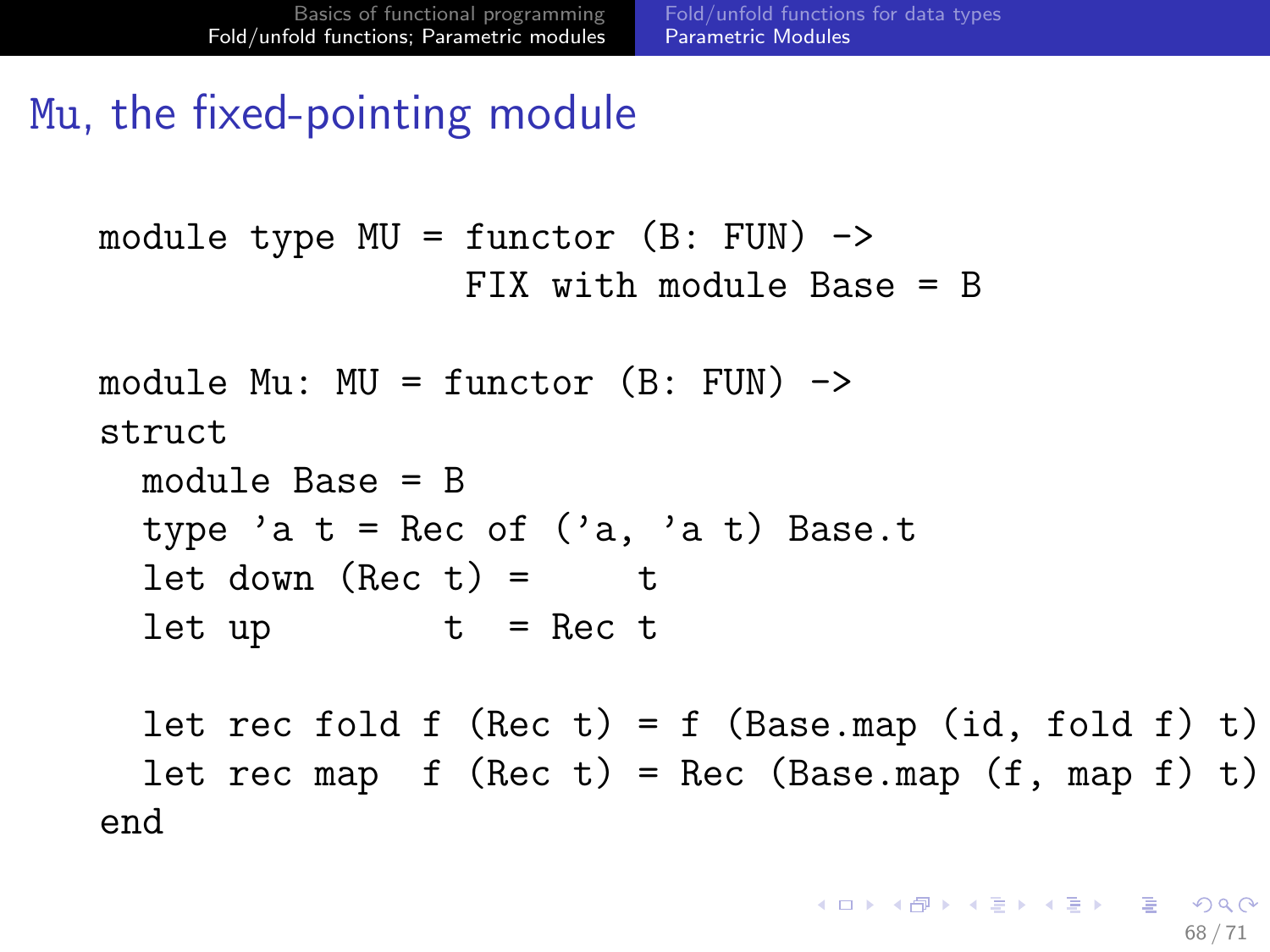### Module Tree

```
module T =struct
  type ('a, 'b) t = Leaf
                   | Node of 'a * 'b * 'b
  let map (f, g) t =
      match t with Leaf \rightarrow Leaf
                  | Node ( h, 1, r) ->
                    Node (f h, g 1, g r)
end
```
module  $Tree = Mu(T)$ 

K ロ ▶ K @ ▶ K 할 ▶ K 할 ▶ ( 할 ) 900 69 / 71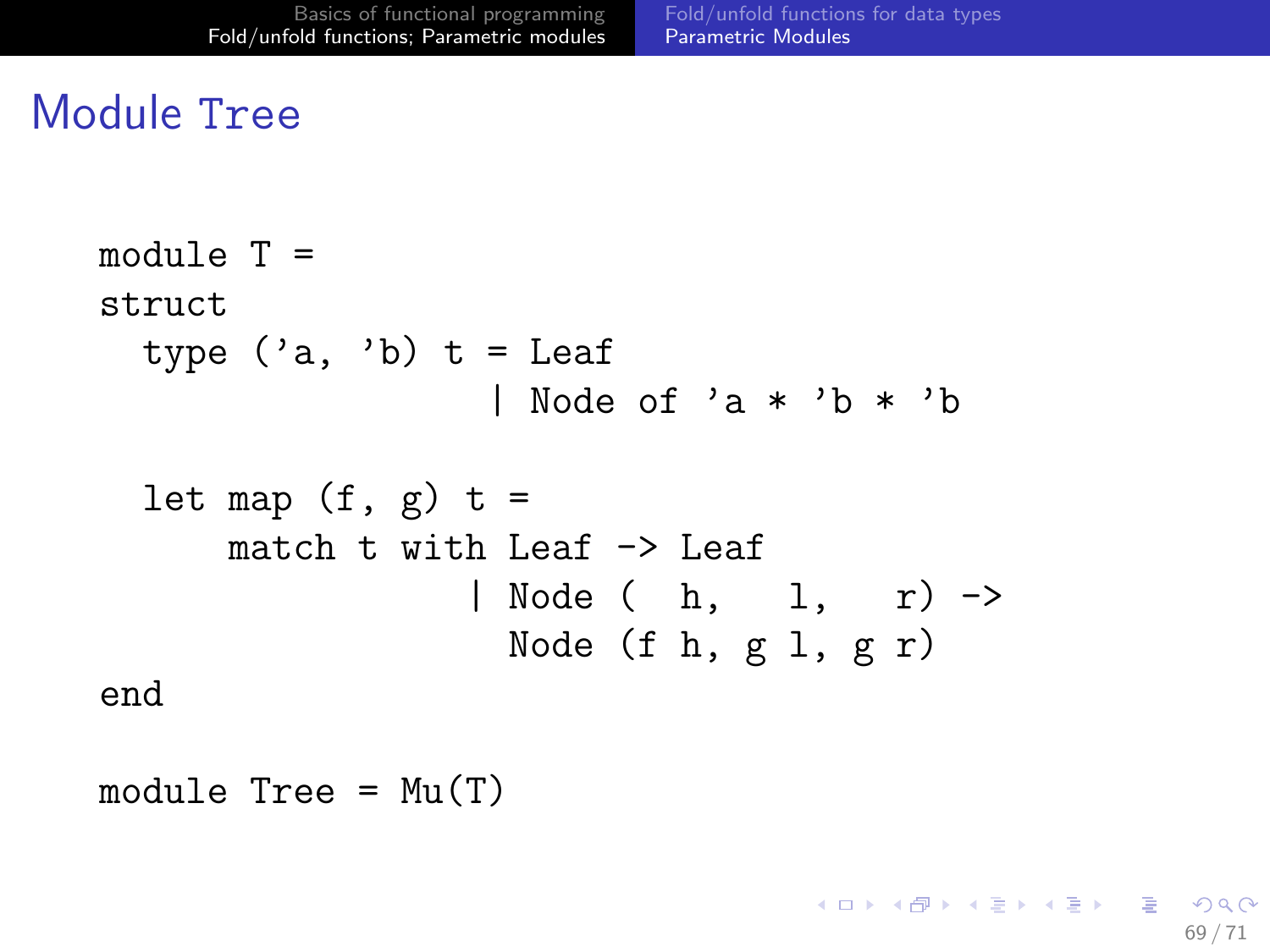70 / 71

K ロ ▶ K @ ▶ K 할 ▶ K 할 ▶ ( 할 ) 900

## Module List

```
module L =struct
  type ('a, 'b) t = Null
                  | Cons of 'a * 'b
  let map (f, g) t =
      match t with Nu11 - > Nu11| Cons ( hd, tl) ->
                   Cons (f hd, g tl)
end
```
module  $List = Mu(L)$